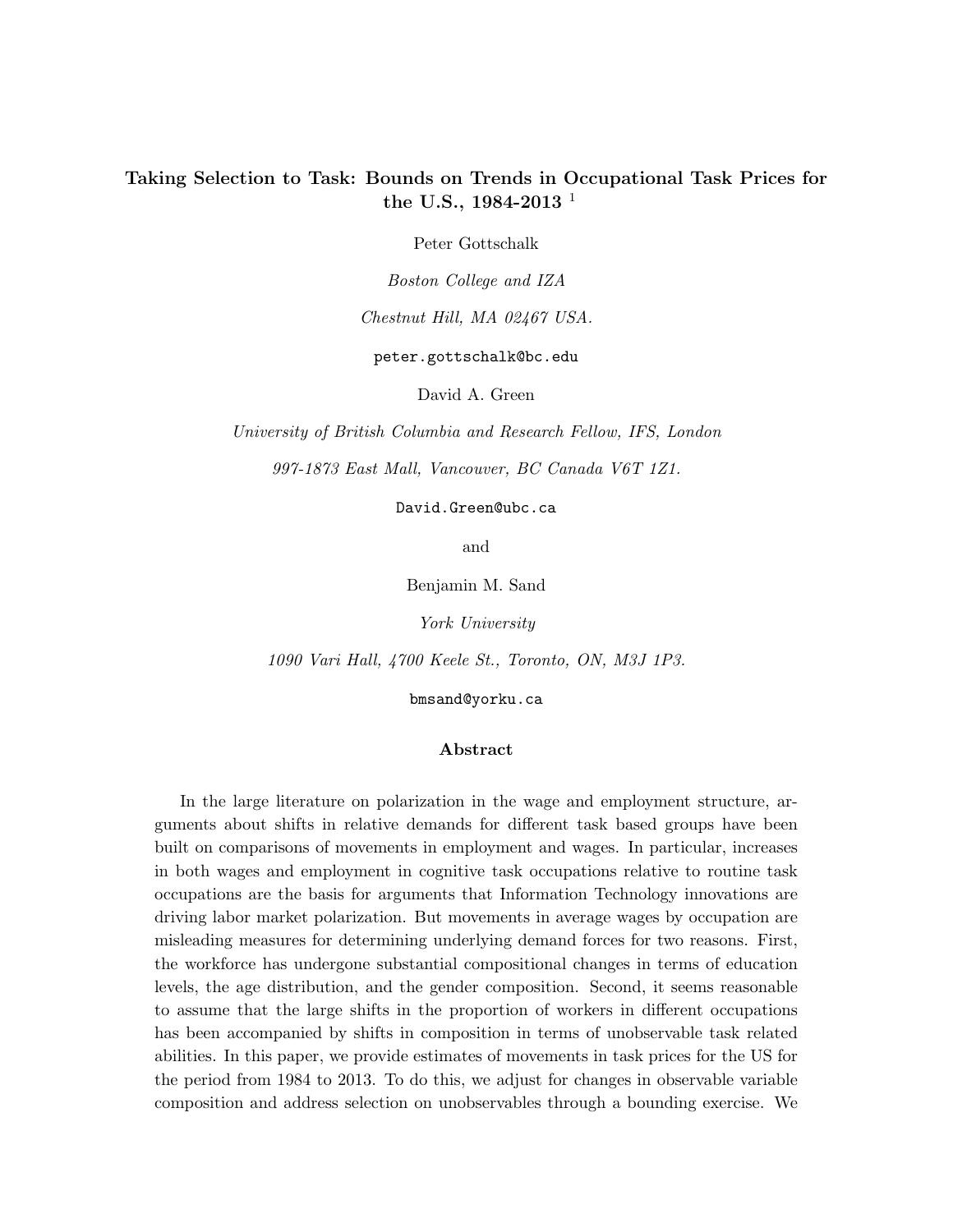tighten the bounds by appealing to the logic of standard Roy Models. In particular, we derive and implement the bounds associated with different versions of the Roy Model based on different assumptions about the joint distribution of abilities across sectors. We find that task prices for cognitive, routine and manual occupations increased strongly through the 1990s, with some evidence of polarization, but all three declined strongly, and to a similar extent, after 2000.

# 1. Introduction

A long and growing list of papers characterize labour markets in developed economies as undergoing a polarization of their employment structures and an increase in wage inequality in the last few decades. There are various explanations for these trends but all of them are judged ultimately on how they accord with core patterns in the data. For example, [Katz and Murphy](#page-46-0) [\(1992\)](#page-46-0)'s claim that the U.S. economy underwent a skill-biased demand shift in the 1980s rested on the observation that both the average wages of the more educated and their employment levels were rising relative to those of the less educated. Many different models of what was happening in the U.S. labour market have emerged since that initial paper but all of them have had to include some element of a shift in relative demand. Similarly, work by David Autor and co-authors has argued that polarization in the U.S. labour market since the early 1990s reflects increased demand for both cognitive and service tasks related directly or indirectly to the computer revolution [\(Autor, Levy,](#page-45-0) [and Murnane](#page-45-0) [2003;](#page-45-0) [Autor, Katz, and Kearney](#page-45-1) [2007;](#page-45-1) [Acemoglu and Autor](#page-45-2) [2011\)](#page-45-2). Again, the claim that we are witnessing demand shifts of this type is based on that observation both employment and wages for service and cognitive workers increased in the U.S. in the 1990s. [Beaudry, Green,](#page-45-3) [and Sand](#page-45-3) [\(2012\)](#page-45-3), on the other hand, argue that the 2000s in the U.S. can be characterized, relative to the 1990s, as a period of declining demand for cognitive tasks and a large positive supply shock in the labour market for service workers. Support for this argument, too, comes down ultimately to relative movements in employment rates and wages in the various occupation groups.

Given the way these arguments are built, it is important to get appropriate measures of wage movements for workers of different skill types. This, though, is complicated by two main issues. First, there have been substantial compositional shifts in the workforce coinciding with the increases in inequality and polarization. Both female labour force participation and the average level of education in the U.S. workforce have increased substantially in recent decades, and these have been accompanied by the movement of the baby-boom through the age structure. Any one of these is large enough to affect the average wages we see in the economy; together they form a compositional tidal wave.

<sup>1</sup>We thank seminar participants at UBC, the University of Michigan, and the University of Wisconsin, Madison for helpful comments. We are particularly grateful to Paul Beaudry, Giovanni Gallipoli, and Chris Taber for useful discussions.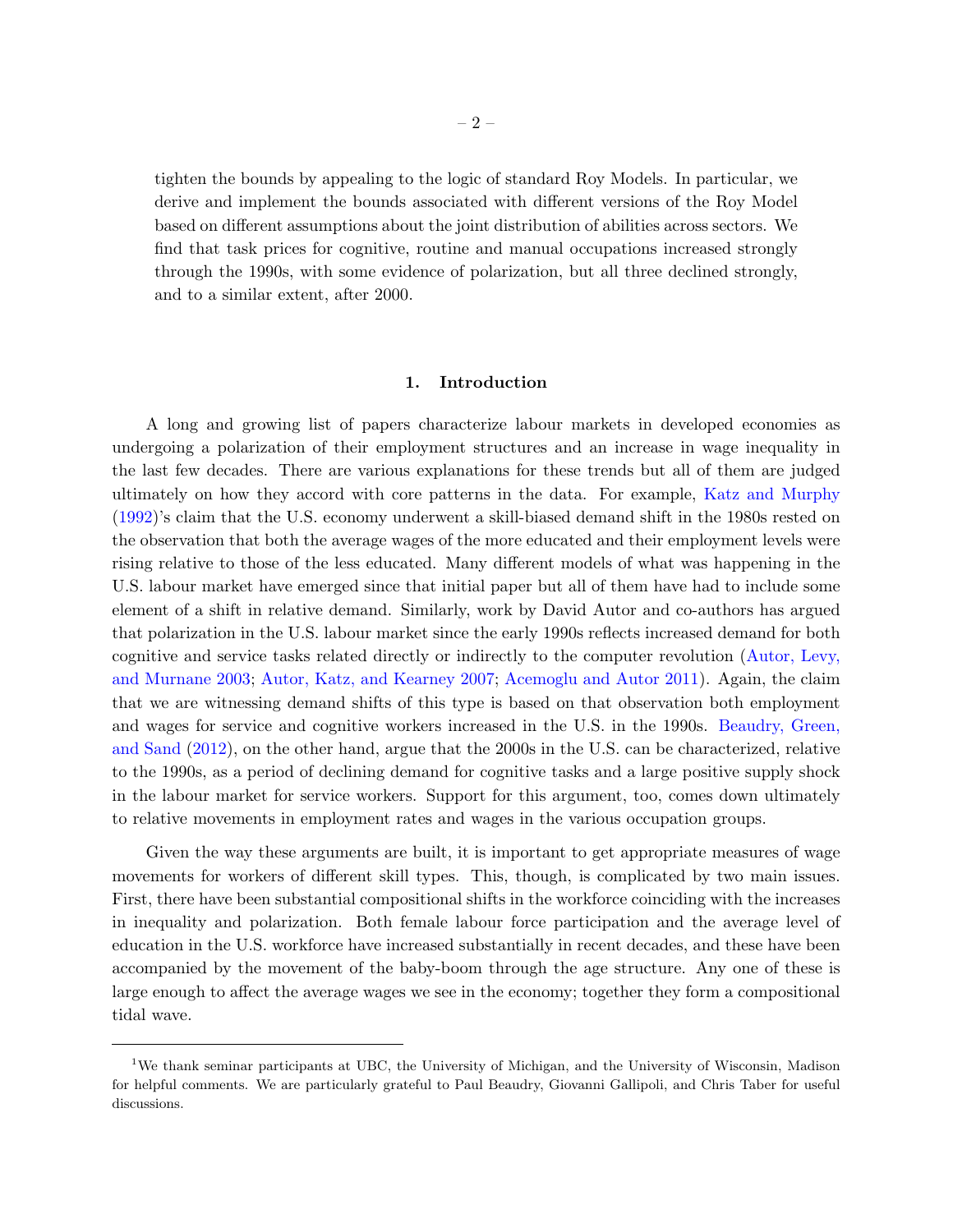The second issue is indicated by the economic models used to interpret changes in the wage structure. In models addressing polarization patterns, in particular, workers must be allocated to different sectors in the economy. By far the most common approach taken in these models is to incorporate some version of a Roy model in which workers have heterogeneous abilities in the various sectors and each worker chooses a sector to maximize his or her earnings. More specifically, workers are endowed with a vector of abilities corresponding to the various tasks demanded in each sector. The combination of firm demand for labour and the supply decisions of workers determines a price for each of these tasks in equilibrium. The wage a worker would get in a sector then reflects a combination of his or her abilities in the tasks specific to that sector and the task prices in the economy. If demand for the tasks in one sector increases (as, for example, is argued to have happened for cognitive sector tasks as a result of computerization) then the price for tasks in that sector will increase but movements in the observed average wage in the sector are less clear. This is true because the increased task price will draw more workers into the sector and, in a classic Roy model, those new workers will have lower average task abilities in that sector than those who were already working there. Thus, the average observed wage will be affected by offsetting effects in the form of an increased task price but a declining average ability of workers in the sector. In this context, what is needed for evaluating the competing models of changes in the labour market is task prices not average wages. It is these prices that reflect the deeper forces in terms of shifts in production technology, etc., in which we are interested. Our goal in this paper is to provide estimates of trends in task prices that could prove useful in helping to adjudicate among the various models of polarization in particular and wage trends more generally.

The idea that wages need to be adjusted for shifts in observable and unobservable characteristics is not a new one. A considerable literature exists that assesses the importance of compositional shifts over the business cycle in order to establish whether the actual price of labour moves cyclically or counter-cyclically (e.g., [Solon, Barsky, and Parker](#page-47-0) [\(1994\)](#page-47-0)) We follow that literature in the way we address shifts in composition in terms of observable characteristics.

The idea that it is task prices, rather than wages, that are the relevant construct is also not new; going back, in a Roy model context, at least to the work of [Willis and Rosen](#page-47-1) [\(1979\)](#page-47-1) and [Heckman](#page-46-1) [\(1979\)](#page-46-1) in the late 1970s and, at least implicitly, back as far as the [Roy](#page-46-2) [\(1951\)](#page-46-2) model itself. More recently, [Acemoglu and Autor](#page-45-2) [\(2011\)](#page-45-2) raised the point in the context of the recent polarization literature. Yet, in spite of the models of polarization being about the shifting of workers across sectors, we know of only two other papers that have attempted to address the impact of composition and selectivity on wages (or, in other words, to get the task prices) in this context: [Cortes](#page-45-4) [\(2012\)](#page-45-4) and Böhm  $(2015)$ . We build on those papers by providing new estimates of trends in task prices using a more general approach.

Given that we are interested in providing evidence relevant to analyses of polarization patterns, we divide our data into what has become a commonly used set of sectors in the polarization literature. In particular, we divide occupations into Cognitive, Routine, and Manual occupations, following [Acemoglu and Autor](#page-45-2) [\(2011\)](#page-45-2), and seek to establish the trends in the task prices associated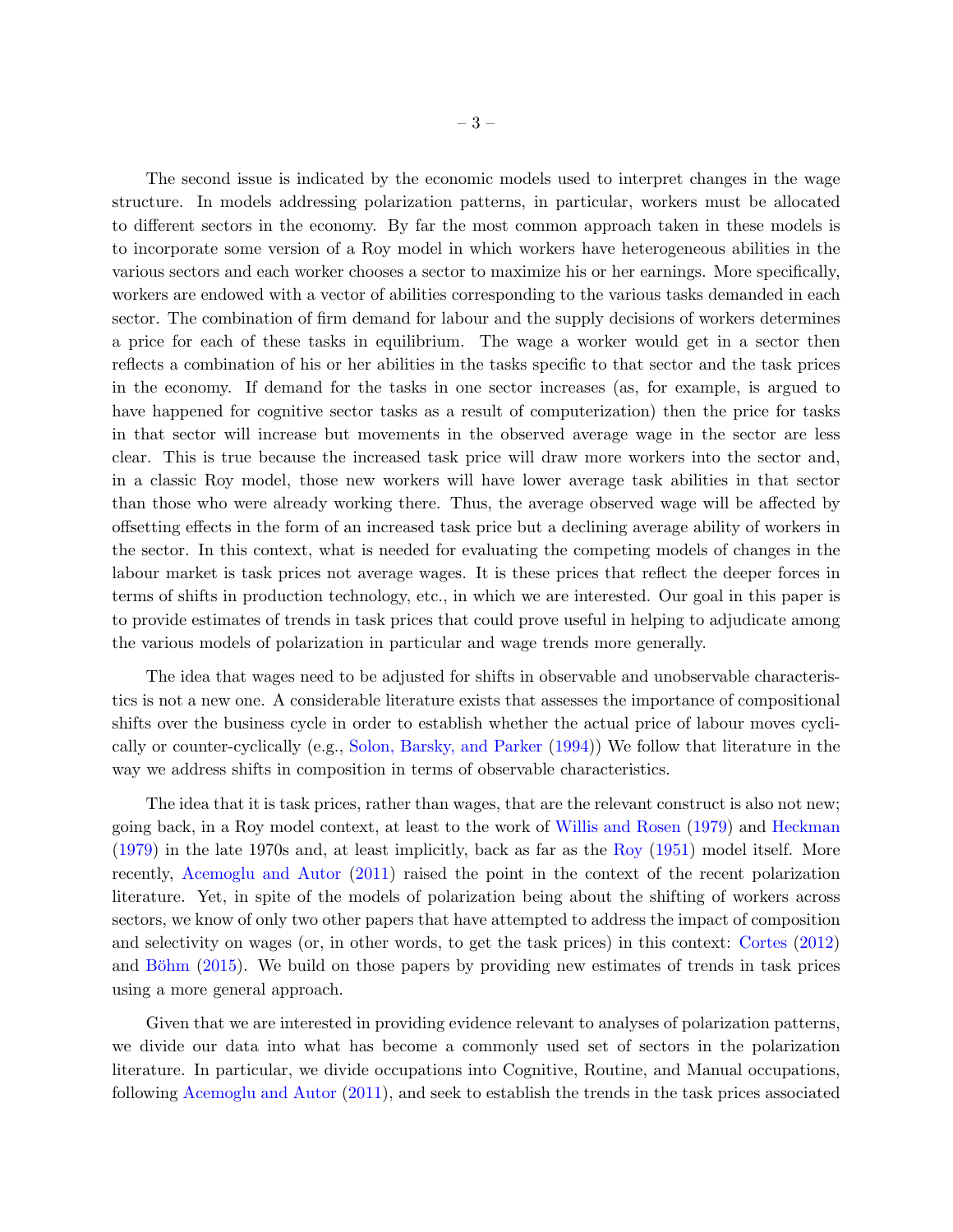with each of these occupation groups. We begin by using a standard shift-share analysis in order to control for the effects of composition in terms of observable characteristics on observed wage patterns. We show that moving from using unconditional median wages within sectors to adjusting for education, age and gender composition has substantial impacts on the trend in the central tendencies of the wage distributions in each of the three sectors. The importance of shifts in observable characteristics may point to substantial impacts from selectivity in terms of unobservable abilities, as well. One possible approach to cutting through selectivity effects is to use a Heckmancorrection for selection in sector specific wage regressions. However, the believability of the results from such an exercise rests on the validity of functional form assumptions or exclusion restrictions in the form of variables that affect sector selection but do not enter the wage determination process directly. Bohm(2015) can be read as a control function type approach in this spirit and, like all such papers, requires strong assumptions on what determines wages versus selection. We do not have good candidates for such exclusion restrictions and so do not pursue this approach.

A second candidate for obtaining task prices is the one pursued in [Cortes](#page-45-4) [\(2012\)](#page-45-4). This approach, which has also been used in the cyclical wage movements literature, follows individual workers using panel data. The idea is that if a worker's task specific abilities do not change over time then within-sector changes in that worker's wage over time must reflect changes in the sectoral task price. While this is a potentially promising approach, its usefulness is challenged by the results from the literature that establishes that implicit contracting models and other models with wages that are sticky within jobs are useful lenses through which to examine the labour market [\(Beaudry and DiNardo](#page-45-6) [1995,](#page-45-6) for example). The results in that literature indicate that movements in the wages of higher tenure workers reflect contracting issues that divorce them from movements in contemporaneous productivity changes and the task price movements that are based on them. Given these arguments, we work with wages for new job entrants, which we see as better capturing contemporaneous task price changes.

Working with new entrants solves potential problems related to the stickiness of wages for workers within a firm over time but it does not address the problem of selection on unobservables that arises because successive cohorts of new entrants face potentially different task prices and make different occupation choices as a consequence. To address the selection problem, we form bounds on the movements in task prices using an approach that is in the spirit of [Manski](#page-46-3) [\(1990\)](#page-46-3) and [Horowitz and Manski](#page-46-4) [\(2014\)](#page-46-4), and motivated by recent papers by [Lee](#page-46-5) [\(2009\)](#page-46-5) and [Blundell, Gosling,](#page-45-7) [Ichimura, and Meghir](#page-45-7) [\(2007\)](#page-45-7) in other contexts. We seek to tighten the bounds using a minimum amount of economic theory - trying to balance a desire to get well-defined bounds with a desire to provide results that will be seen as useful by researchers investigating a potentially wide variety of driving forces. We believe the Roy model is sufficiently widely used that imposing restrictions based on it strikes the right balance. For the most part, we use the core logic of the model - that individuals choose the sector where they earn the highest expected return - and show that even that basic logic helps in tightening bounds. But there are different versions of the Roy model based on different assumptions about correlations of sectoral ability across sectors and we show how the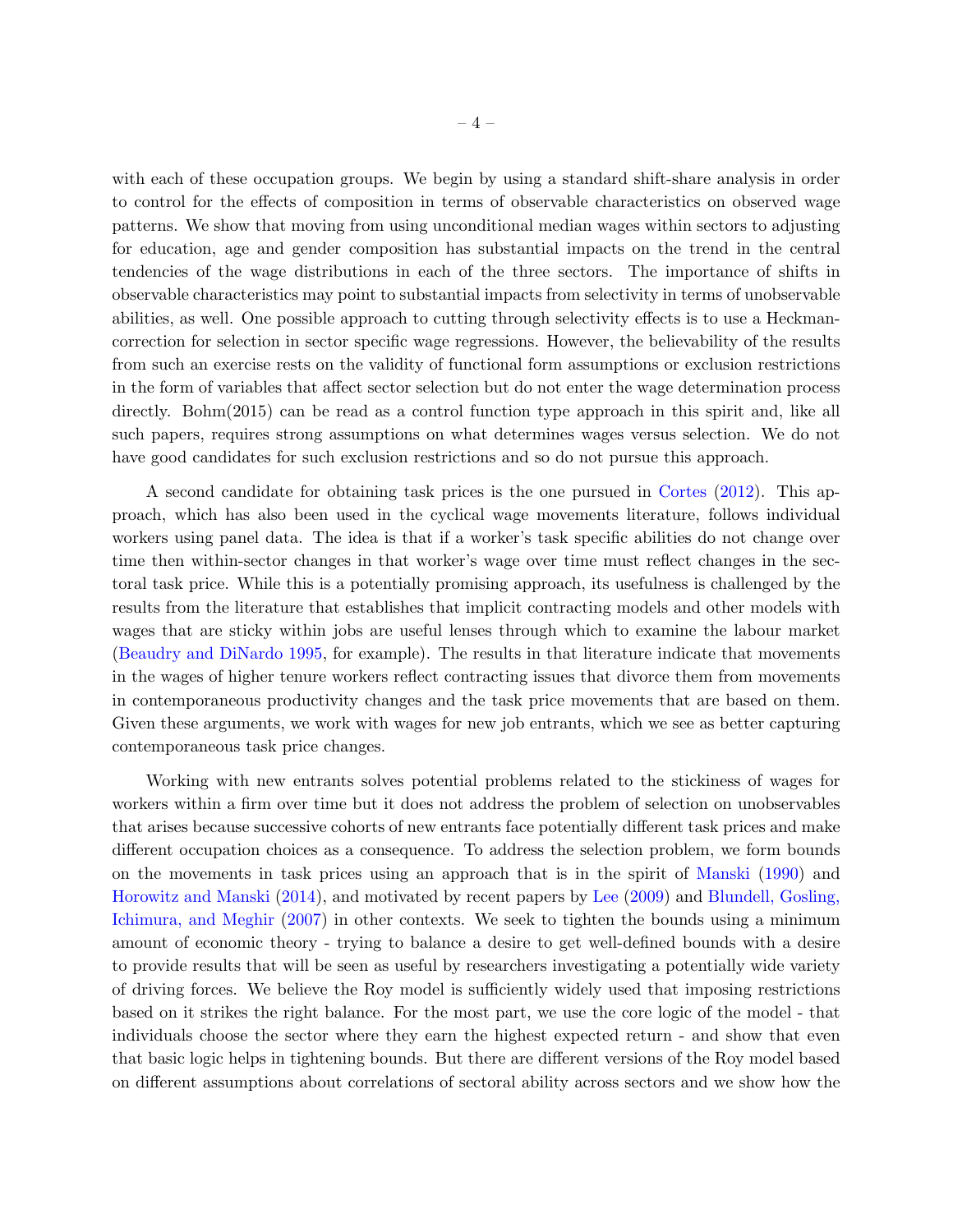bounds calculations differ depending on the specific form of the model we use. To the best of our knowledge, this is the first paper to develop an approach for bounding changes in selection adjusted wages and task prices, and we provide conditions under which our approach generates consistent bounds for those changes.

The bounding approach amounts to using combinations of changes in observed wage distributions and changes in sector sizes to generate bounds on true task price movements for each of the Cognitive, Manual and Routine sectors. We find that adjusting for observable composition changes and focusing on wages for new entrants yields wage trends that are similar to what has been described in other papers before 2000, with wages rising for both cognitive and manual occupations and routine wages rising less. But after 2000, while the unconditional median wages continue to rise (albeit much more slowly) for cognitive and manual workers, our adjusted series show substantial declines in these wages. Our counterfactual bounds corresponding to different assumptions about selection on unobservables into the various sectors show that even with extreme assumptions on what ability types are moving into and out of sectors, we continue to see the same pattern: increases in wages in all sectors in the 1990s followed by declines in the 2000s. Indeed, we show that Roy models have stochastic dominance implications that, in turn, imply that the median wage changes based just on holding observables composition constant form one of the extreme bounds. The other bound shows more negative wage movements in all sectors in the 2000s, indicating that the task price declines are at least as large as what is obtained from the standard shift-share exercise.The fact that this conclusion is reflected in bounds based on all the versions of the Roy model we consider indicates that this is a robust pattern. The result that the cognitive sector price falls by a similar magnitude as the other sector prices in the 2000s does not fit with an ongoing skill biased demand shift. The fact that wages in all three sectors fall does match recent observations that the share of labour in total income has been declining and with a general decline in demand for labour  $(Karabarbounis and Neiman 2013; Elsby, Hobijn, and Adahin 2013)$  $(Karabarbounis and Neiman 2013; Elsby, Hobijn, and Adahin 2013)$  $(Karabarbounis and Neiman 2013; Elsby, Hobijn, and Adahin 2013)$  $(Karabarbounis and Neiman 2013; Elsby, Hobijn, and Adahin 2013)$  $(Karabarbounis and Neiman 2013; Elsby, Hobijn, and Adahin 2013)$  $(Karabarbounis and Neiman 2013; Elsby, Hobijn, and Adahin 2013)$  $(Karabarbounis and Neiman 2013; Elsby, Hobijn, and Adahin 2013)$ 

The paper proceeds in six sections, including the introduction. In section 2, we set out a basic wage determination and sector selection model. In section 3, we describe how we generate bounds on movements in sectoral task prices under different assumptions about the correlation of sectoral abilities across sectors. In section 4, we discuss data issues, including providing a defense of our focus on the wages of young, new labour market entrants. Section 5 contains our results and section 6 concludes.

# 2. Theory

### 2.1. Wage Determination

Our goal in this paper is to present price trends that can be used to distinguish among a wide set of competing models of inequality and polarization. Thus, we want to work with as general a model of wage determination as possible. But we begin with a simple model as a venue for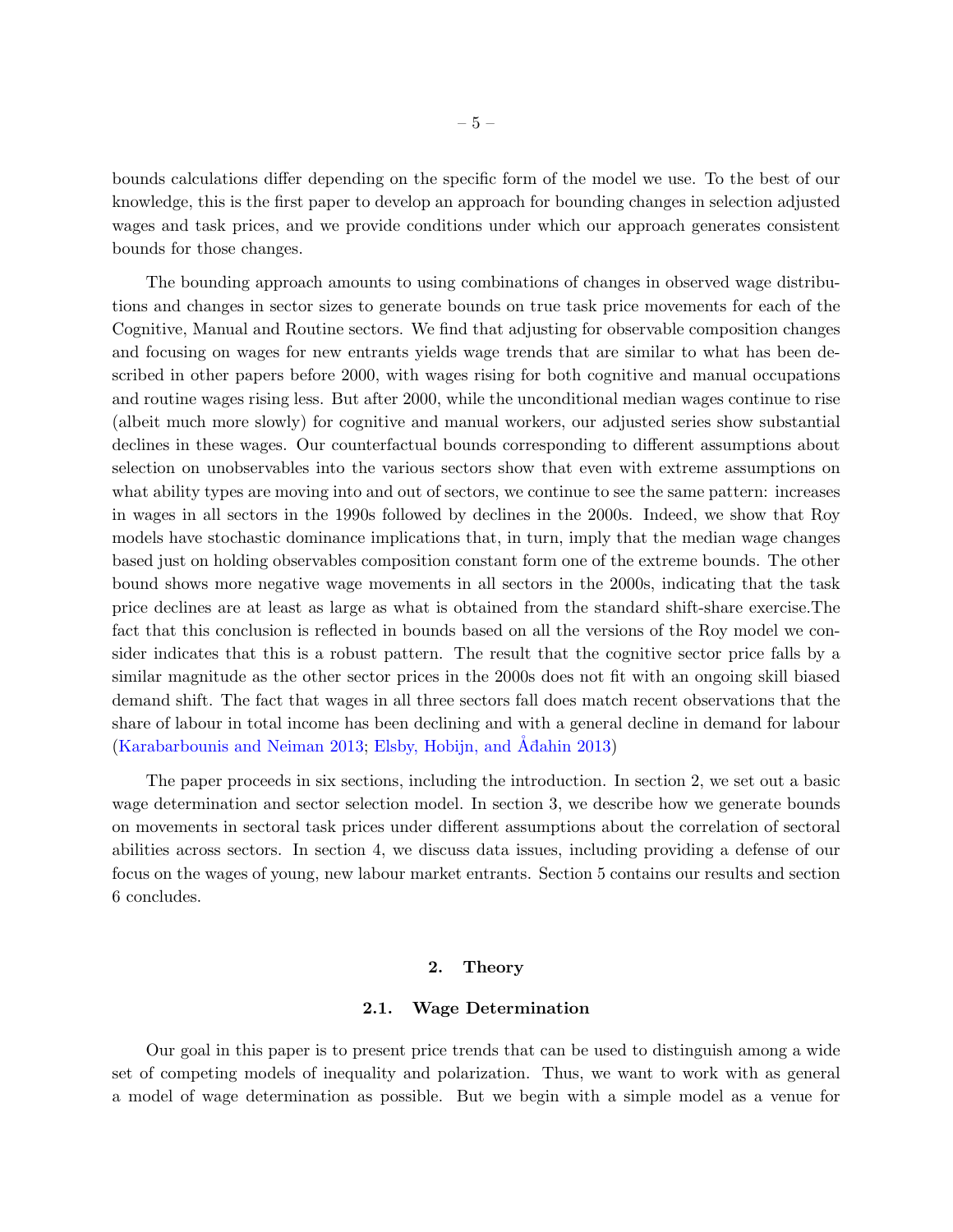explaining our estimation approach and identification issues. In particular, we will start with a wage determination model in which the only non-stationary component is the price of tasks, there are

no covariates, and the log wage equation can be written as additively separable in underlying price and ability components. After our initial discussion, we introduce other time-varying parameters and covariates and will provide a discussion of the assumptions we require on the functional form of the wage equation in order to obtain bounds on changes in task prices.

Consider firms hiring workers who provide one of three types of tasks:  $C$  (cognitive);  $R$  (routine); and M (manual). We take the tasks to correspond directly to occupations and index the task/occupation type by k. Firms hire workers, indexed by i, with task output generated by a specific worker given by

<span id="page-5-2"></span>
$$
z_{ikt} = \eta_i^{\gamma_k} e^{\nu_{ik}} e^{\epsilon_{ikt}} \tag{1}
$$

That is, worker productivity in a task, k, has an idiosyncratic, time varying component,  $e^{\epsilon_{ikt}}$  and two time invariant components: an absolute advantage component,  $\eta_i$ , which is applicable across sectors but with differential impacts dictated by the  $\gamma_k$  parameters; and a comparative advantage component,  $e^{\nu_{ik}}$ . The three components are independent across workers and of each other for the same worker. The  $e^{\nu_{ik}}$  component is independent across sectors for a given worker. The idiosyncratic component is drawn from a distribution with  $E(e^{\epsilon_{ikt}}) = 1$ , and all three components are drawn from stationary distributions. This structure allows for an element of ability that is correlated across sectors  $(\eta_i)$ ; a component that reflects differential abilities across sectors  $(e^{\nu_{ik}})$ ; and a component that captures elements such as measurement error or short term events that can alter ability and observed wages from period to period.

The value of marginal product of the worker is given by

$$
\Phi_{ikt} = p_{kt} z_{ikt},\tag{2}
$$

where  $p_{kt}$  is the price of task k. Finally, we assume, for now, that wages are determined in a spot market so that workers receive the value of their marginal product. We will return to a more general discussion of wage determination in section 4 when we describe our choice of wage measure.<sup>[2](#page-5-0)</sup> Given our assumptions so far, the log wage faced by worker  $i$  in occupation k in period t is given by:

<span id="page-5-1"></span>
$$
\ln w_{ikt} = \ln p_{kt} + \gamma_k \ln \eta_i + \nu_{ik} + \epsilon_{ikt} \text{ for } k \in \{C, R, M\},\tag{3}
$$

<span id="page-5-0"></span><sup>&</sup>lt;sup>2</sup>In the appendix, we derive the same wage equation from an implicit contract model with aggregate trends and discuss the implications of that model for the wage measure choice.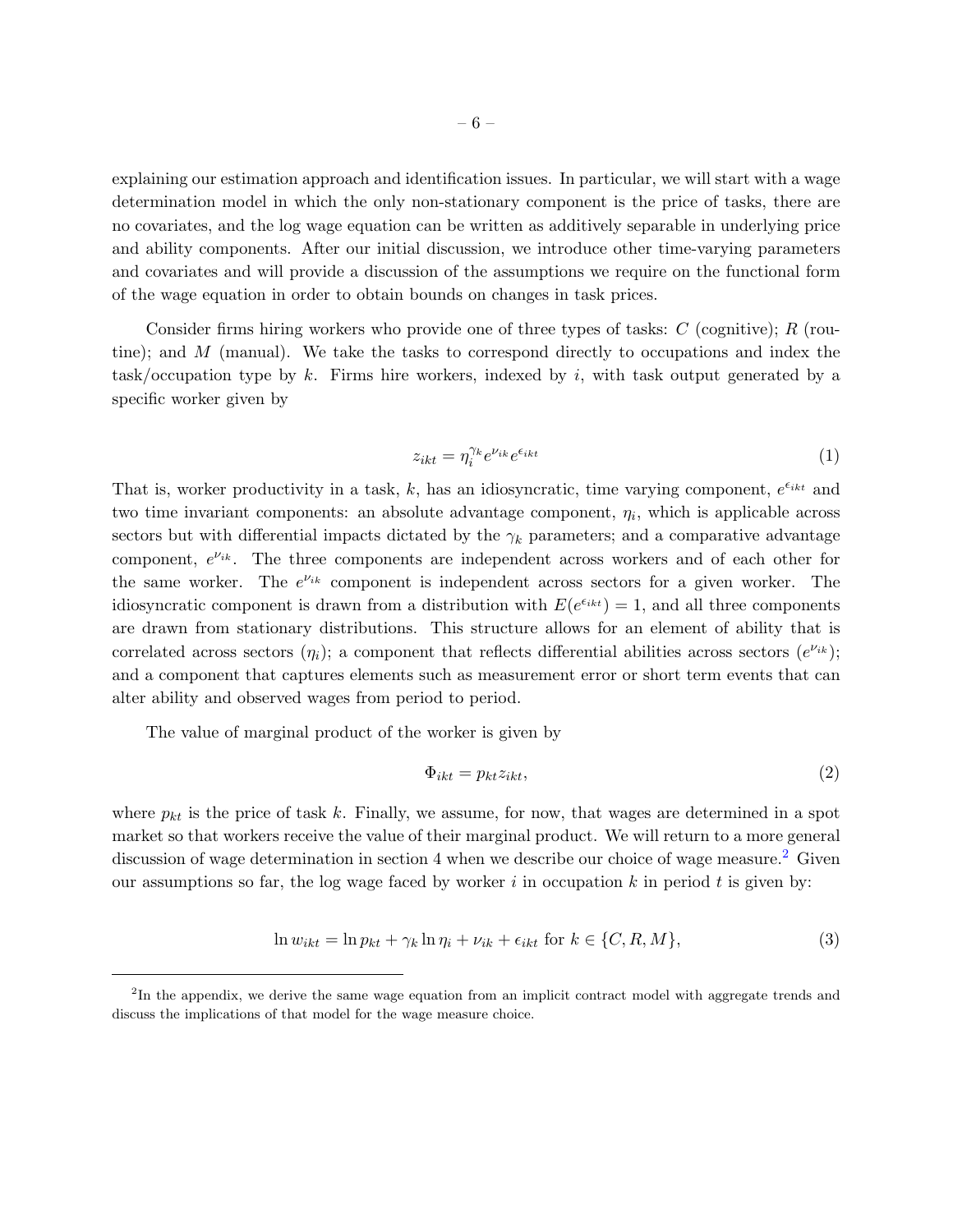### 2.2. A Roy Model with Three Sectors

We turn, next, to the problem of the allocation of workers to occupational sectors. Following many other papers, we discuss the allocation as determined by individual choice in the context of a Roy model. We consider the problem of an unemployed person choosing among the three sectors,  $C, R$ , and M, abstracting from the possibility of workers currently employed in a sector deciding whether to remain in that sector or move to another. A person chooses the sector in which to work based on a comparison of the present value of expected wages plus other sector-specific, work related costs. To simplify the exposition, we focus on a case in which  $p_t$  has a stochastic trend (i.e.,  $p_{kt} = p_{kt-1} + \xi_{kt}$  with  $\xi_{kt}$  being a disturbance that is independent across sectors and time) and the  $\epsilon_{kit}$  ability component is unforecastable by the worker (such as would be the case if it just corresponds to measurement error).<sup>[3](#page-6-0)</sup> In this case, an individual chooses a sector based on a comparison of the sector's current wages and costs. Thus, a person prefers sector C to sector R iff:

<span id="page-6-1"></span>
$$
\ln w_{iCt} - u_{iCt} > \ln w_{iRt} - u_{iRt},\tag{4}
$$

where  $u_{ikt}$  is an idiosyncratic cost of working in sector k and is assumed to be independent of all the ability components. Substituting from  $(3)$ , we can re-arrange  $(4)$  as:

<span id="page-6-3"></span>
$$
Z_{iCRt} = (\gamma_C - \gamma_R) \ln \eta_i + \nu_{iC} - \nu_{iR} - (\ln p_{Rt} - \ln p_{Ct}) + \varepsilon_{iCRt},
$$
\n
$$
(5)
$$

where  $\varepsilon_{iCRt} = \varepsilon_{iCt} - \varepsilon_{iRt} - u_{iCt} + u_{iRt}$  and person i prefers sector C to sector R iff  $Z_{iCRt} > 0$  and prefers sector R to sector C otherwise. Similar equations can be written for comparing sector C to sector  $M$ , and for comparing sector  $M$  to sector  $R$ .

#### 3. Addressing Selection Using Bounding

Given our wage specification and the sector selection mechanism, we can write the median log wage for workers observed to be working in sector  $C$ , as:

<span id="page-6-2"></span>Med [ln 
$$
w_{iCt} | Z_{iCRt} > 0, Z_{iCMt} > 0
$$
] = ln  $p_{Ct}$  + Med [ $\gamma_C$  ln  $\eta_i + \nu_{iC} + \epsilon_{iCt} | Z_{iCRt} > 0, Z_{iCMt} > 0$ ], (6)

with parallel expressions existing for observed median log wages in the other two sectors. Our goal is to identify changes in the task prices since they reflect the underlying demand and supply forces that affect the labour market. Task prices are not directly observable and so researchers work with their closest analogue: sector specific mean or median wages. However, inspection of  $(6)$  indicates that changes in the median observed wage in a sector will reflect both changes in the task price and shifts in the composition of those working in the sector. In fact, the indexes that determine whether

<span id="page-6-0"></span><sup>&</sup>lt;sup>3</sup>The conclusions would be the same but the exposition more complicated if we allowed for  $p_{kt}$  and  $e_{ikt}$  to be forecastable.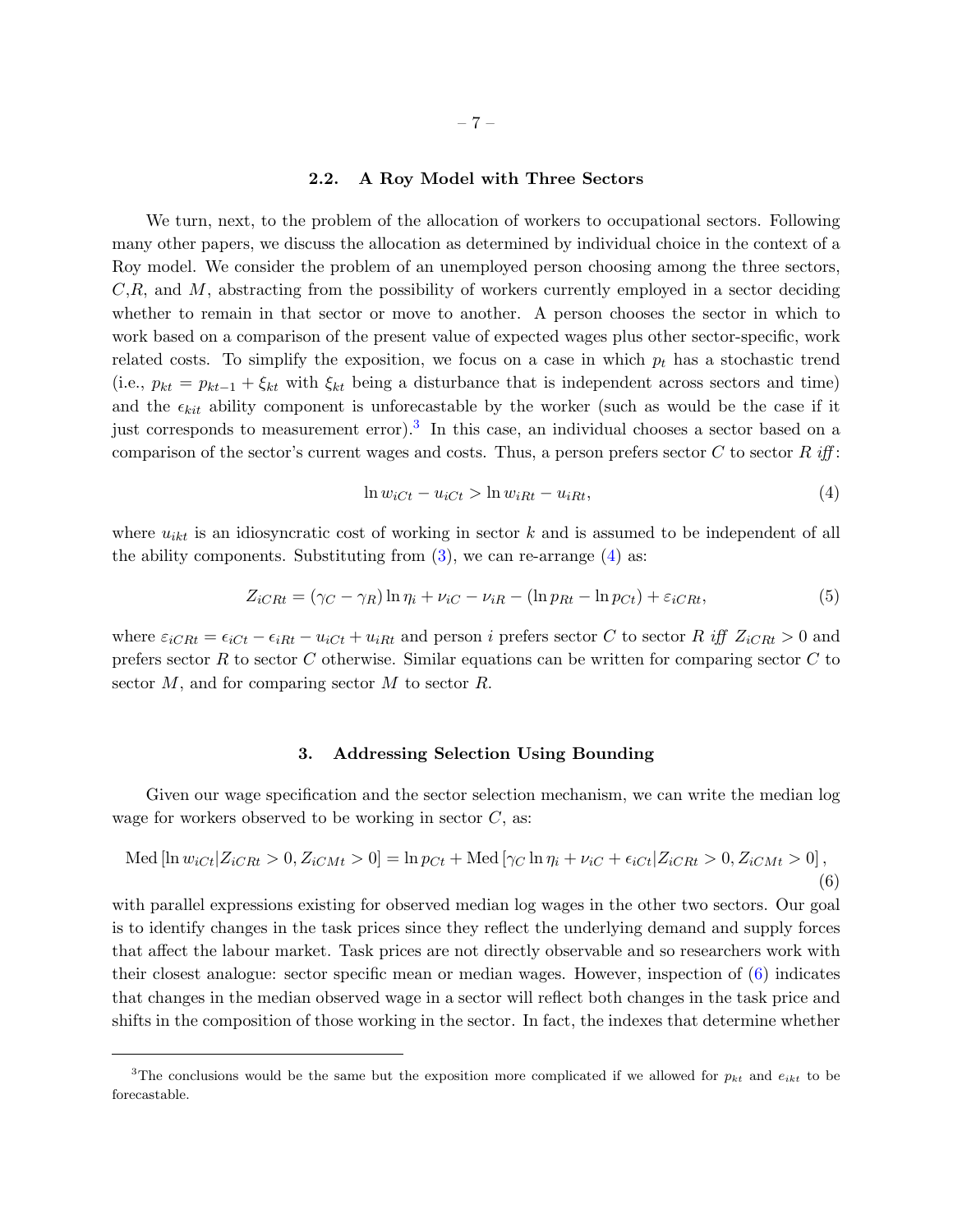a person works in a specific sector (the  $z$ 's) are functions of the relative task prices and, as we will discuss later, an increase in the task price in a sector relative to those in the other sectors draws in new workers who are, on average, less able than those already in the sector. As a result, a task price change generates an offsetting selection effect that implies that observed wage movements are a potentially poor reflection of task price movements. Thus, to obtain estimates of changes in task prices we need to address coincident changes in worker selection across sectors.

One potential method for addressing the selection issue is to use a variant of a Heckman twostep approach to estimate selection corrected wage regressions. In principle, using distributional assumptions and/or exclusion restrictions, one could identify all of the parameters in the wage determination model, including the sector specific prices [French and Taber](#page-46-7) [\(2011\)](#page-46-7). However, we do not have a plausible set of exclusion restrictions among the variables in our data and so, instead, address the selection issue using an approach that is in the spirit of the [Blundell et al.](#page-45-7) [\(2007\)](#page-45-7) and [Lee](#page-46-5) [\(2009\)](#page-46-5) and involves bounding the price movements. While this bounding can be done using purely statistical arguments, we attempt to provide sharper bounds by employing a minimal amount of theory embodied in the Roy-type selection model just described. As we will see, the specifics of the bounding will depend crucially on assumptions about the error terms in equations [\(3\)](#page-5-1) and [\(5\)](#page-6-3). We consider a set of specific cases that correspond to the Roy model sub-cases described in [Willis](#page-47-2) [\(1986\)](#page-47-2). We begin with the most straightforward case: an hierarchical ability model with three sectors and no observable covariates. In that model, there is one ability factor that is common across sectors so that Michael Jordan would not only be the best basketball player but also the best golfer, the best lawyer, the best carpenter, etc.. This is clearly unrealistic but this simple form for wage determination will allow us to establish the main intuition and mechanics of our approach in a straightforward (and commonly used) context. We then discuss the addition of covariates and a fourth sector (non-employment) as well as allowing for wage determination parameters to vary over time before moving to a more heuristic discussion of implications of other ability structures. In particular, we will consider an Independent Shocks model in which individual abilities are completely independent across sectors (so that knowing that Michael Jordan is the best basketball player tells us nothing about how able he would be in other sectors) and a Combination model that allows both for a common ability factor that is productive in all sectors and independent, sector specific abilities.

### 3.1. Hierarchical Ability Model

The first (Hierarchical Ability) model is one of the most commonly used in analyses of this problem. For example, it is the model that implicitly underlies many discussions of returns to education. In this model, we assume that there is only one type of ability affecting wages and sector choice, but allow it to be differentially productive in generating task units in each sector. That is, assume that worker productivity given in [\(1\)](#page-5-2) can be simplified to:

$$
z_{ikt} = \eta_i^{\gamma_k} e^{\epsilon_{ikt}},\tag{7}
$$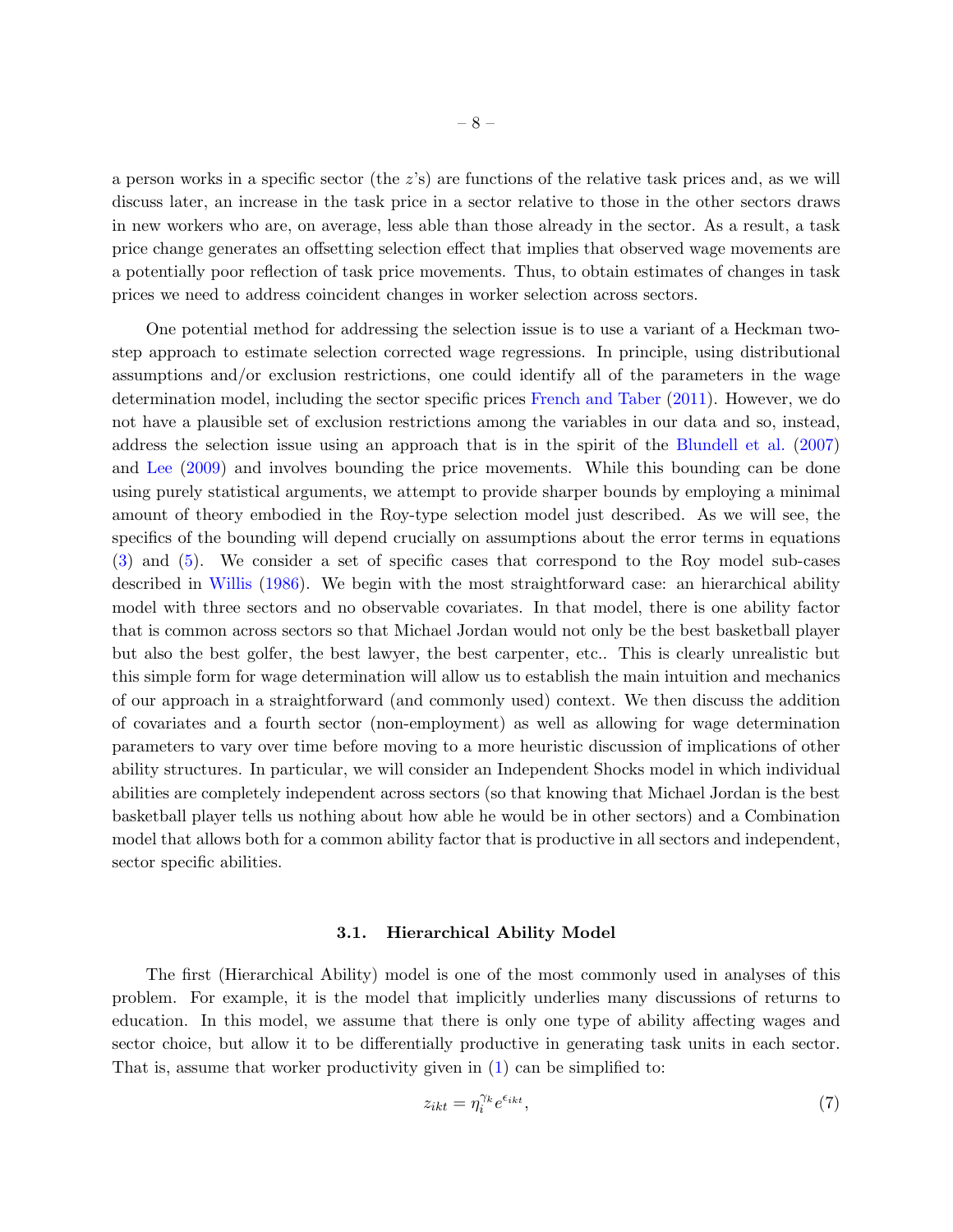which assumes that there is no comparative advantage ability component. We also assume that the  $\epsilon_{ikt}$ 's correspond to classical measurement error or some unforecastable shocks that only temporarily shift wages and, so, do not enter the sectoral choice processes. Finally, there are no idiosyncratic costs  $(u_{ikt}$ 's) in the selection process.<sup>[4](#page-8-0)</sup> Given these assumptions, the wage equation becomes:

$$
\ln w_{ikt} = \ln p_{kt} + \gamma_k \ln \eta_i + \epsilon_{ikt} \text{ for } k \in \{C, R, M\}
$$
\n
$$
(8)
$$

and the equation determining preference of sector  $C$  over sector  $R$  becomes:

$$
Z_{CRit} = (\gamma_C - \gamma_R) \ln \eta_i - (\ln p_{Rt} - \ln p_{Ct}). \tag{9}
$$

We continue to maintain the assumptions on independence and stationarity of the distributions for the  $\eta_i$  and  $\epsilon_{ikt}$  components described earlier.

We follow [Blundell et al.](#page-45-7) [\(2007\)](#page-45-7) in focusing on estimation of median wages because, as we will see, this provides a natural way of using the implications of the selection model and allows us to employ weaker assumptions about where in the ability distribution sector joiners and leavers come from. To begin, we can write the median log wage in the C sector as:<sup>[5](#page-8-1)</sup>

<span id="page-8-2"></span>
$$
\text{Med}[\ln w_{iCt} | Z_{iCRt} > 0, Z_{iCMt} > 0] = \ln p_{Ct} + \text{Med}[\gamma_C \ln \eta_i + \epsilon_{iCt} |\ln \eta_i > A_{CRt}, \ln \eta_i > A_{CMt}],\tag{10}
$$

where  $A_{CRt} = \frac{(\ln p_{Rt} - \ln p_{Ct})}{(\gamma_C - \gamma_P)}$  $\frac{p_{Rt} - \ln p_{Ct}}{(\gamma_C - \gamma_R)}$  and  $A_{CSt}$  is defined analogously. Capital letters correspond to random variables and small letters correspond to specific realizations of those random variables. As [Cortes](#page-45-4) [\(2012\)](#page-45-4) shows, under a natural ordering of the factor loadings ( $\gamma_C > \gamma_R > \gamma_M$ ) and an associated set of prices,  $A_{CRt}$  corresponds to a threshold value for  $\ln \eta_i$  such that individuals with  $\ln \eta_i > A_{CRt}$ work in the C sector; individuals with  $\ln \eta_i \leq A_{CRt}$  and above another threshold work in the R sector. Given this, only one of the inequalities in  $(10)$  binds and we can re-write it as:

<span id="page-8-3"></span>
$$
\text{Med}\left[\ln w_{iCt} | Z_{iCRt} > 0\right] = \ln p_{Ct} + \text{Med}\left[\gamma_C \ln \eta_i + \epsilon_{iCt} | \ln \eta_i > A_{CRt}\right].\tag{11}
$$

To understand the bounding approach to the selection issues, it is useful to write out the expression that implicitly defines the median log wage in sector  $C$  in time  $t$  [\(11\)](#page-8-3), which we will call  $m_{Ct}$  as:

<span id="page-8-4"></span>
$$
\Pr(\ln w_{iCt} < m_{Ct} | \ln \eta_i > A_{CRt}) = 0.5. \tag{12}
$$

Next, assume there has been an increase in  $(\ln p_{C_t} - \ln p_{R_t})$ . Under the standard selection model set out earlier, such a price change implies that some workers will move into C but none will move out. Because of this, we can write:

$$
\Pr(\ln w_{iCt+1} < \tilde{m}_{Ct+1}|\ln \eta_i > A_{CRt+1}) = \pi_{Ct+1} \Pr(\ln w_{iCt+1} < \tilde{m}_{Ct+1}|\ln \eta_i > A_{CRt}) + (1 - \pi_{Ct+1}) \Pr(\ln w_{iCt+1} < \tilde{m}_{Ct+1}|A_{CRt} \ge \ln \eta_i > A_{CRt+1}),\tag{13}
$$

<span id="page-8-0"></span><sup>4</sup>Excluding these cost shocks simplifies the exposition. Assuming they are independent of the ability factors, including the cost shocks does not alter the conclusions in this section.

<span id="page-8-1"></span><sup>&</sup>lt;sup>5</sup>Median wages in the other sectors have analogous expressions.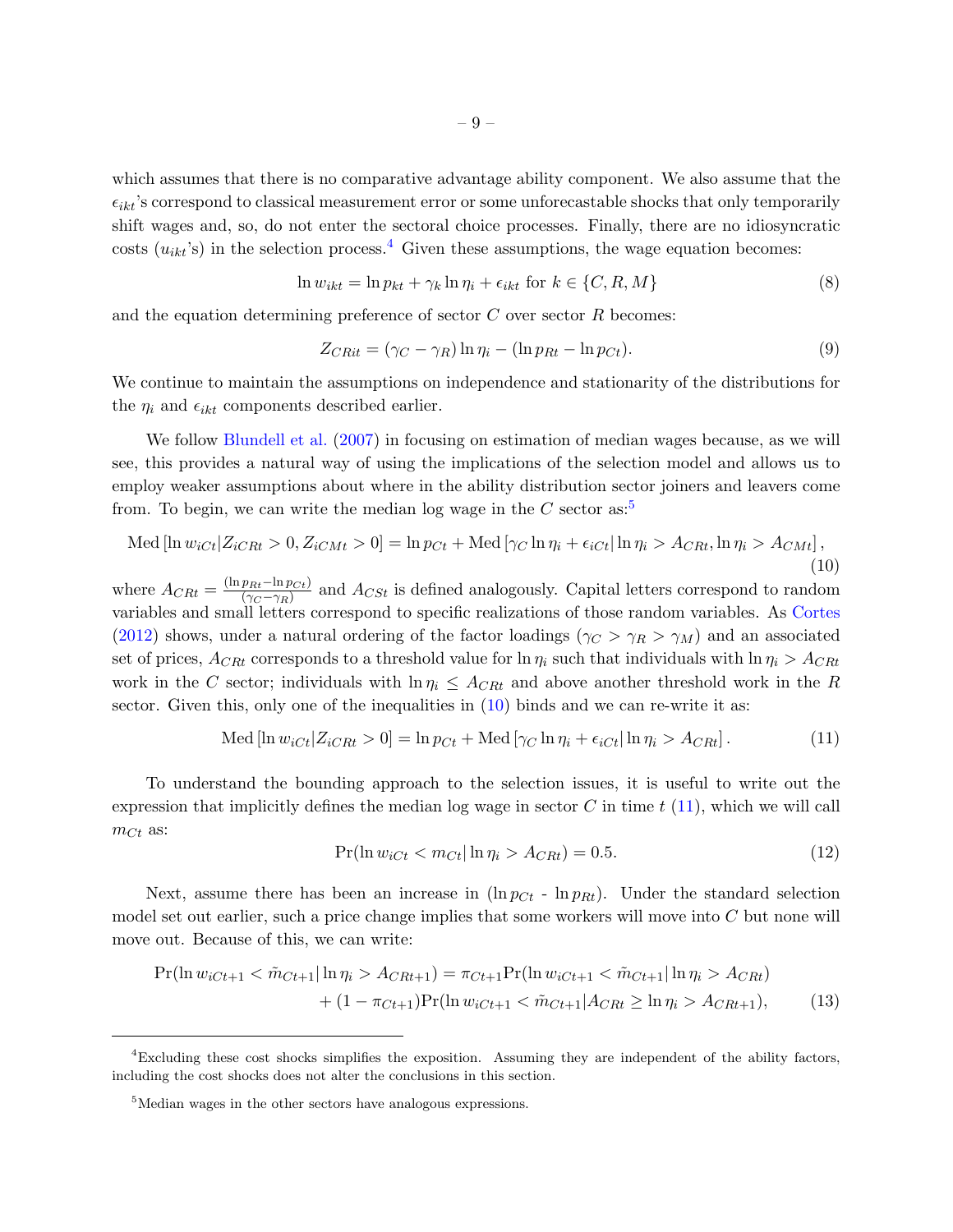where  $(1 - \pi_{C_t+1})$  is the proportion of people in C in period  $t + 1$  who entered C because of the price change and  $\tilde{m}_{C_t+1}$  is the median log wage in  $t+1$  for the workers who would have been in sector C under period t prices. That is,  $\tilde{m}_{C_t+1}$  is defined by:

$$
\Pr(\ln w_{iCt+1} < \tilde{m}_{Ct+1} | \ln \eta_i > A_{CRt}) = 0.5 \tag{14}
$$

and can be written as:

<span id="page-9-0"></span>
$$
\tilde{m}_{Ct+1} = \ln p_{Ct+1} + \text{Med}\left[\gamma_C \ln \eta_i + \epsilon_{iCt+1} | \ln \eta_i > A_{CRt}\right].\tag{15}
$$

If we could get an estimate of  $\tilde{m}_{C_t+1}$  then subtracting [\(11\)](#page-8-3) from [\(15\)](#page-9-0) would provide an estimate of the change in the C sector task price.<sup>[6](#page-9-1)</sup> In fact, we provide bounds for this change. We call the set of people in the conditioning set in these equations the "stayers," or "always-takers" *i.e.*, the set of people who would choose sector C under prices in either period. Similarly, we will call the set of people who would choose one sector under the period t prices and another sector under the period  $t+1$  prices "movers" or "compliers."

To generate bounds, return to [\(13\)](#page-8-4) and note that the probability on the left hand side is based on a distribution we observe (the C sector wage distribution for workers observed in the sector in  $t + 1$ . Under the selection model assumptions, we also know that an increase in the relative price of the C task will imply an inflow of people from sector R to C but no flows out of C. Thus, we can get  $\pi_{C_{t+1}}$  as the change in the number of people in sector C divided by the total number of people in sector C in period  $t + 1$ . This leaves two probabilities on the right hand side of [\(13\)](#page-8-4) that are unknown. Under the bounding approach, we adopt extreme values for one of these probabilities in order to bound the possible values of the other. In our case, since we are interested in the median wage for the "stayers," we will form bounds on it by adopting extreme values for the the probability associated with the "movers" (workers with  $\eta_i$  values such that they would choose sector R in period t but would choose sector C in response to the price increase in period  $t + 1$ ). It is not important for our purposes to identify the extent of selection by identifying the differences in ability between the two groups. All we need is to follow observed median wages over time (or bound median wage changes over time) for an ability constant set of workers. We focus on the stayers for that purpose.

The widest bounds we can form on the changes in median C wages for the sector stayers are associated with the fact that  $Pr(\ln w_{iC_t+1} < \tilde{m}_{C_t+1}|A_{CR_t} \geq \ln \eta_i > A_{CR_t+1})$  is a probability and

<span id="page-9-1"></span><sup>&</sup>lt;sup>6</sup>This statement is true if Med  $[\ln \eta_i + \epsilon_{iCt}] = \text{Med} [\ln \eta_i + \epsilon_{iCt+1}]$  which holds if, as we have assumed,  $\epsilon_{C\tau}$  is drawn from a distribution that is stationary over time.

<span id="page-9-2"></span><sup>&</sup>lt;sup>7</sup>In section 4, we argue for tracking task price movements by following the cross-cohort movements of wages of new labour force entrants. In that context, the term "stayer" doesn't strictly apply. Instead, given the stationarity of the  $\eta_i$  distribution, it refers to people with the same set of values for  $\eta_i$  in each period, and "movers" are people with values of  $\eta_i$  that would cause them to select the C sector in the second period but not under the lower, first period relative price.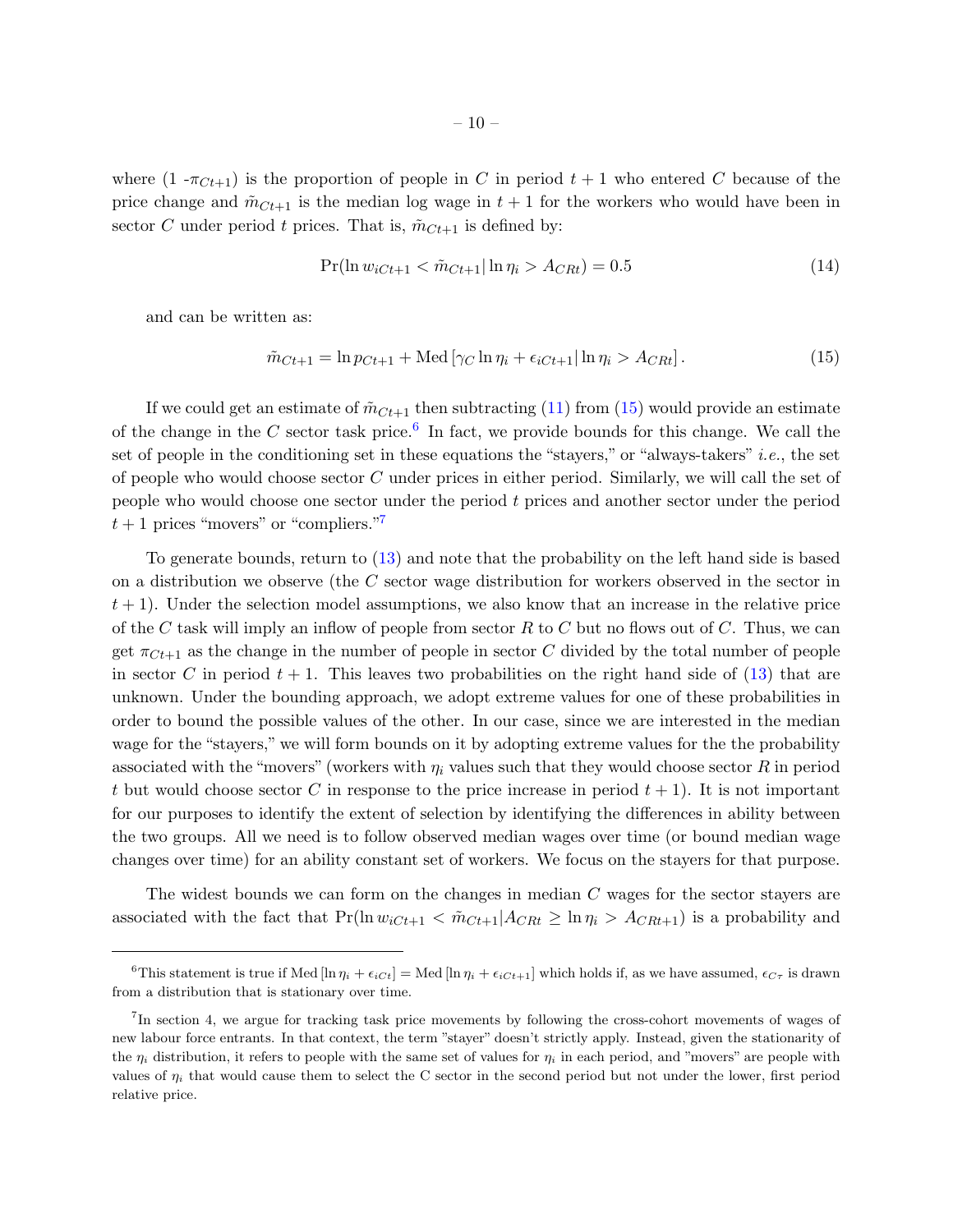so must lie between 0 and 1. In particular, if this probability equals zero then we are making the extreme assumption that all movers have abilities such that their wages are above the median wage for stayers, and we can write:

<span id="page-10-0"></span>
$$
\Pr[\ln w_{iCt+1} < \tilde{m}_{Ct+1} | \ln \eta_i > A_{RCt}] \le \frac{1}{\pi_{Ct+1}} \Pr[\ln w_{iCt+1} < \tilde{m}_{Ct+1} | \ln \eta_i > A_{RCt+1}] \tag{16}
$$

and, if it equals 1 then we are assuming that all movers have wages below the median wage for stayers and we obtain,

<span id="page-10-1"></span>
$$
\Pr[\ln w_{iCt+1} < \tilde{m}_{Ct+1} | \ln \eta_i > A_{RCt}] > \frac{1}{\pi_{Ct+1}} \Pr[\ln w_{iCt+1} < \tilde{m}_{Ct+1} | \ln \eta_i > A_{RCt+1}] \\
&- \frac{(1 - \pi_{Ct+1})}{\pi_{Ct+1}}.\n \tag{17}
$$

Then setting the left hand sides of [\(16\)](#page-10-0) and [\(17\)](#page-10-1) to 0.5 (since that defines  $\tilde{m}_{C_t+1}$ ), and solving them as equalities yields estimates of the lower bound on  $\tilde{m}_{Ct+1}$ ,  $\tilde{m}_{Ct+1}^L$ , and the upper bound,  $\tilde{m}_{Ct+1}^U$ , respectively. Once we have these, we can form a lower bound on the increase in the sector C task price as  $(\tilde{m}_{Ct+1}^L - m_{Ct})$  and an upper bound as,  $(\tilde{m}_{Ct+1}^U - m_{Ct})$ . One can show that the solutions to [\(16\)](#page-10-0) and [\(17\)](#page-10-1) are the equivalent of trimming  $\pi_{t+1}$  proportion of observations from the top and bottom of the period  $t + 1$  C sector wage distribution, respectively, and then obtaining medians for these trimmed distributions.<sup>[8](#page-10-2)</sup> This is similar to the implementation in [Lee](#page-46-5)  $(2009)$  and is the way we obtain the bounds. We will call the bounds formed in this way (trimming from either the top or the bottom of the distribution) the Extreme Bounds. We will describe ways of using economic theory to tighten the bounds as we proceed but it is worth pointing out that even the minimal amount of economic structure we have used so far has already helped narrow potential bounds. In particular, if workers both enter and leave the C sector in response to a relative price increase then one would want to trim from both the period t and  $t + 1$  distributions and almost any trend could likely be supported. But with the standard index based selection model workers will move only in one direction in response to a price change and we can get wage movements for the stayers by trimming only the  $t + 1$  distribution since all the people in the period t distribution are stayers.

We derived the formulae for the bounds assuming that the relative price of C had increased. If, instead, it had decreased then workers would exit sector C between periods t and  $t + 1$ . In that case, we would form bounds by trimming a number of workers equivalent to the net decrease in the size of the C sector from the top and bottom of the period t distribution of C sector wages and comparing the medians of the resulting distributions to the median wage for all workers in sector C in period  $t+1$ . Given the logic of the model, we can determine which type of trimming to do based

<span id="page-10-2"></span><sup>&</sup>lt;sup>8</sup>Note that because we are working with medians, we only need to assume that all the sector joiners enter below the median, not that they enter at the extreme lower end of the distribution.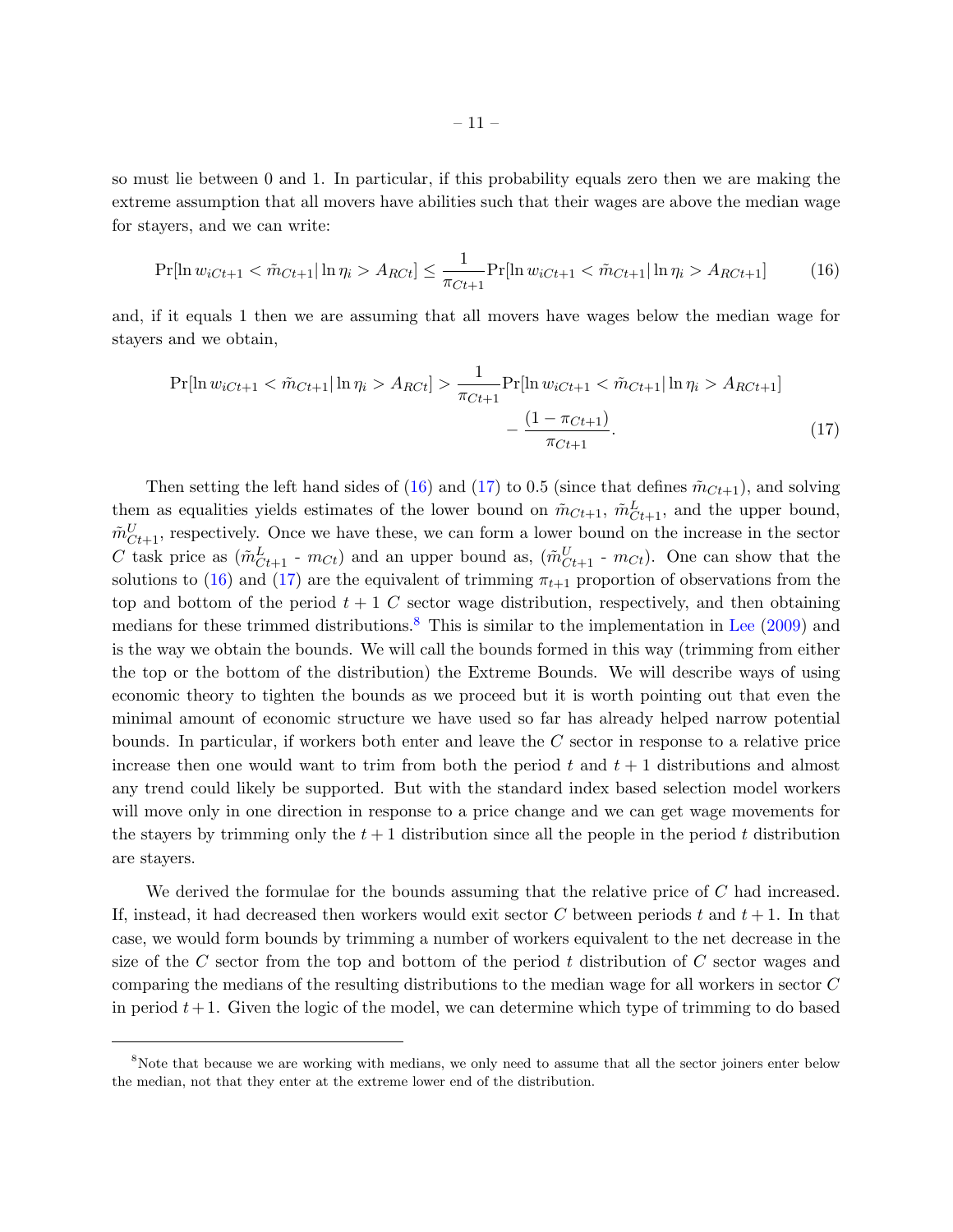on the sign of the net change in the number of workers in  $C<sup>9</sup>$  $C<sup>9</sup>$  $C<sup>9</sup>$ . That is, if we observe a net increase in the number of workers in  $C$  between two periods then we know there must have been a relative increase in the price of C tasks and we trim from the period  $t + 1$  distribution, accordingly. If we observe a net decrease in number of workers in  $C$  then we form bounds by trimming the period  $t$ distribution.

### 3.1.1. Generating Bounds for the R and M Sectors

The approach just outlined for generating bounds for the C sector task prices can be used in a similar manner to construct bounds for the  $R$  and  $M$  sector prices. For the  $M$  sector, in fact, the approach is identical. If the size of the M sector expands this implies that  $\ln p_{Mt}$  has increased relative to  $\ln p_{Rt}$  (recalling that with the single factor ability model, workers moving in or out of M are only moving from and to the R sector). As with the C sector analysis, bounds can then be formed by trimming the number of workers equal to the net change from either the top or the bottom of the M wage distribution in period  $t + 1$  and obtaining medians of the trimmed sample. If M declines in size then, again as with the C sector, the trimming would be done on the period  $t$ sample.

For the R sector, the analysis is somewhat more complicated because changes in  $\ln p_{Rt}$  have to be compared to movements in both  $\ln p_{Ct}$  and  $\ln p_{Mt}$ . This does not cause problems if  $\ln p_{Rt}$ increases with respect to both of the other prices or decreases with respect to both. In either case, the change in the number of workers in the  $R$  sector can be used to trim distributions and form bounds in the same way as just described for the other two sectors. However, if  $\ln p_{Rt}$  rises relative to the task price in one sector but falls relative to the task price in the other sector then there will be both flows in and out of the R sector. In that case, the net change in the size of the R sector is not informative for forming bounds. Fortunately, within the context of the single ability model we know the size of the gross flows into and out of the  $R$  sector. In particular, both the changes in the number of workers in  $C$  and the change in the number of workers in  $M$  must imply equal and opposite changes in the numbers in R since there are no flows between the M and C sectors. Suppose, then, that  $N_{RCt}$  (=  $\Delta N_{Ct}$ ) workers move from R to C and  $N_{MRt}$  (=  $|\Delta N_{Mt}|$ ) move from M to R. We can form an upper bound on the movement in the median wage for sector  $R$  stayers (and with it, given the wage determination model set out in the previous section, the movement in the price in R) by trimming  $N_{RCt}$  observations from the top of the period t R sector wage distribution and trimming  $N_{MRt}$  observations from the bottom of the period  $t + 1$  R sector wage distribution. We then get the medians from each of the trimmed samples and take the difference between those medians. The lower bound would be obtained by trimming  $N_{RCt}$  observations from

<span id="page-11-0"></span><sup>&</sup>lt;sup>9</sup>Note that we could allow for gross flows in both directions between sectors in the model by including exogenous shocks reflecting, for example, whether a close friend had joined a specific sector. If these shocks are independent of price movements then the net flows will reflect the responses to the price changes that are of interest to us.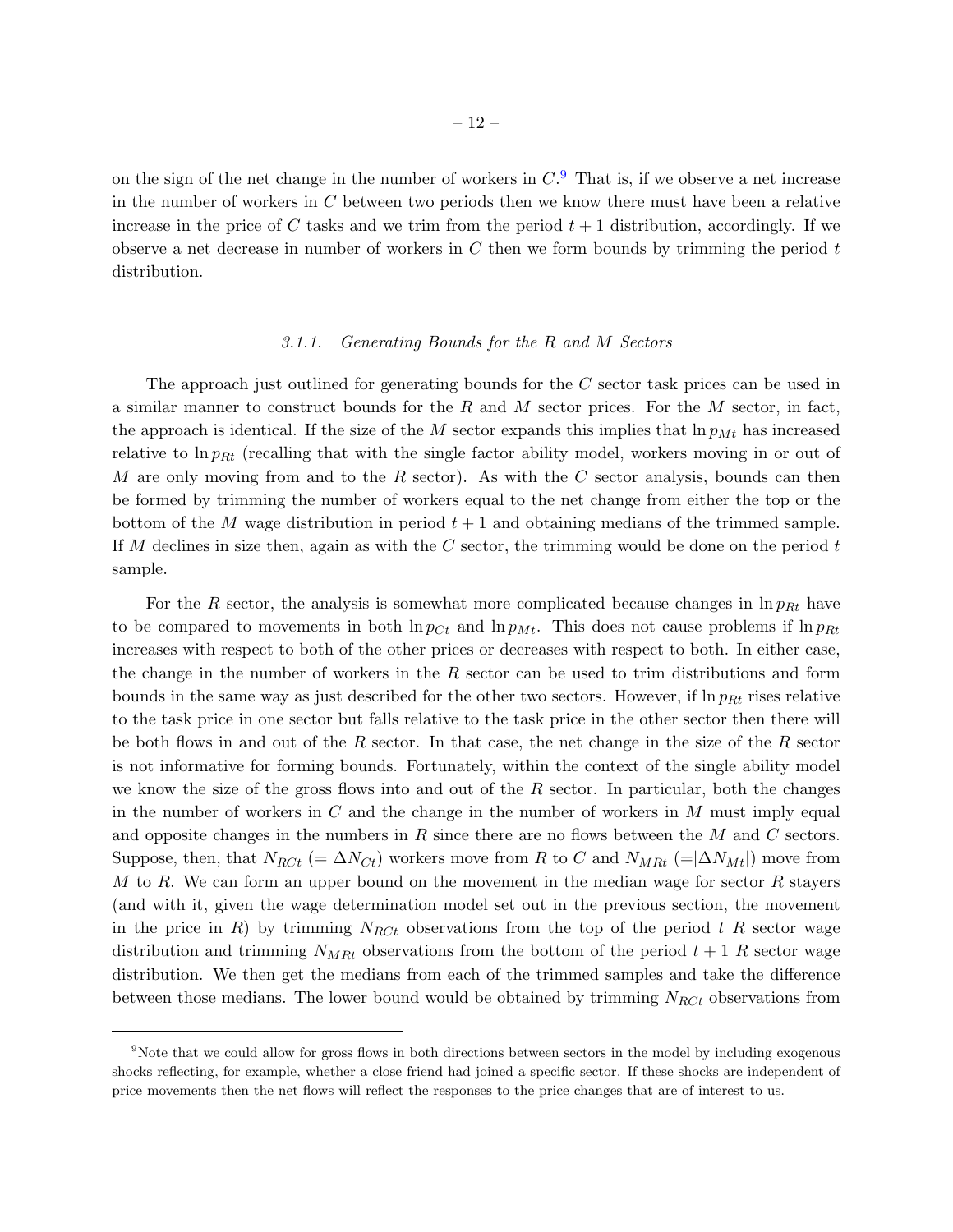the bottom of the period t R sector wage distribution and  $N_{MRt}$  from the top of the period  $t + 1$ distribution.

### 3.1.2. Identifying Assumptions

The procedure in the previous subsection identifies bounds on movements in a composition constant median wage if two conditions are met:

- 1. Monotonicity. A non-randomly selected (with respect to  $\eta$ ) set of workers can be added to or withdrawn from a sector in a period, but both cannot happen at the same time.
- 2. Time invariance of the  $\eta$  distribution, i.e.,  $F_t(\eta) = F(\eta)$

Under the Monotonicity assumption, the observed change in the proportion of workers in the C sector corresponds to the entire relevant movement in workers into or out of the sector and allows us to use that proportion to form bounds. If, instead, non-random selections of workers both entered and left the sector at the same time then trimming according to the net change will not result in a composition constant set of workers. The basic selection model, in fact, imposes the monotonicity assumption: people will only move one way or the other in response to a price change or a change in the cost of entering the sector given the linear index determining the sector the person is in. This is a key point from [Vytlacil](#page-47-3) [\(2002\)](#page-47-3), which demonstrates formally that standard selection models are equivalent to imposing monotonicity.<sup>[10](#page-12-0)</sup>

The time invariance assumption says that the overall distribution of abilities in the population does not change and, so, the distribution of abilities in a sector changes only because of worker movements in response to price or cost changes; movements that we address using the bounding approach. Without this assumption, trimming the number of workers added to the sector between period t and  $t+1$  will not result in a trimmed period  $t+1$  sample with the same ability distribution as the period t sample and we would not have formed bounds on a composition constant median wage.<sup>[11](#page-12-1)</sup> As a specific instance of this assumption, it requires that changes in the task prices do not induce changes in the ability distribution, i.e.,  $f(\eta|p_{kt}) = f(\eta)$ . Such a change could arise if workers obtained sector specific training in response to the price changes, and so we must assume away such responses.

<span id="page-12-0"></span> $10$ As described earlier, there can be random movements of workers both in and out of the sector. We just require the movements induced by the price or cost changes to satisfy Monotonicity in order to identify task price changes since it is movements that alter the ability composition in the sector that are of concern to us.

<span id="page-12-1"></span> $11$ Increases in the number of university educated workers over time has the potential to generate a violation of this assumption, even if we focus just on one education group. The time invariance assumption would require that any new additions to the education group are random draws from the same ability distribution as those already in the education group. We address this explicitly in our discussion of covariates and observable skill groups in section [3.1.5.](#page-17-0)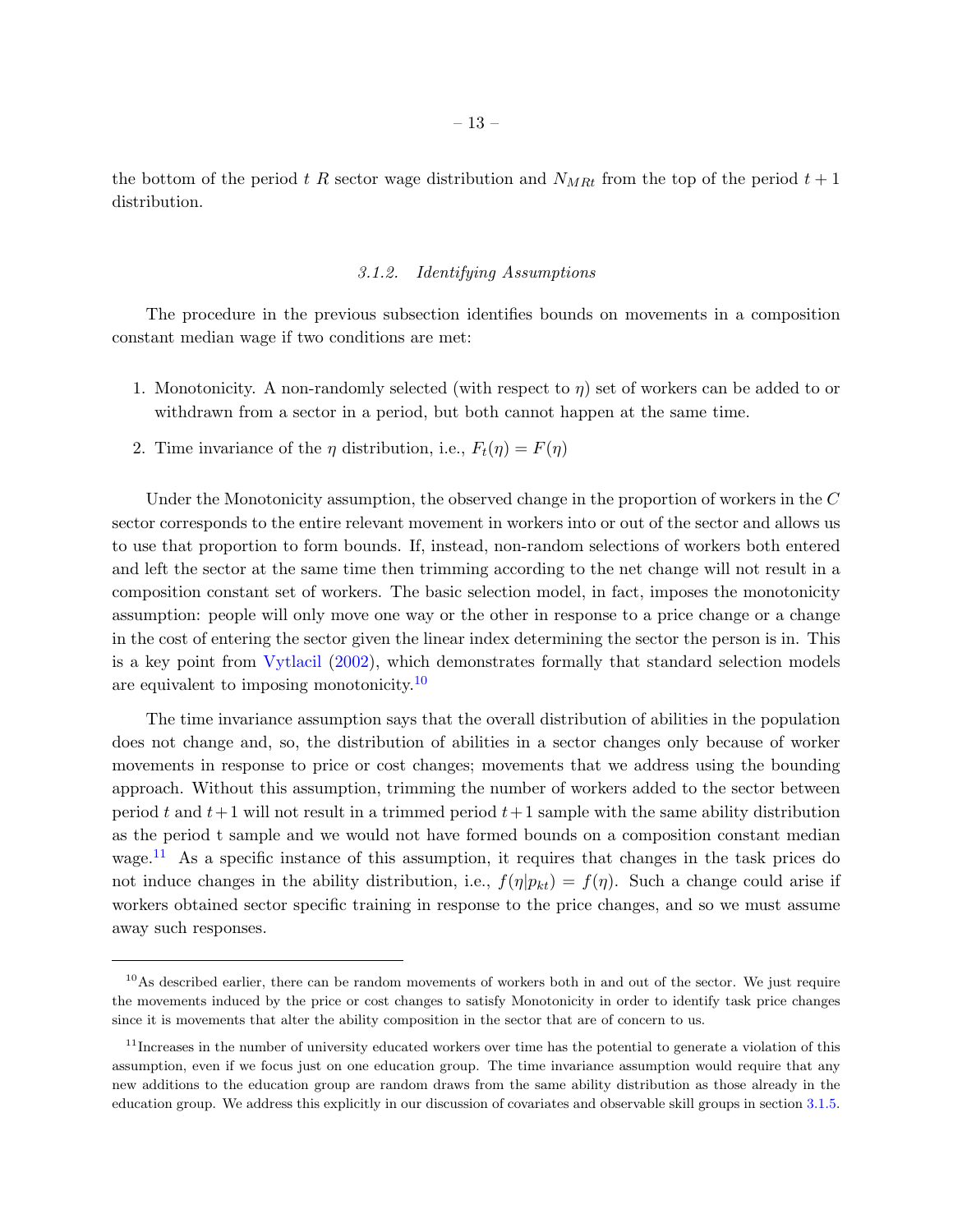Under these two assumptions, changes in the median and all other percentiles for a composition constant set of individuals are identified. Like other just-identification assumptions, these assumptions cannot be tested.

Our approach can be seen as an application of the approaches in [Blundell et al.](#page-45-7) [\(2007\)](#page-45-7) and [Lee](#page-46-5) [\(2009\)](#page-46-5), which are themselves built on the work in [Manski](#page-46-3) [\(1990\)](#page-46-3). [Blundell et al.](#page-45-7) [\(2007\)](#page-45-7) obtains bounds on the median wage unconditional on working, addressing the problem that workers are not selected randomly. This would be equivalent to our bounding the median wage that would hold if all workers were employed in one sector. Since we are ultimately interested in bounding changes in task prices, we only require a bound on movements in wages for some composition constant subset of workers. This is the approach in [Lee](#page-46-5)  $(2009)$  and the one we follow here.<sup>[12](#page-13-0)</sup> It provides bounds that are less erratic than those on the unconditional median obtained under the [Blundell et al.](#page-45-7) [\(2007\)](#page-45-7) approach. Indeed, bounds on the unconditional median wage in a sector often do not exist if the size of the sector is sufficiently small. In particular, if the sector contains less than 50% of the workforce then it is not possible to bound the wage for the median person in the whole workforce.

The main difference between our work and the existing literature is that previous papers bound the median or mean wage. We want to identify not just wage movements but the movements in the task prices that underlie these wage changes. This requires a second set of assumptions under which we can obtain the price changes from the changes in the composition constant median wage movements. To understand those assumptions, it is useful to move away from our original additively separable wage specification, writing the wage determination equation in a more general form:

$$
w_{ikt}^* = f_k(x_{it}, \eta_{ik}, p_{kt}, \epsilon_{ikt}; \theta_t)
$$
\n(18)

where:  $x_{it}$  is a vector of potentially time varying observable covariates;  $\eta_{ik}, p_{kt}, \epsilon_{ikt}$  are unobservable covariates; and  $\theta_t$  is a vector of parameters that may be time varying, including  $\gamma_{kt}$  in the earlier specification. For the moment, assume that we stratify on the  $x_{it}$  vector and so ignore that part of the function. We return to considering covariates in the next section. Our objective here is to ascertain the minimal set of restrictions on  $f_k(\cdot)$  that would allow us to argue that movements in the composition constant median wage reveal movements in the underlying task prices.

Leaving aside covariates, two main issues arise in determining the wage functions that can be used to identify the change in sector prices. The first relates to other time varying arguments in  $f_k(x_{it}, \eta_{ik}, p_{kt}, \epsilon_{ikt}; \theta_t)$ . If, in particular, any of the parameters defining the  $f_k(\cdot)$  function are time varying then changes in the median wage will, in part, reflect changes in those parameters. For example, in the simple additively separable wage specification that we have used so far, if the sector specific factor loadings on ability (the  $\gamma_k$ 's) are time varying then the change in the median log wage will equal  $\Delta p_{kt} + \Delta \text{Med} [\gamma_{kt} \eta_i + \epsilon_{ikt} | \eta_i > A_{CRt}]$ . Thus, changes in the median wage,  $\tilde{m}(w^*)$ , could be driven by either or both of changes in  $p_{kt}$  or  $\gamma_{kt}$ . In other words, the two forces are not separately identified.

<span id="page-13-0"></span> $12$ Our identifying assumptions are re-statements of those in [Lee](#page-46-5)  $(2009)$ .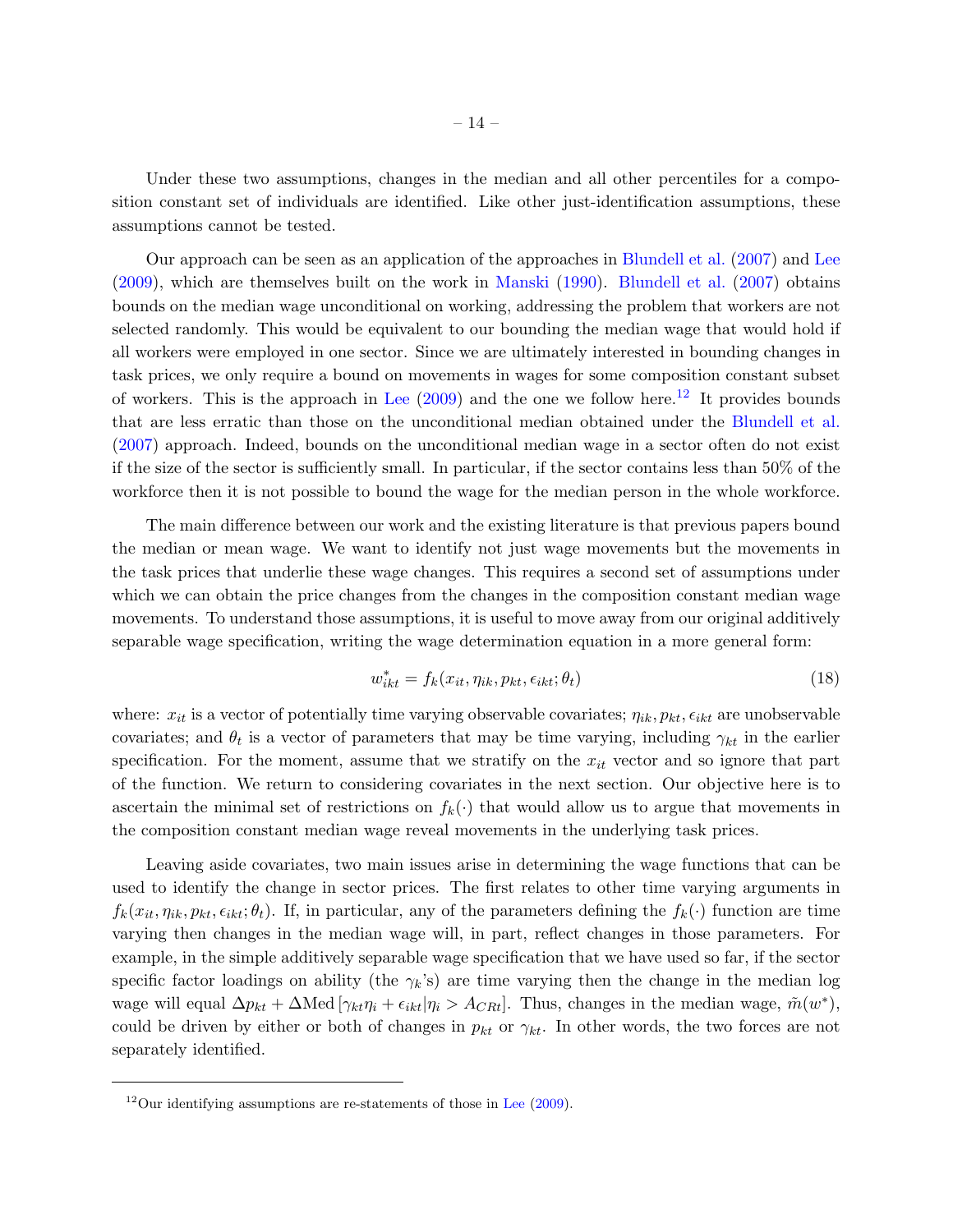One potential response to this problem is to impose an assumption that restricts  $\theta_t = \theta$ . However, we can separately identify movements in  $p_{kt}$  and time-varying components of  $\theta_t$  under the assumption that  $f_k(\cdot)$  is additively separable as follows:

$$
w_{ikt}^* = f_{k1}(x_{it}, p_{kt}; \theta_1) + f_{k2}(x_{it}, \eta_{ik}, \epsilon_{ikt}; \theta_{2t}),
$$
\n(19)

where  $\theta_1$  contains only time invariant elements of  $\theta$  and any time-varying elements are contained in  $\theta_{2t}$ . The key features of this formulation are that  $f_{k1}(\cdot)$  contains only  $p_{kt}$  and observable covariates while  $f_{k2}(\cdot)$  is a non-additively separable function of  $\eta_{ik}$  and  $\theta_{2t}$ . Our earlier log wage specification follows this form, with  $\theta_{2t}$  including  $\gamma_{kt}$ . With a wage function of this form, we can identify movements in  $\theta_{2t}$  through movements in higher moments. In particular, in this formulation a change in  $p_{kt}$  will change all quantiles of the wage distribution in the same way (i.e., it only affects the location of the distribution conditional on x). In contrast, since  $\theta_{2t}$  interacts with  $\eta_{ik}$  in the second sub-function, changes in  $\theta_{2t}$  will alter the higher moments of the log wage distribution.

To take advantage of this, note that the bounding procedure we have described can be applied to any quantile (not just the median). Working with our earlier expression for log wages, we can write the inter-quartile difference for the log wage in sector  $C$  in period t as:

<span id="page-14-0"></span>
$$
\ln p_{Ct} + q3[\gamma_{Ct} \ln \eta_i + \epsilon_{iCt} |\ln \eta_i > A_{CRt}] - \ln p_{Ct} + q1[\gamma_{Ct} \ln \eta_i + \epsilon_{iCt} |\ln \eta_i > A_{iCRt}], \tag{20}
$$

$$
= q3[\gamma_{ct} \ln \eta_i + \epsilon_{iCt} |\ln \eta_i > A_{CRt}] - q1[\gamma_{ct} \ln \eta_i + \epsilon_{iCt} |\ln \eta_i > A_{CRt}]
$$

where  $q1$ . and  $q3$ . refer to the first and third quartiles of a distribution, respectively.

Then, using trimming as before, we can generate a difference for period  $t + 1$  as:

<span id="page-14-1"></span>
$$
(q3[\gamma_{ct+1}\ln\eta_i + \epsilon_{iCt+1}|\ln\eta_i > A_{CRt}] - q1[\gamma_{ct+1}\ln\eta_i + \epsilon_{iCt+1}|\ln\eta_i > A_{CRt}]).
$$
 (21)

Subtracting [\(20\)](#page-14-0) from [\(21\)](#page-14-1) provides a bound on the change in  $\gamma_{C_t}$ , identified up to a factor of proportionality. The bound on the change in  $\gamma_{kt}$ , in turn, can be used to adjust our interpretation of the bounds on the movements in the composition adjusted median wage. If the trend in  $\gamma_{kt}$  is flat (i.e., if there are no significant changes in the inter-quartile range of log wages within a sector) then  $\Delta \gamma_{kt+1} = 0$  and changes in the median wage identify changes in  $p_{kt}$ . If, instead,  $\gamma_{kt}$  follows a discernible trend that is the opposite to the trend in the median wage then we can conclude that the trend in  $p_{kt}$  is in the same direction as the trend in the median wage and at least as large as the median wage trend. However, if trends in both  $\gamma_{kt}$  and the median wage are in the same direction then we will be unsure of the extent or direction of any trends in  $p_{kt}$ .

One component of the wage function that is unavoidably time varying is  $e_{ikt}$ . However, if we assume that its distribution does not vary with  $t$  then it does not raise any further problems. In our simple log wage specification, this disturbance enters in an additively separable way, but we could allow for interactions with time varying components of  $\theta$ . In that case, it would simply be a contributor to the movements in higher moments of the wage distribution just discussed.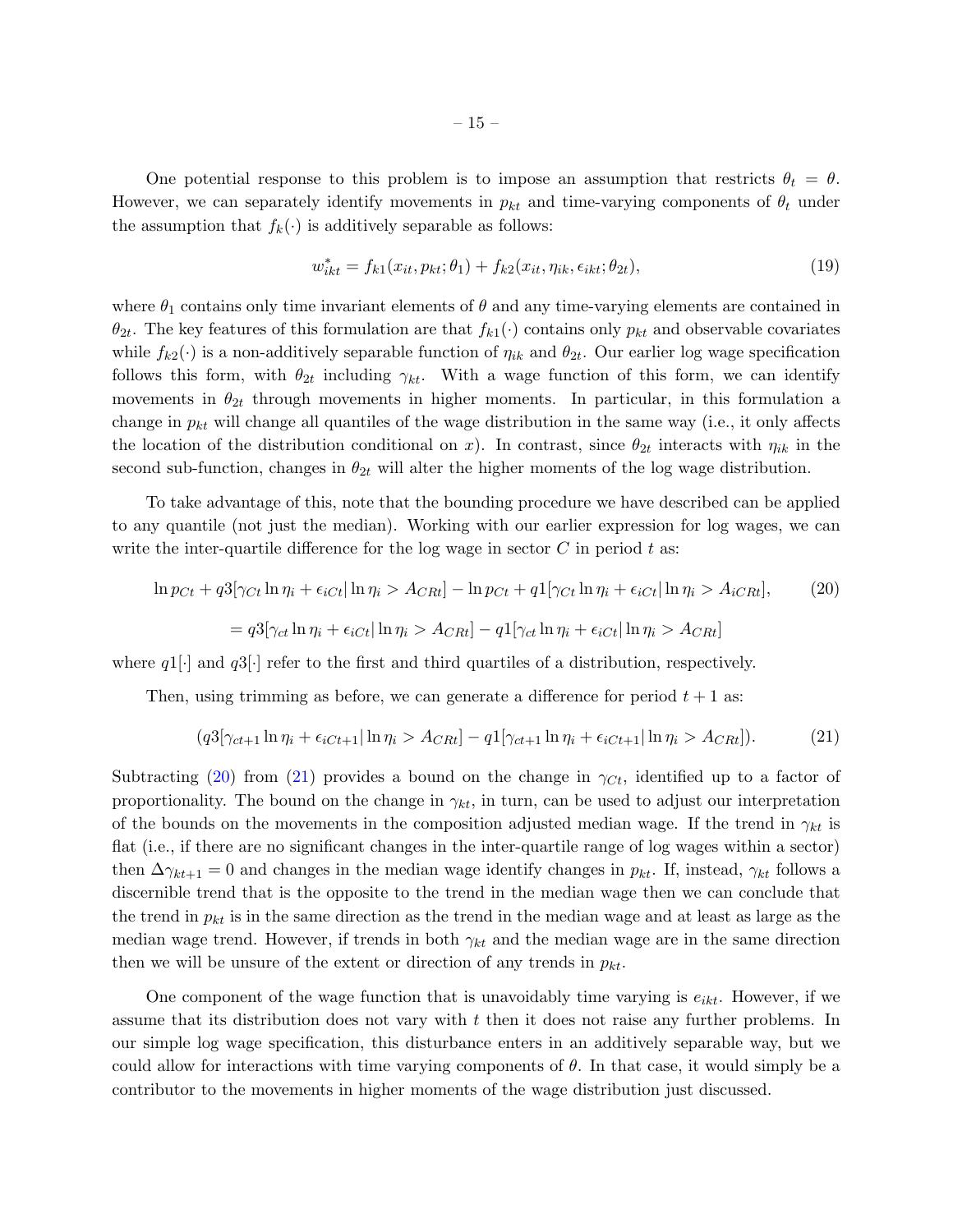The second identification issue is with the function of  $p_{kt}$ ,  $f_{k1}(\cdot)$ . If  $p_{kt}$  enters the wage determination function through a monotonically increasing transformation then we can bound the direction of the price change but not the magnitude. If it enters through more general functions then even the direction may not be identifiable. To get the magnitude of the price change as well as its direction, we need to assume that  $p_{kt}$  enters in a simple linear (or log-linear) fashion with a coefficient of 1, as is the case in our additively separable specification.

In summary, in our initial log linear wage specification, with the factor loadings on ability being time invariant, changes in the composition constant sectoral median wages identify the direction and magnitude of changes in  $p_{kt}$ . Allowing for more general functions of  $p_{kt}$  and for other timevarying elements of the wage determination function can still permit identification of bounds on, at least, the direction of the trend in  $p_{kt}$  under specific assumptions about additive separability and the reasonable assumption that wages are monotonically increasing in task prices.

Finally, it is important to notice that we do not require exogeneity of the price changes in the sense of their not being jointly determined with the supplies of labour to sectors. We are not trying to provide bounds on either supply or demand elasticities but rather to provide bounds on selection-free reduced form price changes that emerge from the operation of the economy. For example, if there were a decline in the cost of entering the C sector then we would observe an increase in the number of C sector workers and the equilibrium price,  $p_{C_t}$  would decline. Our goal is to bound that movement in  $p_{C_t}$ , addressing the change in the composition of C sector workers that accompanies the change in the size of the sector. Bounding those equilibrium price changes narrows the relevant set of models of the determination of the price changes that can be said to be consistent with the data.

#### 3.1.3. Tightening the Bounds using Stochastic Dominance

We now move to tightening the bounds while working within the Hierarchical model. As [Blun](#page-45-7)[dell et al.](#page-45-7) [\(2007\)](#page-45-7) show, knowing that one of the unobserved distributions stochastically dominates the other can help in tightening bounds. In our case, the logic of the model does imply such a condition. Consider, in particular, sector C wages when the relative price of tasks in C is rising. In that case, it is simple to show that the wage distribution of the stayers first order stochastically dominates that of the people who move into sector C in period  $t + 1$ . That is:

<span id="page-15-0"></span>
$$
\Pr(\ln w_{iCt+1} < x | A_{CRt} \ge \ln \eta_i > A_{CRt+1}) > \Pr(\ln w_{iCt+1} < x | \ln \eta_i > A_{CRt}).\tag{22}
$$

The intuition for this is straightforward and, as we will see, carries over to versions of the Roy model with other ability patterns. Those who are drawn into a sector by an increase in its relative price must be of lower ability than those already in the sector since the latter had such high sector specific abilities that they were willing to choose the sector even when its price was lower. Thus, the stochastic dominance assumption ultimately rests on the assumption that people are voluntarily choosing their sectors in response to price or cost changes.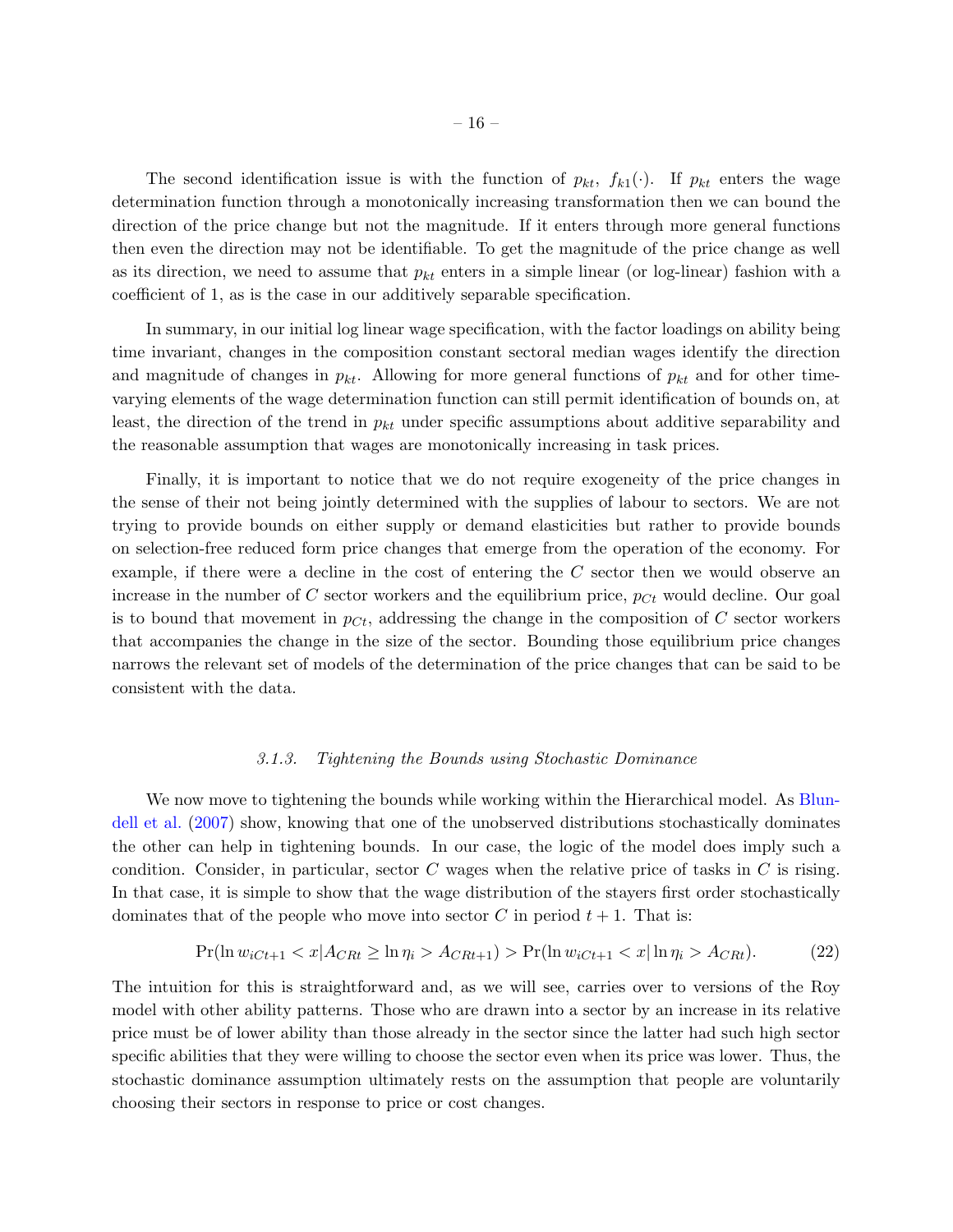We can use [\(22\)](#page-15-0), replacing x with  $\tilde{m}_{Ct+1}$ , instead of using the bound defined by  $Pr(\ln w_{iC_t+1}$  $\tilde{m}_{Ct+1}|A_{CRt} \geq \ln \eta_i > A_{CRt+1} > 0$ . Using this new bound with equation [\(13\)](#page-8-4), implies that the new lower bound is  $Pr(\ln w_{iC_t+1} < \tilde{m}_{C_t+1}|\ln \eta_i > A_{CR_t+1}), i.e.,$  the actual observed median wage in sector C in period  $t + 1$ . Thus, the lower bound on price changes is just the observed change in median wages in sector C. Intuitively, under stochastic dominance, the best the new sector joiners can be is as good as the stayers and if they were that good then the observed distribution in  $t + 1$ would be the same as the stayer's distribution. Bounds for the change in  $\ln p_{C_t}$  when people are leaving the sector are formed analogously. Sector  $M$  can also be solved analogously, with the key exception that now the people moving into the sector have wages that stochastically dominate the incumbents. The operations for dealing with  $R$  occupation are, again, more complicated, due to the fact that there can be worker flows to and from both the  $M$  and  $C$  sectors. However, the structure of the model implies that entrants into  $R$  from  $C$  have wages that stochastically dominate stayers, and stayers' wages, in turn, stochastically dominate entrants from  $M$ . This logic implies the lower bound on price changes is, again, just the observed price change in the R sector.

### 3.1.4. Introducing Nonemployment

The results so far can easily be extended to a case with nonemployment. Doing this is useful because it allows us to incorporate directly the large increase in female labour force participation in the first half of our sample period and the decline in employment rates for both males and females after 2000. To do this, assume that there is a fourth sector,  $H$ , or home. We do not observe any measure related to the price in this sector and so are only interested in it to the extent it affects wages in the other sectors. In the Hierarchical model, we assume that it fits in below the M sector, *i.e.*, there will be a cut-off,  $A_{HMt}$  such that people with  $\eta$  values below this cut-off will be in the home sector.

There are two adjustments we need to make in the model set out above. First, the M sector is no longer an extreme end sector. Instead, it will be treated as the R sector was previously. Second, we need to get values for the flows between  $H$  and  $M$ , and use them to get values for the flows between M and R (the latter were just the changes in the size of M previously). Under the structure of the model, any change in the number in  $H$  (*i.e.*, the number nonemployed) will be the negative of the flows from H to  $M,i.e., \Delta N_{Ht} = -N_{HMt}$ , where  $N_{HMt}$  is the number flowing from H to M. Using this, we then back out the number flowing from M to R as,  $N_{MSR} = \Delta N_{Mt} - N_{HMt}$ . Once we have these numbers, the bounds for both  $M$  and  $R$  are constructed in the same way as the bounds for R alone were constructed in the three sector case. Nothing changes for the C sector.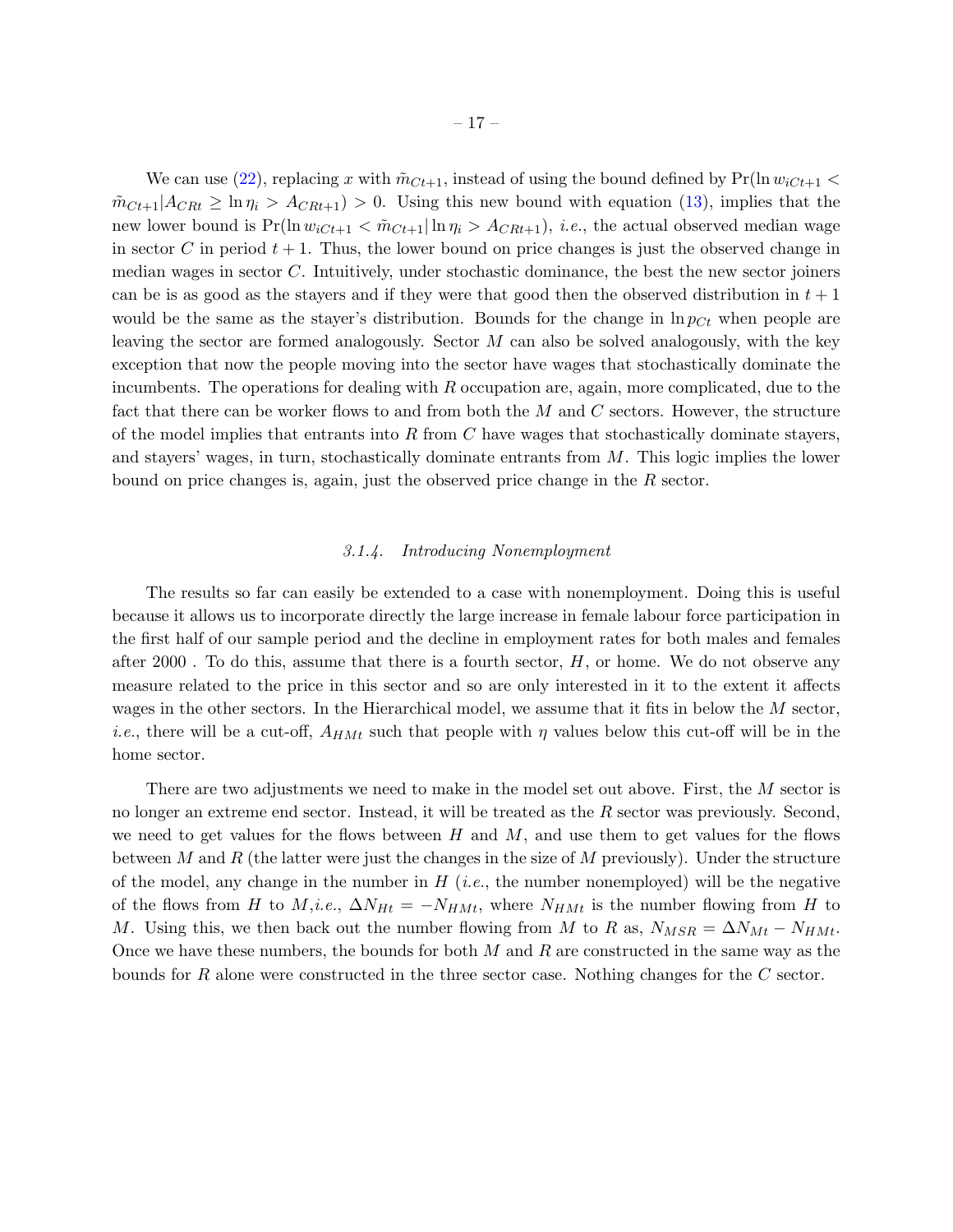### 3.1.5. Introducing Covariates

<span id="page-17-0"></span>Next, consider the possibility that the characteristics affecting productivity can be divided into ones that are observed and ones that are unobserved. In particular, we assume that the common ability factor can be broken down into an unobserved component,  $\eta_{ik}^*$ , and a component determined by observed variables such as age and education that are elements of a vector  $x_i$ . That is, we will assume that worker productivity in task k is given by,  $z_{ikt} = \eta_i^{\gamma_k} e^{x_i \beta} e^{\nu_{ik}} e^{\epsilon_{ikt}}$ . Based on this, the median wage in sector C under the assumptions for the hierarchical model would now be defined by:

<span id="page-17-1"></span>
$$
\Pr(\ln w_{iCt} < m_{Ct} | (\gamma_C - \gamma_R) \ln \eta_i^* + \mathbf{x}_i \cdot (\beta_C - \beta_R) > (\ln p_{Rt} - \ln p_{Ct})) = 0.5. \tag{23}
$$

As in our earlier discussions, as the relative prices change, and assuming that  $\beta_C \neq \beta_R$ , the combination of values of  $\eta_i^*$  and  $\mathbf{x}_i$  that satisfy the conditioning statement in [\(23\)](#page-17-1) will vary. That is, the composition of workers in the sector in terms of both observable and unobservable characteristics will change, and sectoral wage changes will reflect both that change and changes in the sectoral task price. In this situation, holding the composition constant in terms of observable characteristics will go part way toward allowing us to identify movements in task prices alone.

How exactly to approach identification of task price trends in the presence of covariates depends on two factors: whether the  $\beta$ 's are time varying, and whether elements of x are endogenous. We start by assuming that the x's are exogenous and return to address that issue in the next section. In that context, with time invariant  $\beta$ 's, a simple way to identify movements in the  $p_{kt}$ 's is to generate estimates for workers with one specific value of the x vector since all types of workers face the same price trend. Holding the value of the  $x$  vector constant in this way, the expression in  $(23)$  is the same as what we worked with in earlier sections apart from the inclusion of the fixed component  $\mathbf{x} \cdot (\beta_C - \beta_R)$ . Thus, all of the same analysis goes through.<sup>[13](#page-17-2)</sup> Alternatively, if the shape of the  $\eta$ distribution does not vary with  $x$  then one could run a median regression on the  $x$  vector, obtain residuals and work with those residuals as the equivalent of the wages in the expressions in the earlier sections. However, if the shape distribution of  $\eta$  (as opposed to just its location) does vary with x then this approach would not work since one would want to trim more from some covariate groups than others. The approach we describe below allows for the possibility that the shape of the  $\eta$  distribution varies with **x**.

If, alternatively, the  $\beta$ 's are time varying, we will see different median wage trends for different worker types defined by covariate values. Since movements in the task price for a sector will correspond to changes in productivity affecting all types of workers, we can capture task price

<span id="page-17-2"></span><sup>&</sup>lt;sup>13</sup>Note that, even with time invariant  $\beta$ 's the model could fit well known patterns such as increases in the BA/HS wage differential in recent decades. A change in the BA/HS differential arises in the model to the extent that BA and HS educated workers are differentially distributed across sectors. Then the wage differential will change if the sectoral compositions of the two groups change differently and/or the sector prices change. Whether these mechanisms are sufficient to explain observed movements in the BA/HS wage differential is potentially testable.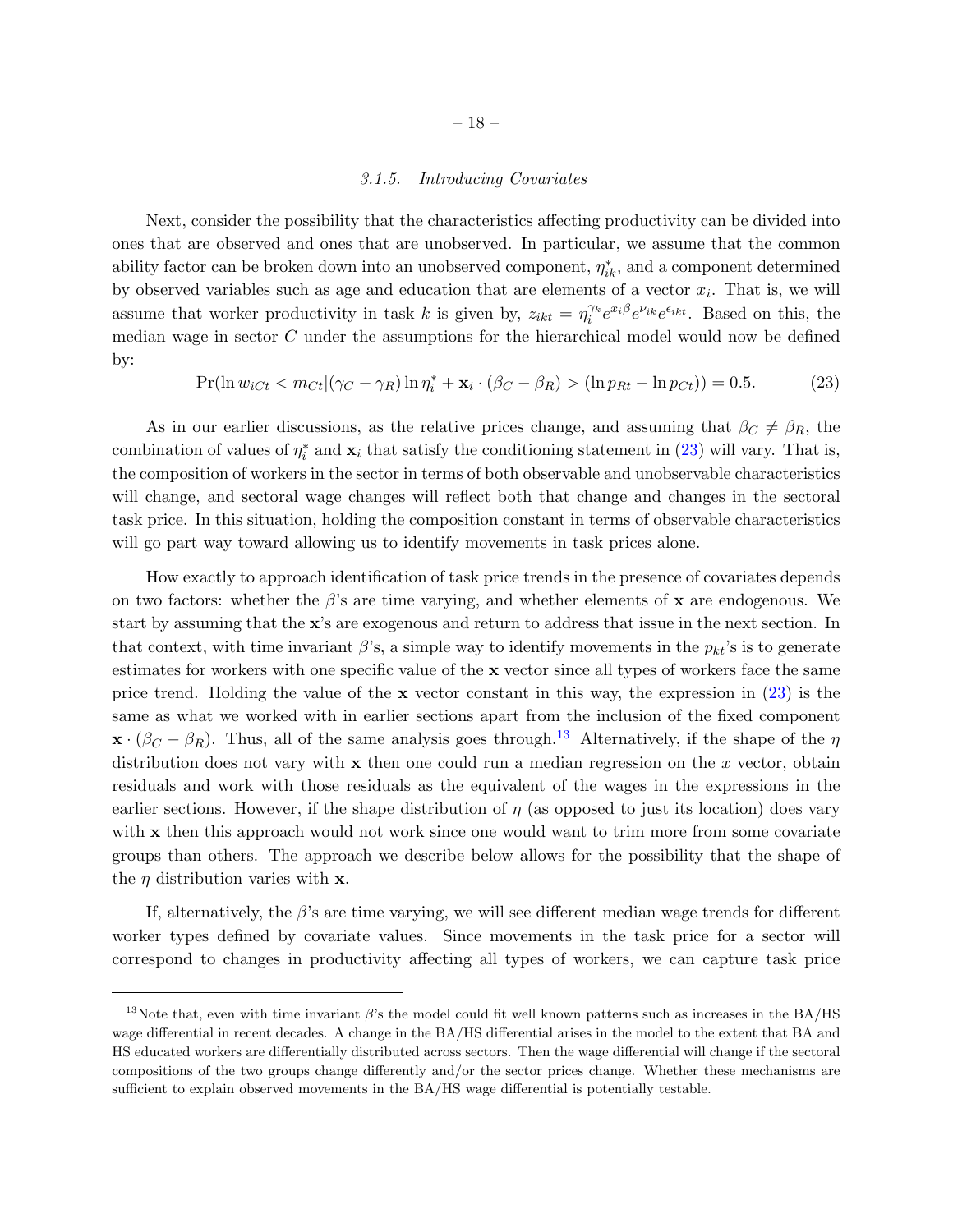movements by obtaining the common component of (composition constant) wage movements for workers of all types. We do this by taking a weighted average of the (composition constant) wage changes for all types of workers with the weights being the proportion of workers who are of each covariate type in the base period.

The procedure we use to calculate this weighted average is to trim within groups defined by each possible value of the x vector according to the procedures developed earlier, re-combining the resulting, trimmed samples into an overall sample (using time constant weights) and, finally, obtaining the median of that adjusted sample. This, in principle, generates a trimmed sample with the  $\eta$  composition within each covariate group being constant. Since these sub-samples are recombined with fixed weights, the end result is an overall sample with a time invariant  $\eta$  distribution and the covariate composition held constant at the base year value.<sup>[14](#page-18-0)</sup>

The specific steps in our procedure are as follows (all carried out separately for different task groups):

- 1. Divide data into cells based on observable skill groups. We will define skill groups by age and education, and work with males and females separately.
- 2. Re-weight data in each cell to keep the number of observations constant at the base year  $(1990)$  value.<sup>[15](#page-18-1)</sup>
- 3. For the Cognitive occupation group, compare the number of observations in the cell in a given year to the number in the base year.<sup>[16](#page-18-2)</sup> If the current year has N more observations than the base year then trim  $N$  observations from the bottom of the current year. If the base year is larger, trim N observations from the bottom of the base year.
- 4. For each of the base year and current year, separately, pool the cell samples, weighting to maintain the true base year composition for each. Note that any base year trimming could be different for each current year since  $N$  will be different in comparisons of each current year to the base year. This means that there is potentially a different base year trimmed sample matched to each current year sample.
- 5. Calculate the median wage for the base year sample  $(m_t^B)$  and current year sample  $(m_t^C)$ , and take the difference.

<span id="page-18-0"></span><sup>&</sup>lt;sup>14</sup>Note that our final sample could contain a set of relatively high ability workers within one covariate cell and a low ability set in a different cell, depending on how the trimming proceeds. This is not a problem because we are working in differences.

<span id="page-18-1"></span> $15$ Note that if we pool the data across cells and obtain the median wages at this stage, the result will be a composition constant (in terms of observables) median wage series.

<span id="page-18-2"></span><sup>&</sup>lt;sup>16</sup>For the middle skill occupations, such as R, deciding how many to trim and from where is more complex, as described earlier.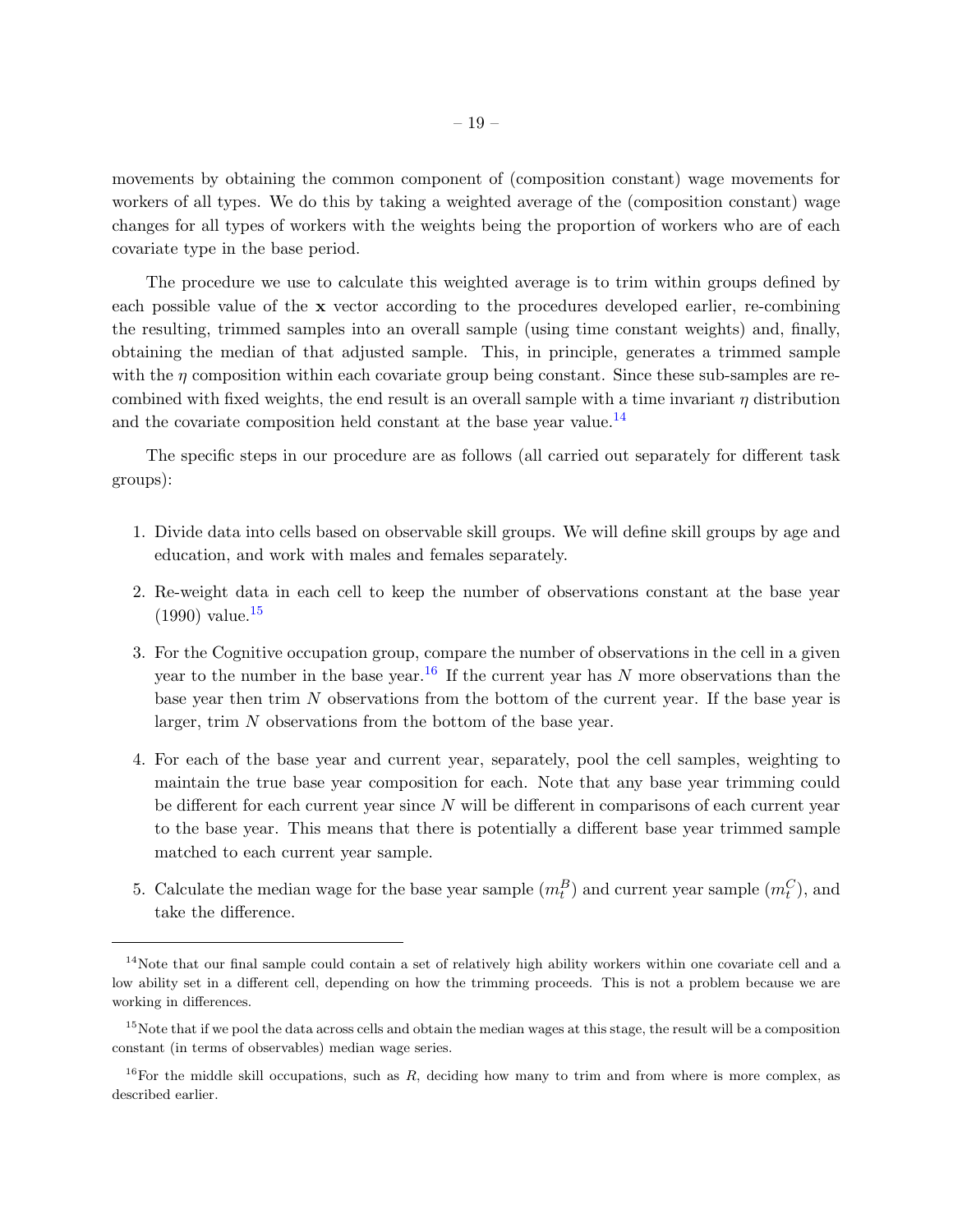The result is composition constant and a bound on the selection-free median. Under our second set of assumptions, it is also a bound on the change in the task price. Under the stochastic dominance assumption, the other bound would be the actual, observable composition constant median wage changes.

### 3.1.6. Addressing Selection into Education

<span id="page-19-1"></span>We return, now, to the possibility that there is a non-zero correlation between  $\eta^*$  and at least one element of x. Our main concern in this regard is with education. In particular, it seems reasonable to assume that individuals differentially select into education based on their unobserved abilities. For example, we could also model education choice in an hierarchical version of a Roy model. In that context, if the proportion of people with a BA increases over time then the ability distribution in the BA covariate cells will change, with lower ability people being added. This violates our assumption of a time invariant  $\eta$  distribution. To the extent it happens, then the median ability in a particular task group within a cell defined by education and age will change even after trimming samples to account for the number of people entering or leaving the task. Changes in median wages for the trimmed samples will then reflect the change in abilities as well as the change in the task price. For this not to be true – for the covariate approach described in the previous subsection to generate consistent bounds on movements in the composition constant median wage - new additions to the set of university educated workers would have to have the same  $\eta^*$  distribution as those already in the university educated group, i.e., there would have to be no education related selectivity.

Assuming there could be an education selectivity problem, we could approach it using a more complex version of the Roy Model with individuals jointly choosing education and occupation. However, the education patterns in our sample period allow a simpler approach. If we think of education selection in the context of a simple Roy model with common costs of education and returns that vary based on a single ability factor then years with the same high education proportion will be years with the same distributions of ability within education groups. In Figure [1,](#page-20-0) we plot the proportion of individuals aged 22 to 30 who have a college degree or higher education separately for males and females. For males, there is a period with a relatively constant proportion in the late 90s and early 2000s. To highlight this, we draw a band that which is centred, vertically, on the proportion in 2000 with upper and lower edges that are plus and minus 2.5% of the 2000 value. Thus, the band corresponds to proportions that differ by no more than 5%. All of the years between 1995 and 2006 fall within this relatively narrow band and both the late 1980s and late 2000s values fall just outside it.<sup>[17](#page-19-0)</sup> For females, the proportion rises continuously but does have a somewhat

<span id="page-19-0"></span> $17$ An implication of this figure is that the observed overall increase in the proportion of the male workforce with a college degree since 1980 has occurred largely because of the replacement of earlier, low educated generations by the more educated Baby Boomers and those who followed rather than because of ongoing increases in the proportion of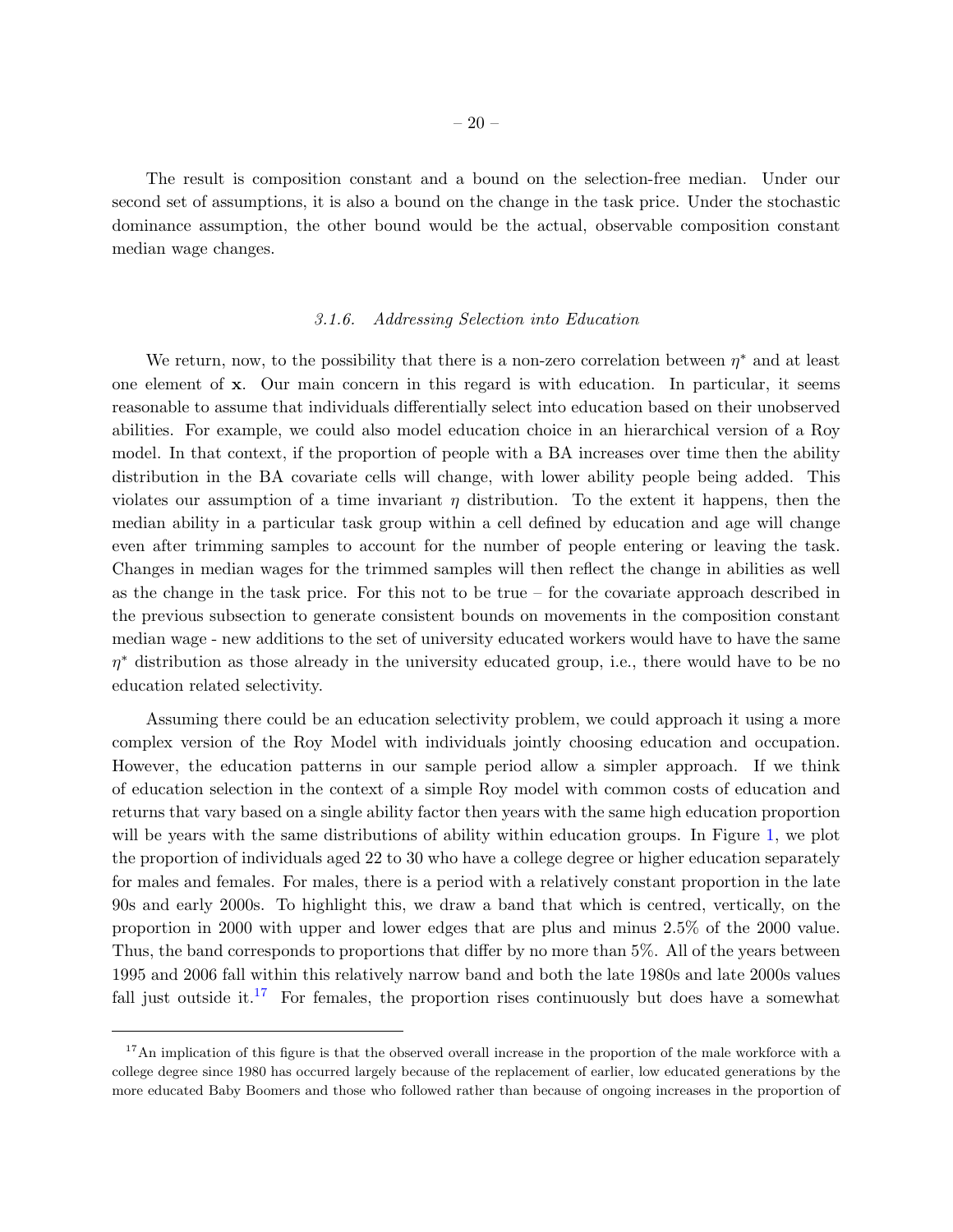slower growth period between 1996 and  $2001<sup>18</sup>$  $2001<sup>18</sup>$  $2001<sup>18</sup>$  Based on this, we will work with young workers and emphasize comparisons among years with similar college education proportions as reflecting ability distribution constant comparisons within education groups.<sup>[19](#page-20-2)</sup>



<span id="page-20-0"></span>Fig. 1.— Proportion of college or More

# 3.2. Alternative Ability Models

We now re-examine the conclusions we have reached so far in the context of other assumptions about the errors in the wage and selection equations. These other assumptions correspond to other models of sector specific abilities and moving costs. As we will see, other ability models imply different trimming algorithms and, as a result, potentially different price trends. We do not have

successive cohorts who obtained degrees. [Beaudry and Green](#page-45-9) [\(2003\)](#page-45-9) use this observation to obtain an instrument for changes in the US education composition.

<span id="page-20-2"></span><span id="page-20-1"></span><sup>18</sup>In this case, the band is centred on the 2002 values and is plus or minus 2.5% of that value.

 $19$ It is always possible, of course, that there are heterogeneous costs and returns to education and that the distributions of the costs and returns shift in such a way that the proportion of people with a college degree is constant but the ability composition of college graduates shifts.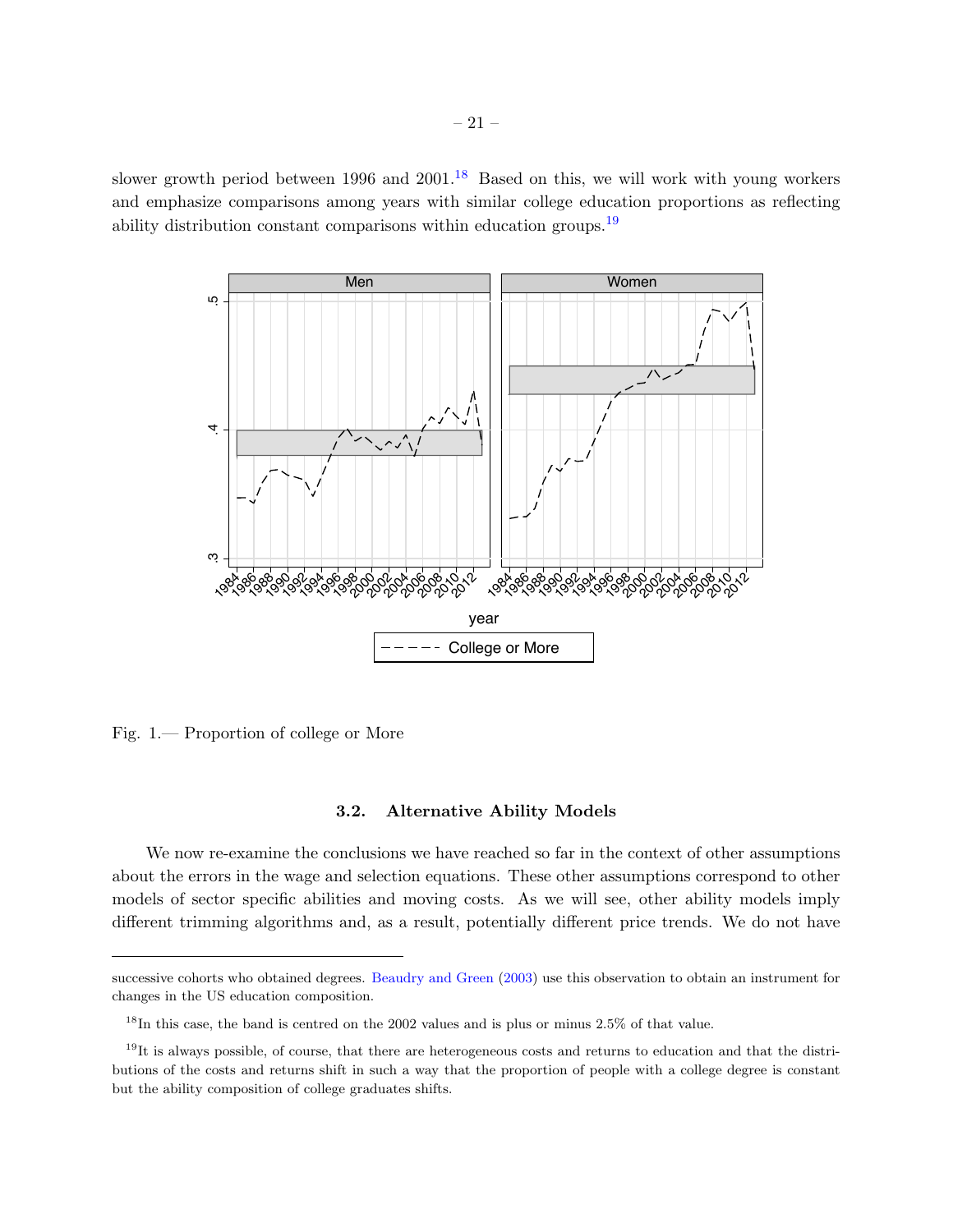a way to test among the models with our data. Instead, our approach is to see if the various approaches yield similar bounds on trends in this case. If they do, we see this as a basis for drawing strong conclusions. If they do not, it is useful to know the extent to which any potential conclusions depend on the specific model being employed.

### 3.2.1. Pure Single Ability Model

An extreme version of the hierarchical ability model arises if there are no  $\epsilon$ 's in the wage equation: both wages and selection depend only on a single ability factor. In that case, we would know exactly where movers between sectors fit in the sectoral wage distributions. For example, if we observe an increase in the number of workers in the C sector,  $\Delta N_{C_t} > 0$ , then we know that the lowest  $\Delta N_{C_t}$  workers in the period  $t + 1$  C sector wage distribution are those movers. We could then trim those  $\Delta N_{C_t}$  observations from the period  $t + 1$  distribution, find the median and difference from it the median wage in sector  $C$  in period  $t$ . In the more general hierarchical model, where movers could end up anywhere in the period  $t + 1$  distribution, this generated the upper bound on the change in the sector C price. Under this more restrictive model, no bound is needed: the number calculated from the trimming exercise is the estimate of the price change. Essentially, this is the most extreme version of the monotonicity assumption.

#### 3.2.2. Independent Productivity Shocks Model

The other main category in [Willis](#page-47-2) [\(1986\)](#page-47-2)'s taxonomy of selection models can be represented in our case by a model in which the  $\eta$ 's and u's don't exist and the  $\nu$ 's enter the sector decision equation. Thus, the log wage would be written as:

$$
\ln w_{ikt} = \ln p_{kt} + \nu_{ik} + \epsilon_{ikt} \text{ for } k \in \{C, R, M\}.
$$
\n(24)

Again, we will assume that both the  $\nu$ 's and the  $\epsilon$ 's are mean zero, white noise variates – independent of each other, across time, and across sectors for the same person. Importantly, in this model, there is no natural ordering of occupations. People can be good lawyers but bad carpenters, with the draws on how good a person is at each being independent.

The index determining the choice of the C versus the R sector, again assuming that  $\epsilon_{ikt}$  does not enter the selection process, is given by:

$$
z_{iCRt} = (\nu_{iC} - \nu_{iR}) - (\ln p_{Rt} - \ln p_{Ct}).
$$
\n(25)

The logic of the Roy model implies that addressing selection with these ability assumptions is easier than with the Hierarchical Ability model. One can show that with the Independent Shocks model, the wage distribution of people who would be in a sector under both period  $t$  and period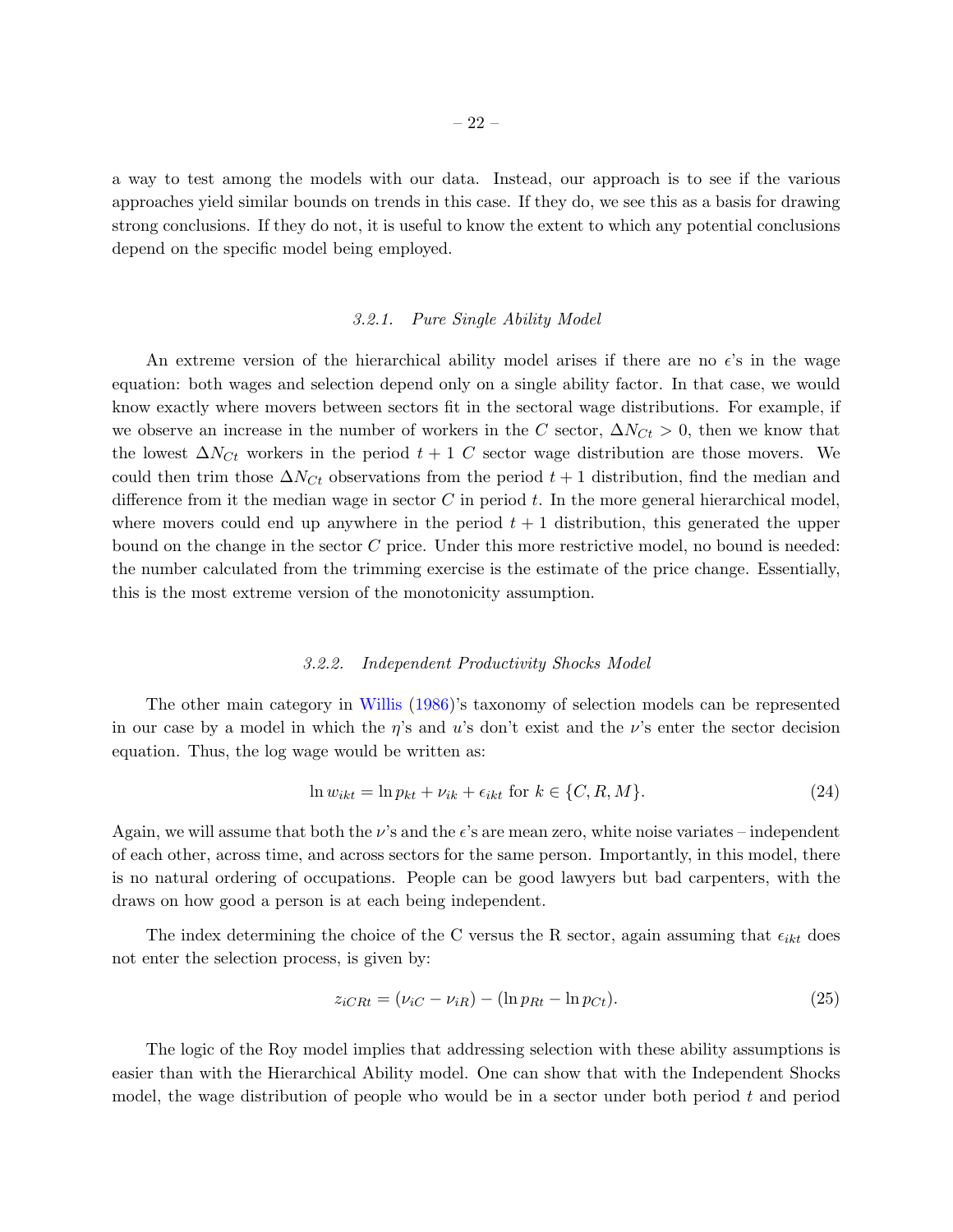$t + 1$  prices will first order stochastically dominate that of people who would be induced to join the sector because of an increase in its price between period t and  $t + 1$ . The logic underlying the latter result again comes from the monotonicity implicit in the selection model: the people induced to join a sector by a price increase will be of lower ability in that sector than those who were in at the lower price, otherwise they, too, would have already been in the sector. With sector specific abilities being independent, workers may be moving between any pair of sectors in a given period depending on the set of relative price changes (e.g., unlike in the Hierarchical Model, we could see workers moving from  $C \to M$  and from  $R \to C$  in the same period). But, again because of the independence, in considering changes in a specific sector, there is no relevant information about that sector's abilities in where new workers come from or departing workers exit to. That means that only the net change in the size of the sector matters for the ability composition in the sector.

Based on this, we can form two bounds: 1) trim the net change in number of workers from the bottom of the period  $t + 1$  wage distribution if the sector grew and from the bottom of the sector t distribution if it shrank; and 2) the actual changes in the median wages (under the Stochastic Dominance assumption). Notice that this is the same as the bounds for the C sector in the Hierarchical Model since all workers enter and leave that sector at the bottom of the distribution in that model. But it is different from the  $R$  and  $M$  sectors in the Hierarchical Model. For those sectors, workers entered and left from either the top of the distribution or from both the top and bottom, depending on the number of sectors. Finally, as with the Hierarchical Model, we will allow for the Home (nonemployment) sector. Movements in the employment rate will affect the amount of trimming done in the other three sectors and will alter results to the extent that changes in the employment rate are not simply shared across the other sectors in proportion to their size (i.e., to the extent that the proportion of all people employed in C, R or M moves differently from the proportion of workers employed in those sectors).

### 3.2.3. Combination Model

Now consider a case that is a combination of the Hierarchical and Independent Shocks model. In this case, the log wage would again be written as:

$$
\ln w_{ikt} = \ln p_{kt} + \gamma_k \ln \eta_i + \nu_{ik} + \epsilon_{ikt} \text{ for } k \in \{C, R, M\}. \tag{26}
$$

Both  $\nu$  and  $\eta$  enter the selection process:

<span id="page-22-0"></span>
$$
z_{iCRt} = (\gamma_C - \gamma_R) \cdot \eta_i + (\nu_{iC} - \nu_{iR}) - (\ln p_{Rt} - \ln p_{Ct}). \tag{27}
$$

First, consider the C sector. Since this continues to be the top occupation in terms of selection based on the  $\eta$ 's, entering or departing workers from the sector will tend to come from the bottom of the sector specific  $\eta$  distribution and will also come from the bottom of the  $\nu_C$  distribution for the reasons discussed in the independent shocks model. Thus, the bounds for this sector are the same as in both the previous models.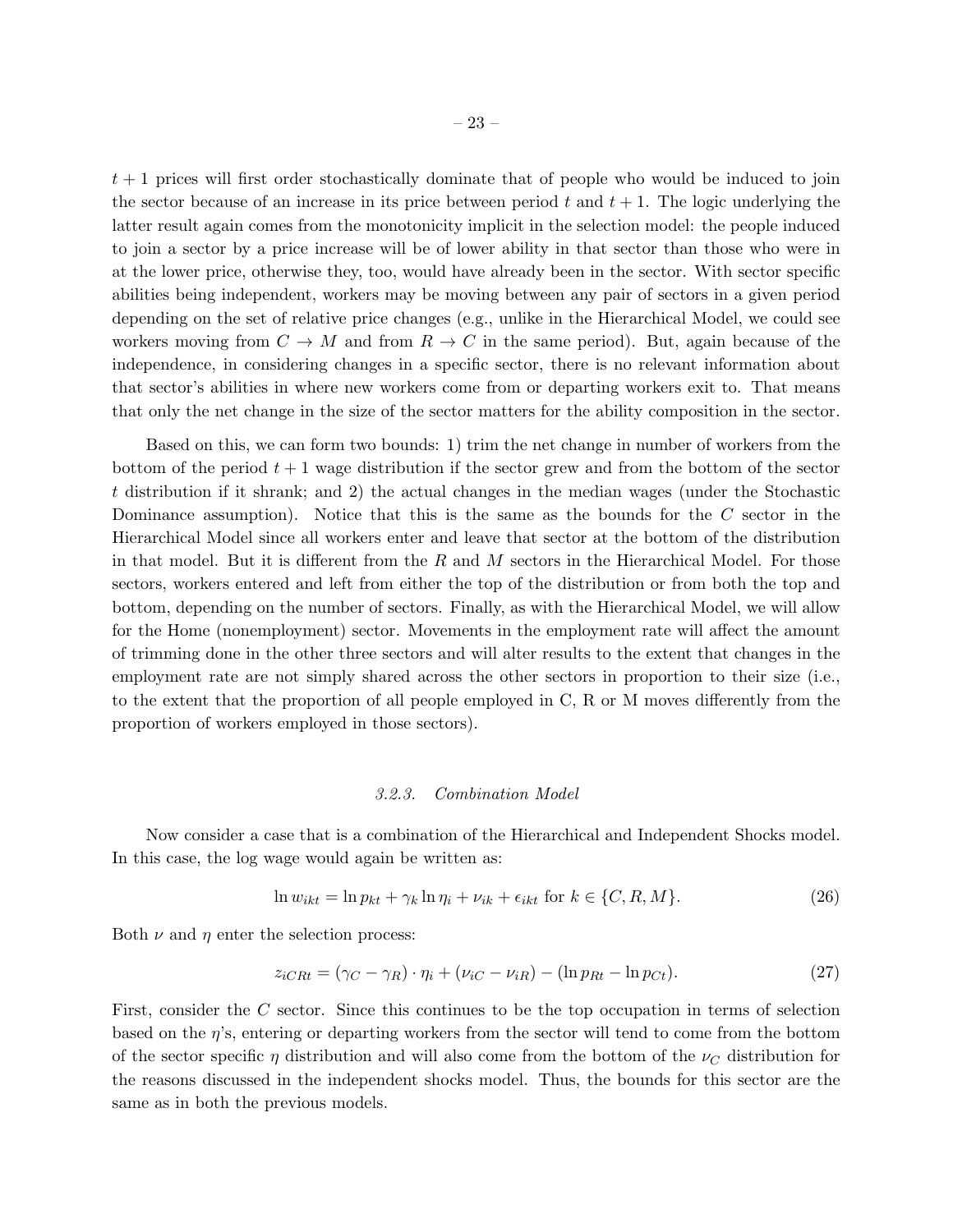For the R sector (and also the M sector in the four sector model), the situation is different. In particular, suppose that  $p_{Rt}$  increases relative to all other prices. Inspection of  $(27)$  indicates that those entering from the C sector will tend to be at the top of the  $\eta$  distribution for the R sector, while those entering mainly because of comparisons of  $\nu$  values will tend to enter at the bottom. This means that it is not possible to tighten the bounds using stochastic dominance assumptions for the R and M sectors. As a result, the bounds for the  $C$  sector are the same as for the Hierarchical and Independent Shocks models but for the  $R$  and  $M$  sector we will use the extreme bounds formed by trimming the net change in the sector size from either the top or the bottom of the period  $t + 1$ distribution (if the sector is growing) or the top or bottom of the period  $t$  distribution (if the sector is shrinking).

Finally, one could introduce shocks to the costs of being in a sector that do not directly affect productivity (the  $u$ 's in the initial model). If these are independent of all other shocks then the resulting model is the same as the Combination Model in terms of its implication for bounding. This is true because the implications of the u's for bounding are the same as for the  $\nu$ 's. That is, decreases in these costs for a particular sector will lead people to enter the sector and the entrants will tend to be at the lower end of the wage distribution since those with lower costs of being in the sector would tend to be already working there. If, however, the cost shocks and the productivity shocks for a sector are positively correlated then one can no longer make stochastic dominance arguments for anyone and the extreme bounds are the only ones that are clearly proven.

# 4. Data and Implementation

### 4.1. Data

The data we use for our empirical work comes from the the Current Population Survey's Outgoing Rotation Group, from the years 1984 to 2013. Our initial extraction includes all individuals aged 18-64 years with positive potential experience, and excludes full- or part-time students. Following [Lemieux](#page-46-8) [\(2006\)](#page-46-8), we use the hourly wage as our wage measure and do not use observations with allocated wages when calculating wage statistics.<sup>[20](#page-23-0)</sup> Wages and employment status refer to the week prior to the survey week, and we only use wage and occupation data on individuals who are currently employed in the reference week. Our main empirical work focuses on a subset of these data, with the goal of capturing workers at the beginning of their careers. To do this, we select young workers, between the ages of 18-30, with no more than 5 years of potential experience. We discuss the rationale for this decision in detail in the following subsection.

Following [Acemoglu and Autor](#page-45-2) [\(2011\)](#page-45-2) and the extensive literature on polarization they survey, we aggregate occupations into three broad groups: Cognitive (occupations with a high intensity of

<span id="page-23-0"></span> $^{20}$ The data are processed as in [Beaudry, Green, and Sand](#page-45-10) [\(2013\)](#page-45-10) who provide detailed information on data processing. We begin our series in 1984 because this is the first year in which we can identify students.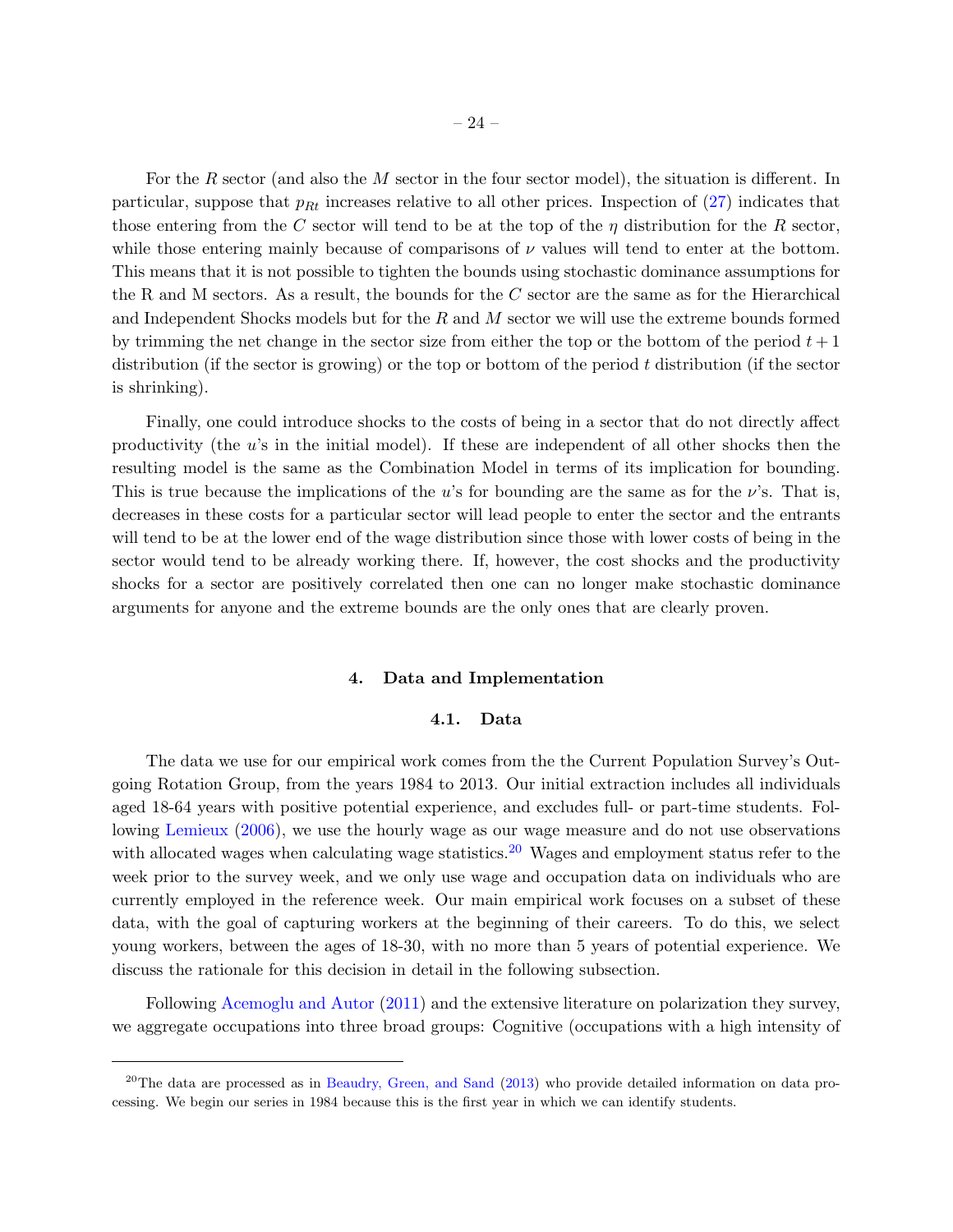abstract thinking tasks that are often viewed as complementary to capital and organizational forms embedding information technology (IT)); Routine Production and Clerical (blue-collar and whitecollar occupations intensive in routine tasks that can be easily substituted for by IT); and Manual (service and manual occupations that tend to be low skilled but not easily substituted for with IT). The occupation codes are based on 1980/90 Census categories and are consistent from 1983-2002. For post-2002 data, we use Bureau of Labor Statistics cross-walks to convert the data into 1980/90 categories before aggregating into the three broad occupation categories we use below.[21](#page-24-0)

### 4.2. Which Wage?

There are a variety of choices for the wage measure to use in trying to uncover task price movements and, as we will see, which one we use has important implications for our conclusions. Our decision in this regard is influenced by the literature suggesting that implicit contract considerations are important for understanding wage movements (e.g. [Beaudry and DiNardo](#page-45-6) [\(1995\)](#page-45-6); [Ham and](#page-46-9) [Reilly](#page-46-9) [\(2002\)](#page-46-9)) and papers that suggest that individual wages are sticky during a job or even during a career [\(Oreopoulos](#page-46-10) [2012;](#page-46-10) [Barattieri, Basu, and Gottschalk](#page-45-11) [2014\)](#page-45-11). In the spirit of those literatures, in Figure [2,](#page-25-0) we plot smoothed profiles of median wages for cohorts of men with a high school or less education where we define a cohort as the set of men who turned 25 in a given pair of years. Thus, the line starting farthest to the left corresponds to the group of men who turned 25 in 1984 or 1985. We use a synthetic cohort approach, obtaining the median wage for the 1984-85 cohort in 1986 as the median wage for 26 and 27 year olds in 1986 in our CPS data, for example. The smoothing consists of a linear spline with a knot point at 10 years after the cohort start date. The key point from this graph is the persistence in the experience of the different cohorts. Successive cohorts entering between the early 1980s and early 1990s, and again across the 2000s have lower and lower starting wages, and maintain their relative rankings in the future. When a cohort enters both in terms of the business cycle and the long term trend matters for the wages it will earn even 20 years later.

It is useful to consider the options we face for wage measures in the light of this persistence. The most obvious measure is the median wage across all workers in a given occupation group in a year. That measure faces two problems. The first is the problem of non-random selection which motivates our bounding approach. The second is that we want, as much as possible, to track the task price in each year as a reflection of the demand and supply shifts in that year. But Figure [2](#page-25-0) makes evident that the wages of older cohorts in a given year reflect not only current economic forces but also productivity and supply shifts in the past, particularly those from when they entered the labour market. Thus, the median wage for all workers will move as a weighted average of past task price changes, making the identification of the timing of changes in task price trends difficult.

<span id="page-24-0"></span> $21$  Details on adjustments and cross-walks used in generating consistent occupation categories are given in [Beaudry](#page-45-10) [et al.](#page-45-10) [\(2013\)](#page-45-10).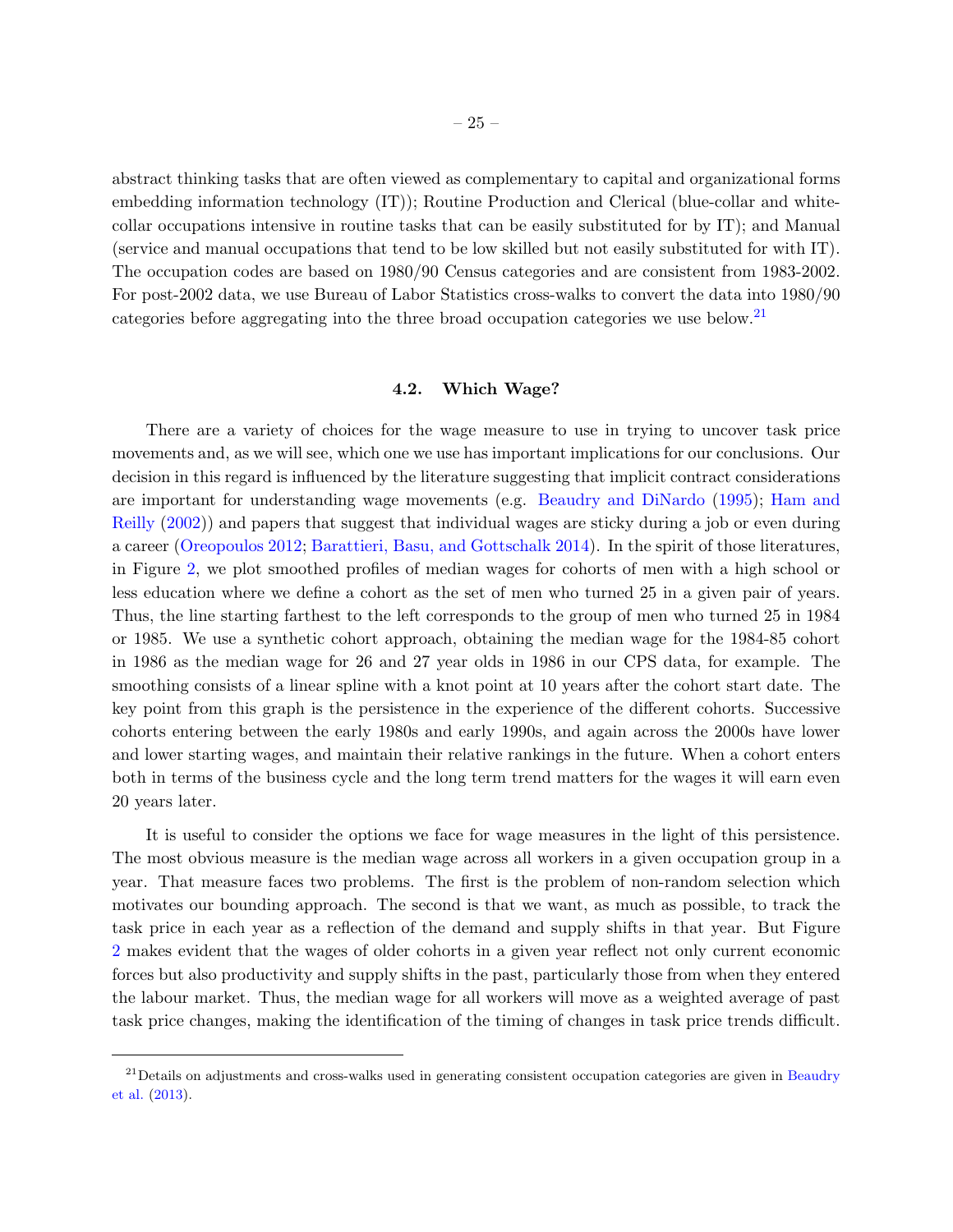

<span id="page-25-0"></span>Fig. 2.— Smoothed cohort wage profiles for High School or Less educated Men

Another possibility is to track the median wage for a given cohort over time. In particular, with panel data, one can investigate the year to year changes in wages for a specific set of workers. In the Roy Models described earlier, workers choose their sector based on time invariant abilities. In that context, following a set of workers, regardless of whether they are highly selected, necessarily holds constant ability and implies that their wage movements must reflect movements in task prices rather than changes in selection (at least once one controls for the idiosyncratic component of wages through averaging across workers). This is the approach pursued in [Cortes](#page-45-4) [\(2012\)](#page-45-4). But the type of stickiness of wages inherent in implicit contract models and evident in Figure [2](#page-25-0) implies that the wage movements for a group of workers reflect factors other than current changes in task prices. For example, Figure [2](#page-25-0) indicates that following the wages of a group of older workers would lead to the conclusion that task prices change vary little over time. In addition, the steep slopes of the profiles at younger ages reflect elements such as human capital investment that will be hard to separate from task price movements when following a set of younger workers. We conclude from this that addressing selection issues through following workers in panel data is unlikely to provide a clear picture of movements in task prices.

Our approach, instead, is to use the wages of young workers - essentially the wages at the start of the cohort profiles. In particular, we work with the wages of workers who are under age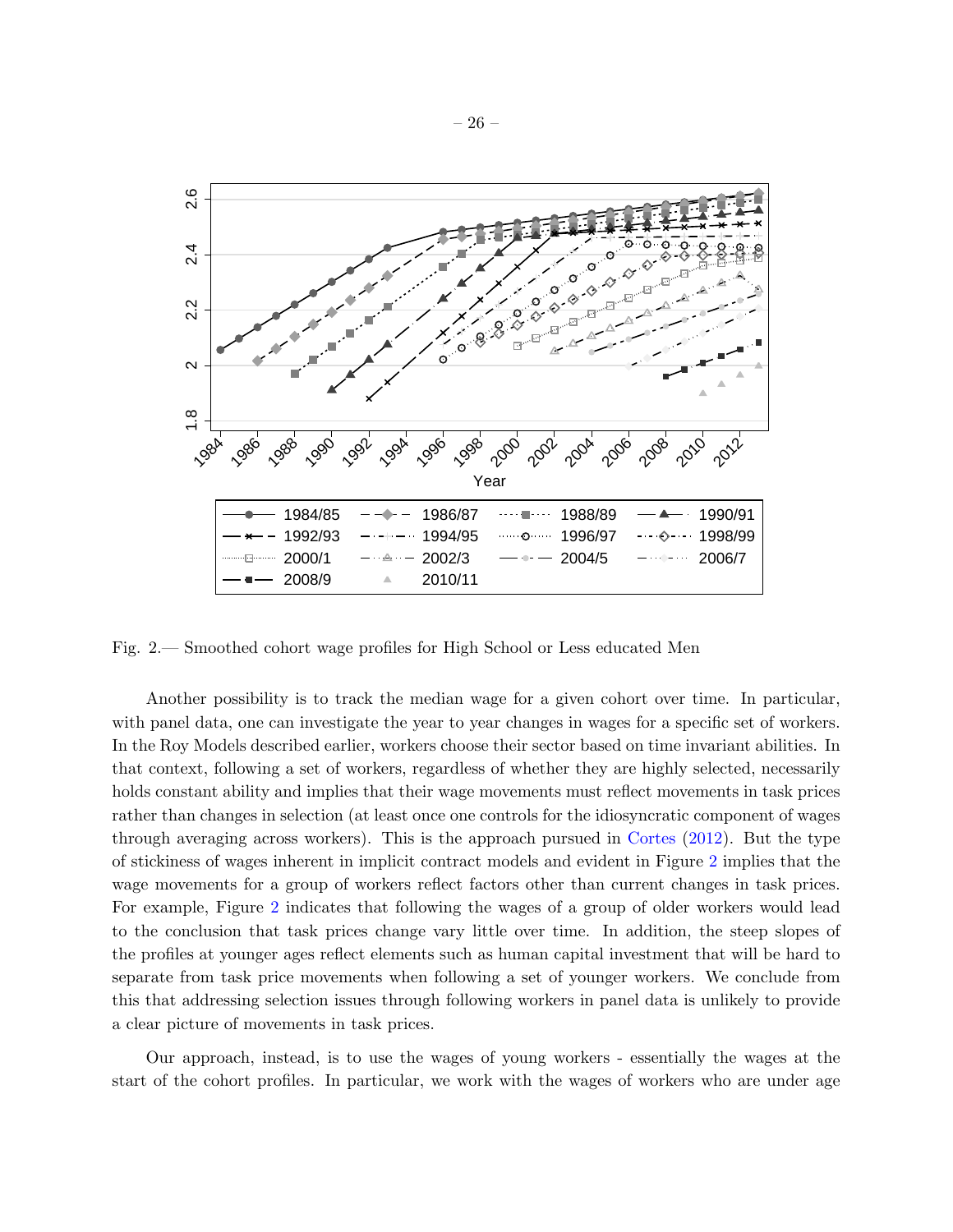30 and have 5 or fewer years of predicted experience (age - years of schooling - 5). As we show in the appendix, in an implicit contract model with trends, these wages will reflect the expected value of marginal product of newly hired workers. To the extent that future productivity is difficult to predict (such as, for example, if task prices follow a stochastic trend) the wages will largely reflect worker value of marginal product at the time of entry to the labour market. In the context of the wage determination model we consider, that value will move across cohorts because of a combination of changes in the task prices and changes in the ability composition of the workers selecting into each sector. We address the latter through our bounding approach.

Apart from the argument that they will better track current movements in task prices, there are several other reasons to focus on wages for young people. As we document in the Data Appendix, both union membership and coverage increase sharply with age, while employment in the private sector declines sharply with age. During the 1990s, in our data, less than 10 percent of employed men and women under the age of 30 worked in the government sector. To the extent that wages of union workers and those working for the government are determined by non-competitive factors, these facts suggest that working with younger workers is better suited to our goal of identifying task prices being set through competitive forces in the labour market. In addition, data issues imply that wages of younger workers are better measured in our data. For instance, top-coded wages are much more likely to occur among older workers. While top-coding in general is rare in our data, allocated wages are a much bigger concern, and in studies of wage trends, these workers are often excluded from the analysis [\(Lemieux](#page-46-11) [2010\)](#page-46-11). What is less well-known about allocated wages is that their incidence is much higher among older workers. For example, in our data, about a 1/3 of men over the age 45 have their wage allocated, compared to about 1/5 for those under 30. Further, the wage measure we use is the log of hourly wage. In our data, the hourly wage is directly measured, rather than calculated from annual earnings, for workers who are paid by the hour. The vast majority of young workers report being paid by the hour, and this fraction falls after about the age of 30. Finally, working with cross-cohort variation for young people allows us to take advantage of the relative stability of the proportion of each cohort obtaining a university degree described in section [3.1.6.](#page-19-1)

Attempting to identify task price movements with cross-cohort variation for young people does require important assumptions. As we have already discussed, a key one in this regard is that the distributions of ability and idiosyncratic components such as measurement error must be stationary over time. This assumption is not needed in the panel data approach to the selection problem apart from assuming that individuals do not update their abilities over time. In addition, if we introduce human capital considerations, we need to assume that workers do not dedicate differing amounts of their time to human capital acquisition in different cohorts. If they did then part of any cross-cohort wage movements would reflect these investment differences. [Heckman,](#page-46-12) [Lochner, and Taber](#page-46-12) [\(1998\)](#page-46-12) and, following them, [Bowlus and Robinson](#page-45-12) [\(2012\)](#page-45-12) focus on this human capital issue and argue for identifying human capital price movements by working across cohorts but focussing on individuals near age 50. The key idea is that at that point in the lifecycle human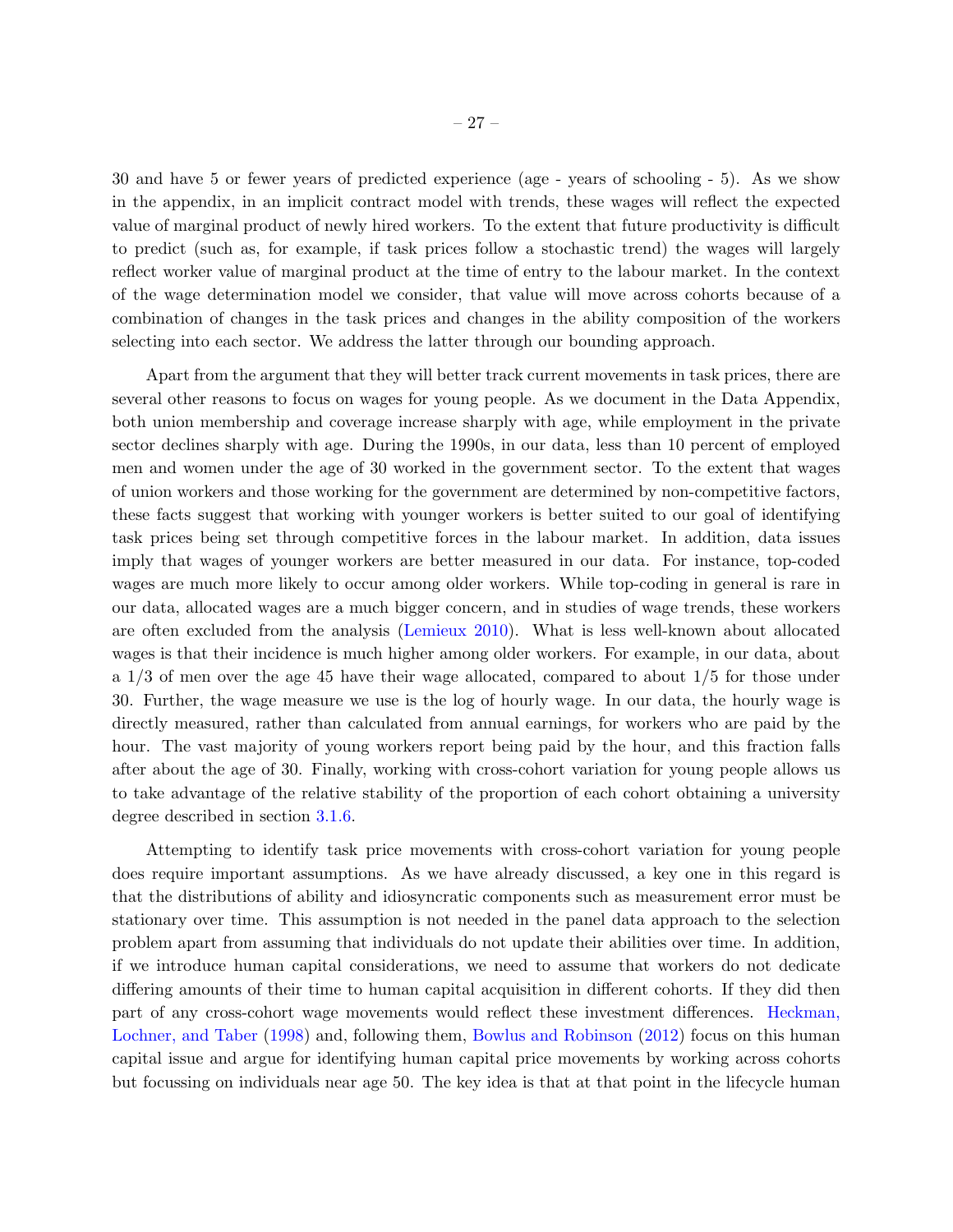capital investment has stopped and depreciation hasn't started so that changes across cohorts will not reflect human capital effects. We re-estimated our specification using that age group rather than workers under age 30. The result is very different implied task price patterns, including rapidly falling cognitive task prices before 2000 – in a period when most observers believe new technologies are complementing cognitive abilities. Given our earlier arguments that wages in the over age 50 group likely strongly reflect prices and productivity from much earlier years, we believe it is preferable to focus on younger workers and we pursue that course here.

#### 5. Results

#### 5.1. Observed Wage Trends

In Figure [3,](#page-28-0) we plot median hourly log wages for workers of all ages for the three occupation groups, separately for men and women. For ease of comparison, we plot the difference between the log median wage in each year and the log median wage in 1984. When calculating the median wage, we delete observations with allocated wages but we do not trim the remaining sample for outliers.

The sectoral wage movements for men fit with the argument in papers such as [\(Autor et al.](#page-45-0) [2003,](#page-45-0) [2007;](#page-45-1) [Acemoglu and Autor](#page-45-2) [2011\)](#page-45-2) that over the last three decades, the U.S. has undergone a polarization in wages, with wages for both low skilled M sector workers and high skilled C sector workers growing relative to wages in the  $R$  sector. For both genders, much of the polarization occurred in the late 1990s. After 2000, the sharply increasing wage trends of the 1990s give way to flat or even declining trends. Importantly, though, one would conclude that cognitive wages have continued to increase, which could imply that biased demand in favour of those tasks has continued as well.

As discussed previously, shifts in the wage series can arise because of changes in task prices or because of composition shifts within each occupation. Composition shifts might occur because of shifts in the age structure due to the ageing of the baby boom cohort or because of increases in education during the sample period. To account for changes in composition, we perform a simple reweighting exercise. In particular, we follow [Lemieux](#page-46-11) [\(2010\)](#page-46-11) and divide the data into demographic cells based on five education groups and eight age groups. For each occupation, we create a set of fixed weights based on the average proportion of each of the demographic groups during the entire sample period. Using these weights, we recalculate occupational median wage series holding the demographic mix of each occupation constant at the average fraction of all years combined. In Figure [4,](#page-29-0) we report the results of this exercise separately by gender.

This figure is our first indication that composition does matter in this period. For men, real wage declines for the  $R$  sector double once we control for age and education composition. Perhaps most strikingly, for the M sector, a pattern of modest overall gains, with wage increases in the 1990s and a flat wage trend after 2000, is converted to one of general decline, with wages falling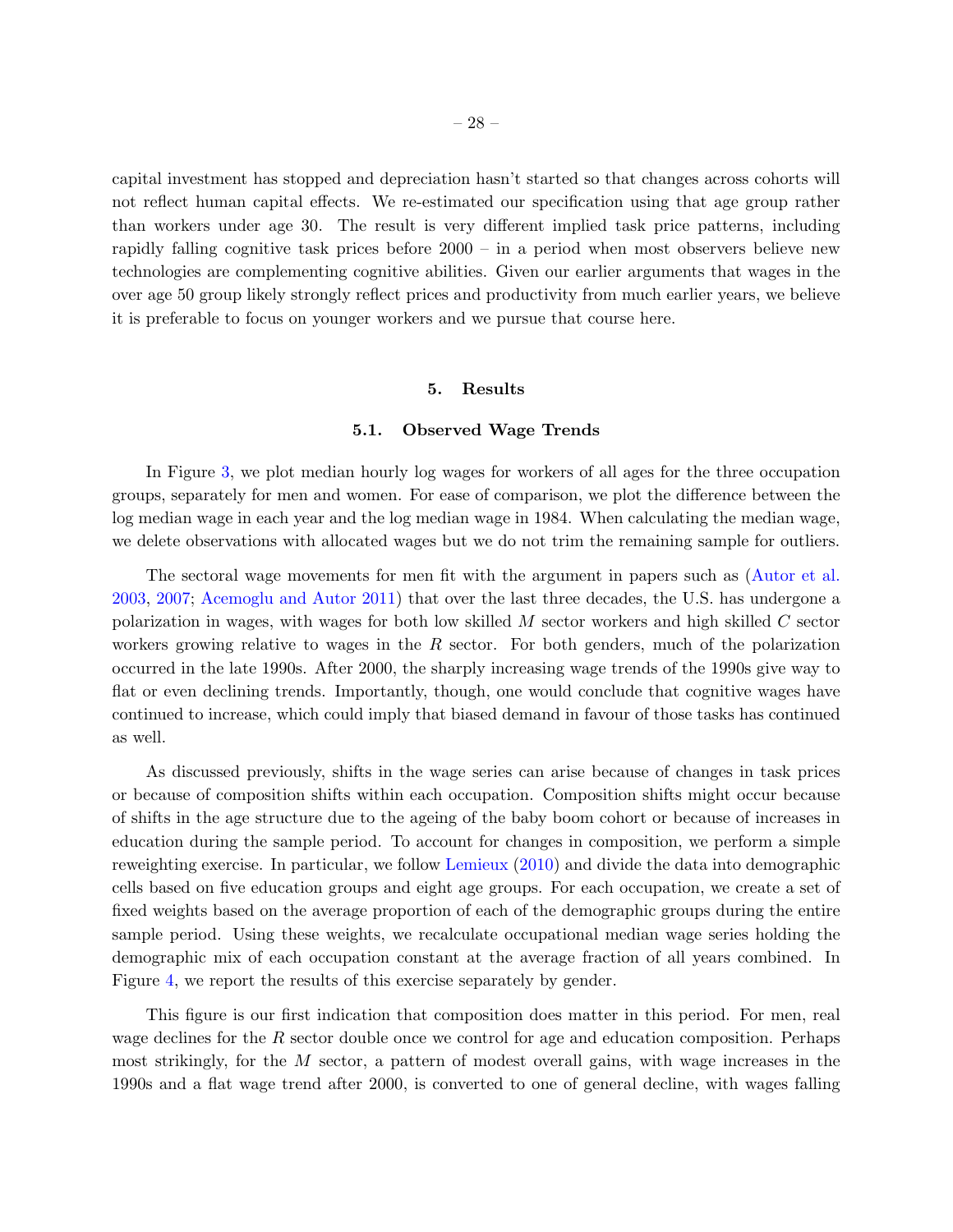

<span id="page-28-0"></span>Fig. 3.— Indexed Median Wage by Occupation Group: All Workers

particularly strongly after 2000. For both men and women, once we take account of education increases and the rise in the average age of the workforce, wages in all sectors fall after 2000.

As discussed in the previous section, our main focus will be on younger workers at the beginning of their careers. In Figure [5](#page-30-0) we plot indexed wages by occupation group for our sample of young workers, where, again, we have held the education composition of each occupation constant at the average for the entire sample. For this age group, the wage movements are actually less dramatic than for the overall age sample but continue to show the pattern of increases in the 1990s followed by declines after 2000. For males, there is no evidence of polarization before 1999 since all three task prices move together up to that point, and only slight evidence of a polarizing pattern after that. For females, the main sectoral difference is the strong rise in wages in the M sector relative to the other two in the late 1990s.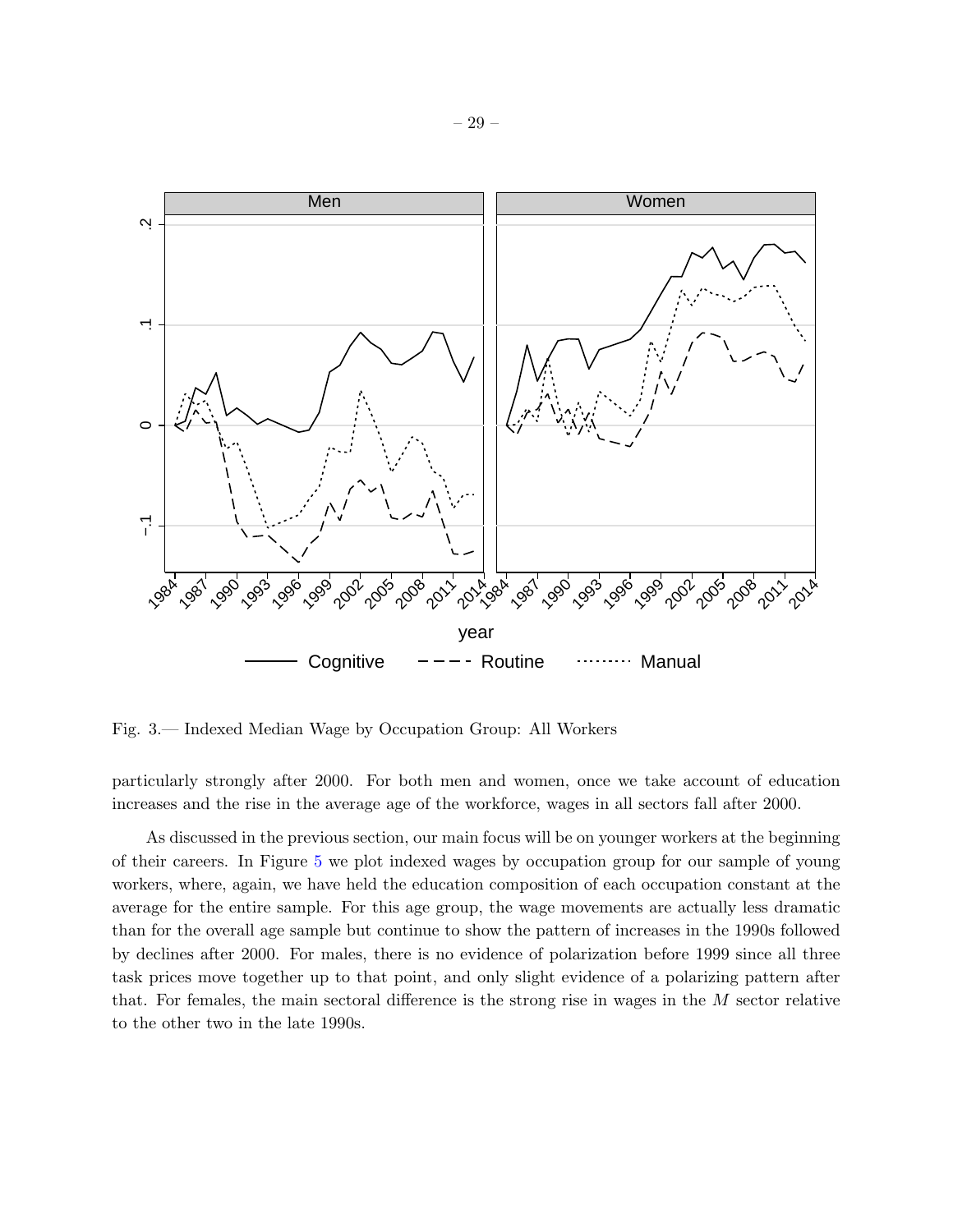

<span id="page-29-0"></span>Fig. 4.— Indexed Median Wage by Occupation Group: All Workers, Composition Adjusted

### 5.2. Bounds

We turn, now, to our main empirical results: those showing our constructed bounds for movements in the median sectoral wages when both the composition of observables and unobservables are held constant. All results are for the young age/experience sample. The bounds depend on movements in the median wages associated with each task sector but also on the movements in employment within each. It is the changes in employment that determine the maximum potential extent of selection related effects. In Figure [6,](#page-31-0) we plot the proportion of our young sample in each of our four sectors relative to the 1984 base year. We normalize to 1984 because this helps see within-sector movements, which are what are used in the trimming exercises. For both men and women, the proportion in Cognitive task occupations grows by between 15 and 20% between 1984 and 2000, offset primarily by declines in the proportion in Routine occupations. This fits with standard discussions about the relative demand effects of the IT revolution. After 2000, the proportion in Routine occupations continues to decline but the Cognitive occupation proportion also falls for both men and women. This is offset by a substantial increase in the proportion non-employed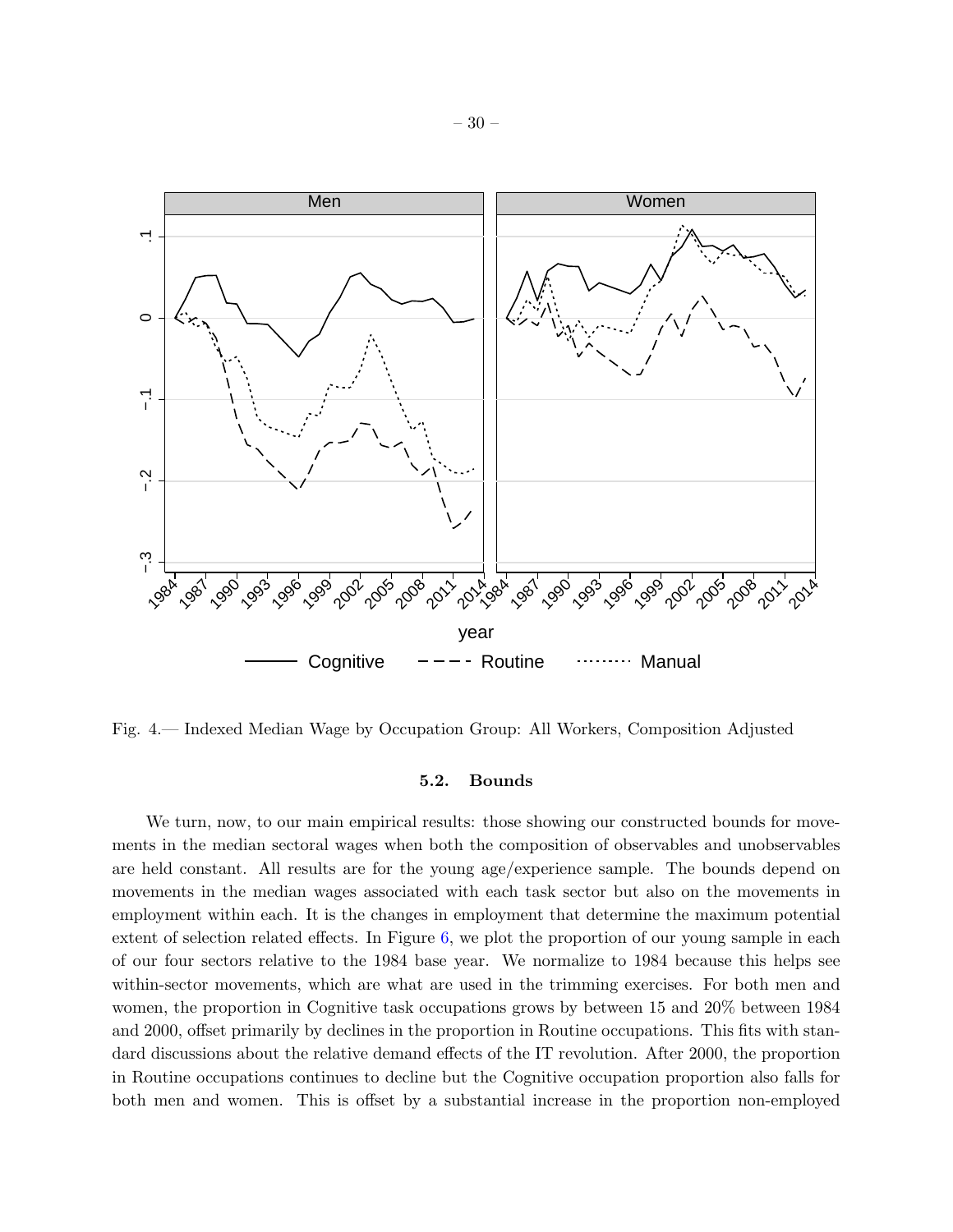

<span id="page-30-0"></span>Fig. 5.— Indexed Median Wage by Occupation Group: Young Workers, Composition Adjusted

relative to the base year for young men and by increases in both the proportion non-employed and the proportion in manual occupations for young women.

[Beaudry, Green, and Sand](#page-45-13) [\(2014\)](#page-45-13) provide an explanation for the change in patterns after 2000 that is based on the maturing of the IT General Purpose Technology. Regardless of the driving force, it is evident that the movements in proportions within sectors are sufficiently substantial to raise concerns about changes in the ability levels of the workers selected into each sector over time. In addition, the size of the non-employment movements, especially after 2000, lend support to our decision to treat non-employment as sector in order to incorporate the potential effects of those movements on the task prices in the other sectors.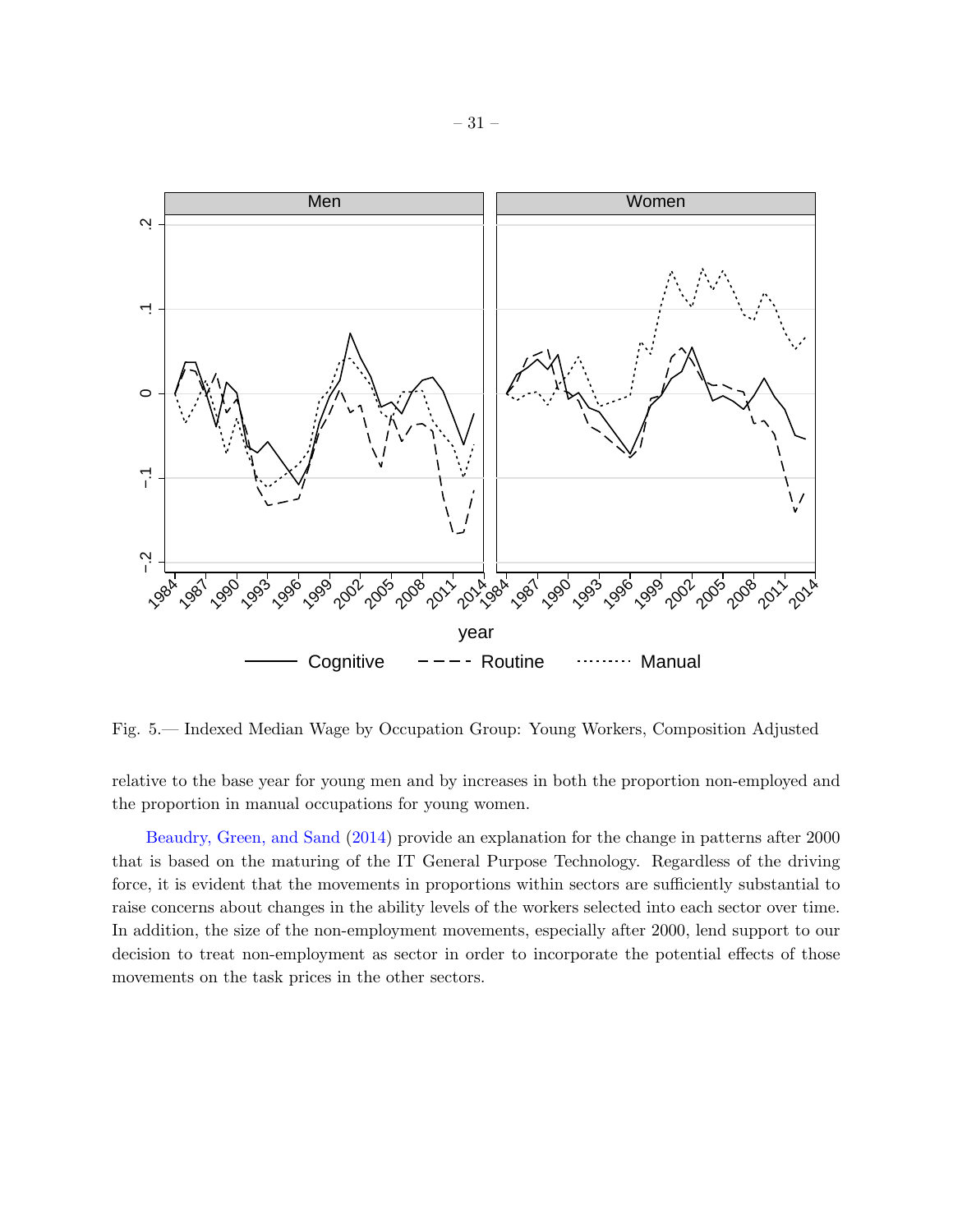

<span id="page-31-0"></span>Fig. 6.— Proportions in Each Task Relative to 1984, Young, All Education

### 5.2.1. Cognitive Task Sector

In Figure [7,](#page-33-0) we present plots of the two bounds for the cognitive sector task price along with a bootstrapped confidence interval for the line where we trim from the bottom of the wage distribution.<sup>[22](#page-31-1)</sup> It is worth recalling that the same procedure is used for forming bounds for the Cognitive task price under all three of our models. The two bounding lines in the figure correspond to changes relative to the base period, 1984, since it is changes that our procedure allows us to identify. As the sector grows and contracts, it is possible for the lines to cross since trimming is done either in the current year or the base year depending on growth versus contraction. Thus, unlike standard bounding, in any given year, one line shows the upper and the other the lower bound on the change relative to the base year but which is upper and which is lower can vary. To avoid

<span id="page-31-1"></span> $22$ To form the confidence interval, we draw 100 samples of the data of size  $90\%$  of the actual sample size with replacement. We obtain the standard deviation of the value of the bound in each year across the 100 samples. The plotted confidence interval is plus or minus 1.96 times that standard deviation.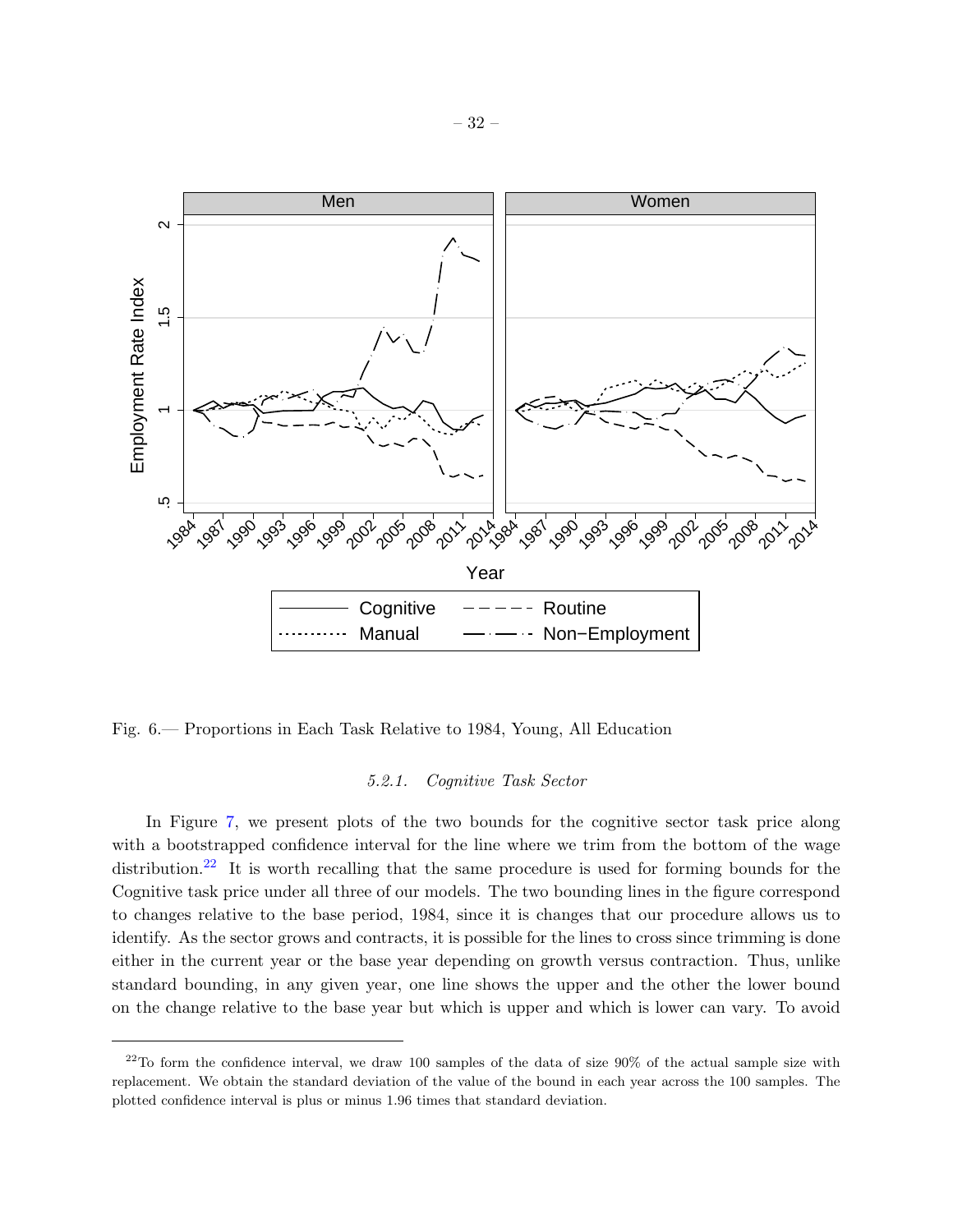confusion, we will refer to the bound that is equal to the covariate constant median wage as the Stochastic Dominance (SD) bound since it is implied by arguments about stochastic dominance. We will call the other bound – the one formed by trimming from the bottom of the distribution – Trimmed (T) bound. We do not plot the confidence interval for the line corresponding to the SD line order to keep the figure readable but have tested for differences between the two lines. Roughly speaking, in the ensuing figures whenever the SD line lies outside the confidence interval for the T line, the two lines are statistically significantly different at the 5% level.

The dashed line in figure [7](#page-33-0) corresponds to the SD bound. For males, in the left panel, it increases by approximately 1% between 1990 and 2000 but by over 15% between its low point in 1996 and its peak 5 years later. In contrast, between that peak and the end of our sample in 2013, it falls by 9%, with about half of that happening by the start of the recession in 2008. The bound formed by trimming from the bottom of the distribution shows a greater run-up in the 90s (experiencing a 6% increase between 1990 and 2000, and a 20% increase between 1996 and 2001) but also a larger decrease, ending up at the same level as the covariate constant median in both 2008 and 2013. It is also the case that the lower end of the confidence interval in 2001 is above the upper end of the confidence interval in 2012, indicating that we would not be able to reject that cognitive task prices fell over this decade. For females, the pattern is similar but more muted. Since, as we showed earlier, the SD bound is the same as the changes in the covariate constant median, these results can be re-stated as showing that once we take account of selection on unobservables, the increase in the cognitive task price in the 1990s and its decline in the 2000s are at least as large as what are obtained from the simple exercise of plotting wage changes while holding the observable covariate composition constant.

The X's plotted on the T line correspond to years with similar education composition. We define education constant years by first finding the proportion of individuals for a given gender in each of four education categories (high school drop-out, high school graduate, some post-secondary, and college degree or higher) in each year. We then calculate the Euclidian distance between the vectors of those proportions and the value of the vector in 1999 (a year chosen as the approximate mid-point of what figure [1](#page-20-0) suggests is the largest set of education constant years for males). We define "constant" education years as ones where the absolute value of the difference is in the bottom 10% of all the values (roughly less than a value of .02). This yields the years 1996 through 2005 as education constant years for men, implying that the main pattern of a strong run up in the task price in the late 1990s followed by an almost equally strong decline after 2000 is not driven by education related selection on unobservables. It is worth noting that while we plot the X's on the T line for simplicity, the same arguments apply to the SD line. For women, we repeat the same exercise as for men but use 2002 as the base year (the middle of the flattest education composition period for women). As seen in Figure [1,](#page-20-0) the potential constant education range is much narrower but still falls over a set of years that reveals the increase in the cognitive task price in the late 1990s and the turning point near 2000.

In the appendix, we present the same plot as figure [7](#page-33-0) but restrict the sample to those with a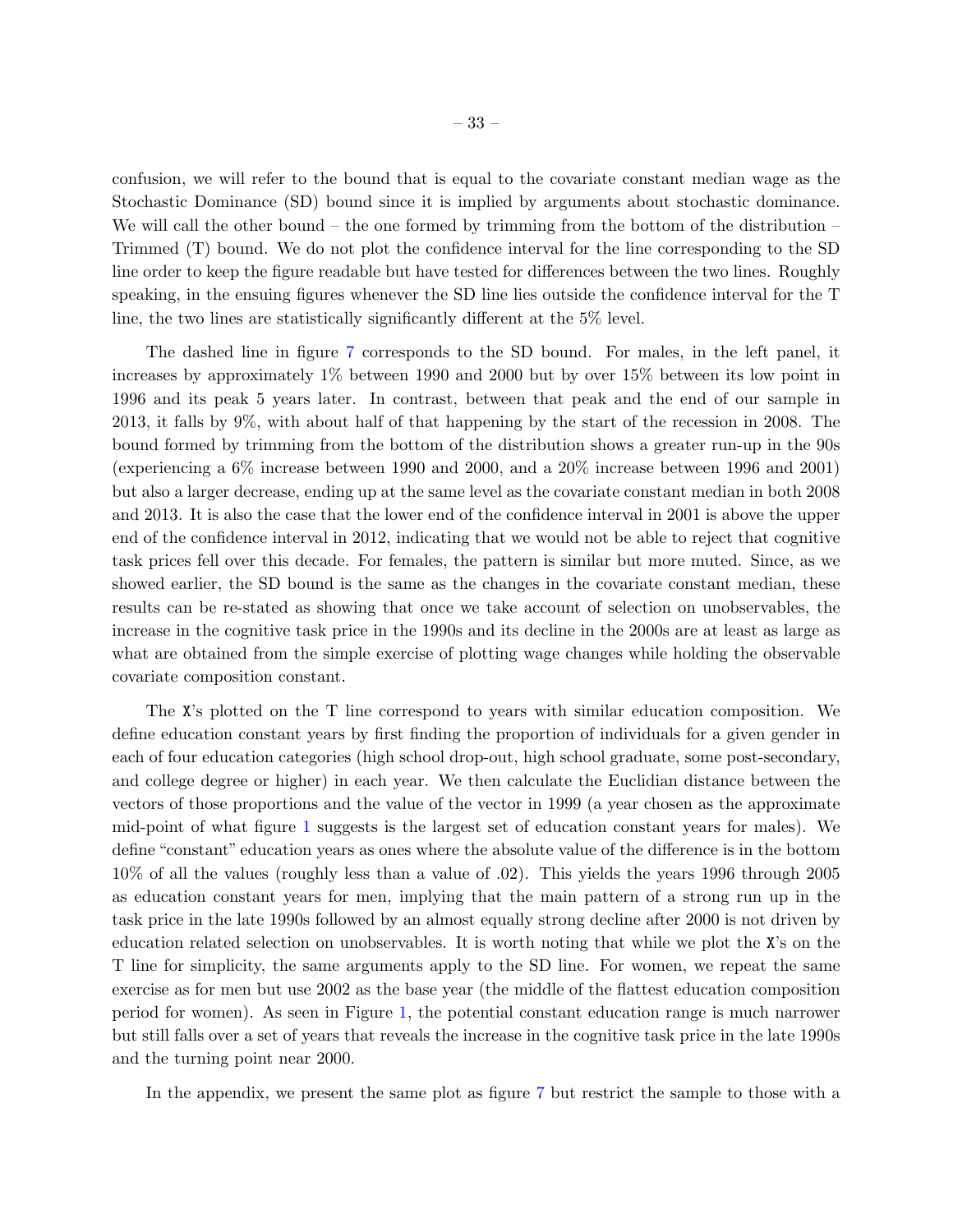college or higher education. The patterns for both males and females are similar to the all-education plot but show somewhat larger movements. The similarity of the figures at the different levels of education aggregation is reassuring in that it suggests a common trend for the task price whether we control for covariates through an averaging approach or by examining one covariate group.



<span id="page-33-0"></span>Fig. 7.— Cognitive Task Price Changes, Young, All Education

Recall that our conclusions about task price movements from figures like [7](#page-33-0) can be altered if the factor loading on ability is changing at the same time. To gauge this, in Figure [8,](#page-34-0) we plot the difference between the 75th and 25th percentiles of the trimmed samples. The general trend for the difference is quite flat for males up until the early 2000's after which it appears to increase to some extent. However, given that the lower edge of the confidence interval never exceeds the upper edge from earlier years, we cannot reject the hypothesis that the difference does not change over time. This would imply that the median wage changes in the earlier figures correspond to changes in the task price. However, based on our earlier discussion, even if the the inter-quartile range is rising after 2000, this would not over-turn our earlier conclusions. In particular, we argued that if the inter-quartile range is rising then observed wage trends are under-statements of the extent of the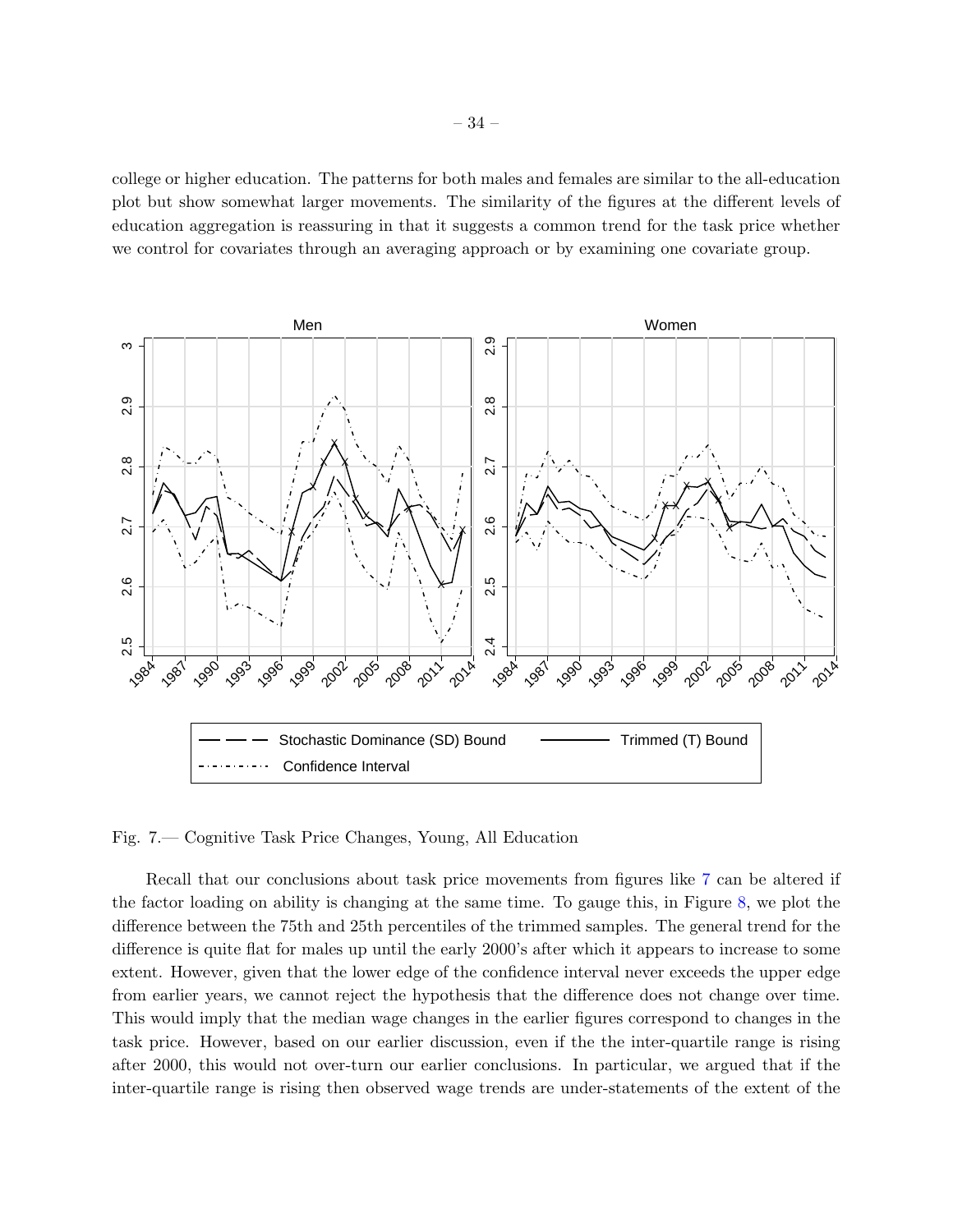fall in the task price. Since the bounds on the composition constant median wage changes imply a decline in those wages, the task price change would be, if anything, more negative than what the wage bounds alone imply.



<span id="page-34-0"></span>Fig. 8.— Interquartile Range for Cognitive Task Price Changes, Young, All Education

### 5.2.2. Routine Task Sector

In Figure [9,](#page-35-0) we present plots of the bounds formed for the Routine Sector task price under the Hierarchical Model. For the Routine Sector, the specific model of ability we assume alters the way the trimming is done and results in different bounds. In this figure, with Hierarchical Model trimming, the strong impression is of a long term ratcheting down of wages, with significant drops during recessions that are only partially offset by increases in subsequent booms; a pattern that continues to be evident if we focus on the education constant  $(X)$  years. For both men and women, the SD bound indicates a decline in the task price over the whole period on the order of 12%. For the bounds formed by trimming the bottom tail of the distribution, the decline is on the order of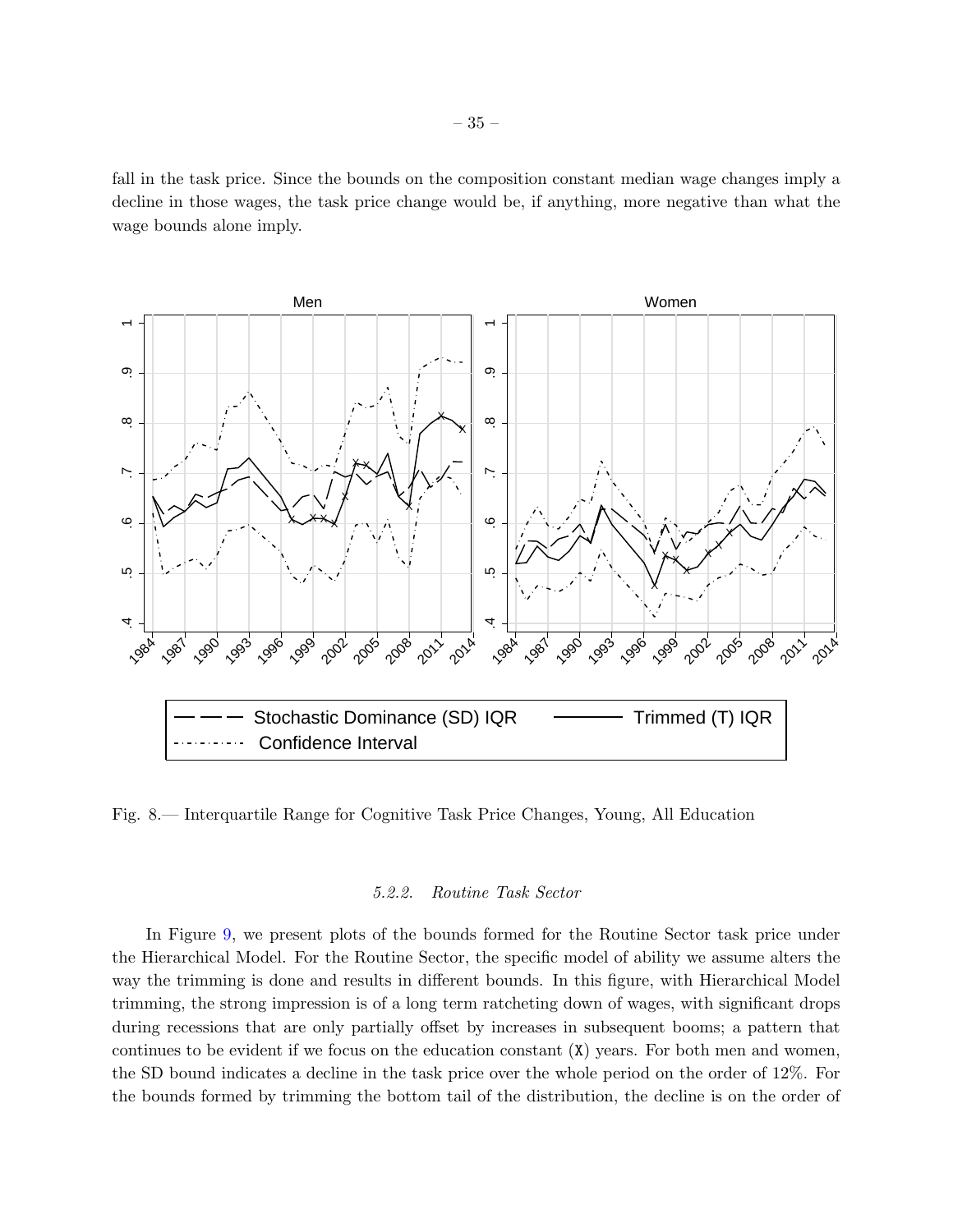20% between 1984 and 2007 but this is followed by a much larger drop during the 2008 recession. The post-2000 declines in the T bound are statistically significantly different from those in the SD bound. The sharp post-2008 drop in the T bound is an artifact of the Hierarchical Model trimming protocol. The large increase in the share of workers in the H sector (i.e., non-employed sector) is necessarily seen as being generated as a flow out of the bottom of the M sector in the Hierarchical Model. Since, in reality, not all of the increased number of non-employed workers would have otherwise been in the  $M$  sector, the net change in the  $M$  sector will be much smaller than the increase in the  $H$  sector as the U.S. entered the recession. In the Hierarchical Model this implies that there must have been an offsetting entry of workers to the  $M$  from the  $R$  sector. This then requires us to trim a considerable number of workers from the bottom of the base period  $R$  wage distribution, which yields large drops in the trimmed sample median wage.



<span id="page-35-0"></span>Fig. 9.— Routine Task Price Changes, Young, All Education, HM Trimming

In Figure [10,](#page-36-0) we plot the bounds on the interquartile differences for Routine sector wages. For the untrimmed samples associated with the SD bound, the range shows a decline in the mid-90s but it otherwise follows a flat trend. Thus, the 25th, 50th and 75th percentiles of the wage distribution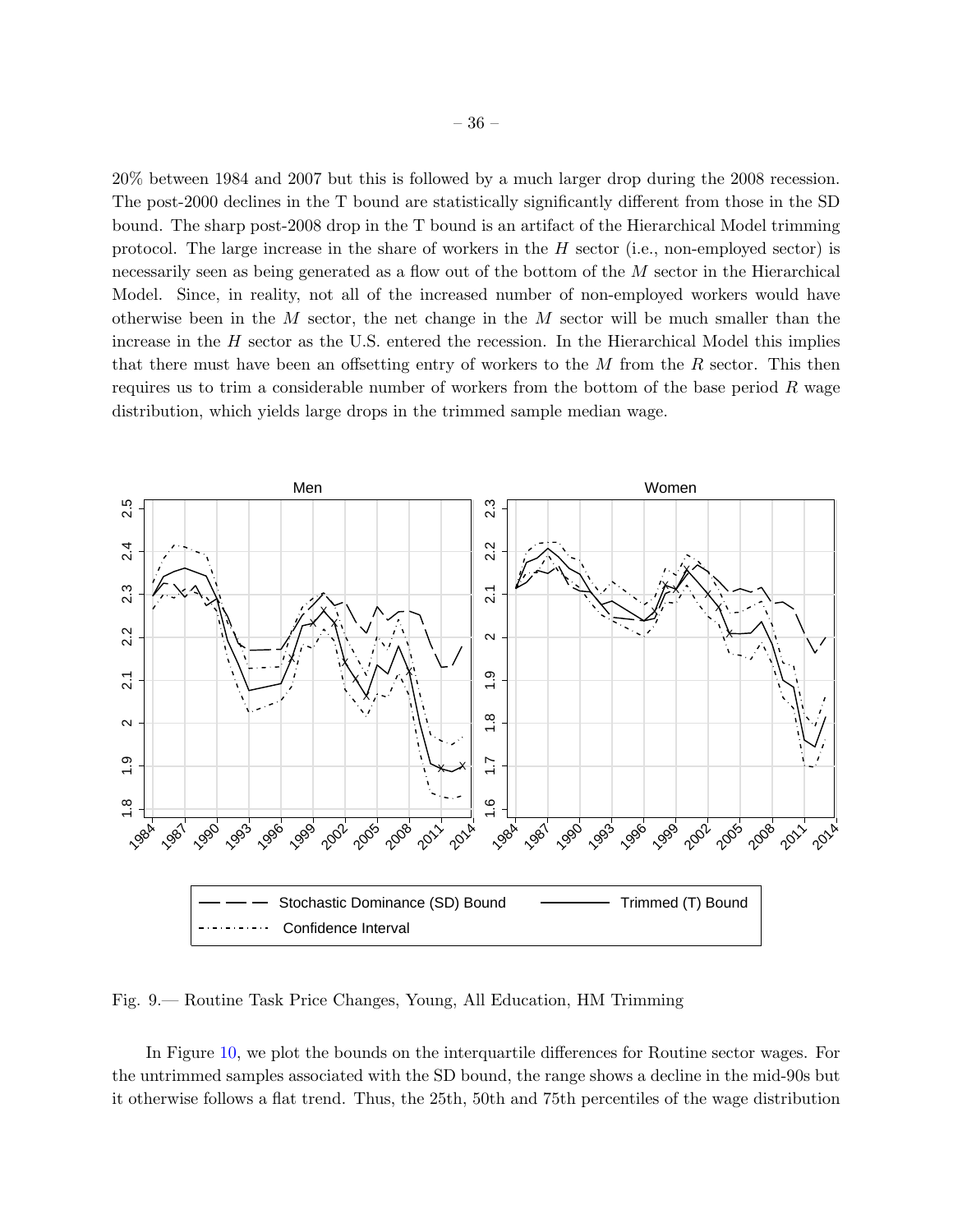move down together. However, once we trim according to the extreme version of the Hierarchical Model, the trend for the inter-quartile difference is flat until about 2000 for both men and women but then rises strongly (and statistically significantly). This rise is driven by a stronger decline in the 25th than the 75th percentile of the trimmed samples after 2000. The implication is that there is something of a polarization within the Routine sector after 2000: the 25th percentile of the trimmed sample (which would be more like the 40th percentile of the untrimmed sample) declines more than the 25th percentile of the untrimmed sample. In terms of implications for bounds on task prices, the rise in the inter-quartile range after 2000 implies an increase in the ability factor loading after that year and that the decline in the task price is even larger than the large declines we observe in the bounds on the composition constant median wage.



<span id="page-36-0"></span>Fig. 10.— Interquartile Range for Routine Task Price Changes, Young, All Education, HM Trimming

Figure [11](#page-37-0) contains the bounds for the case where we trim according to the Independent Shocks model. Recall that this means we either trim observations equal to the net change in the number of workers in the sector from the bottom of the wage distribution, or (using Stochastic Dominance)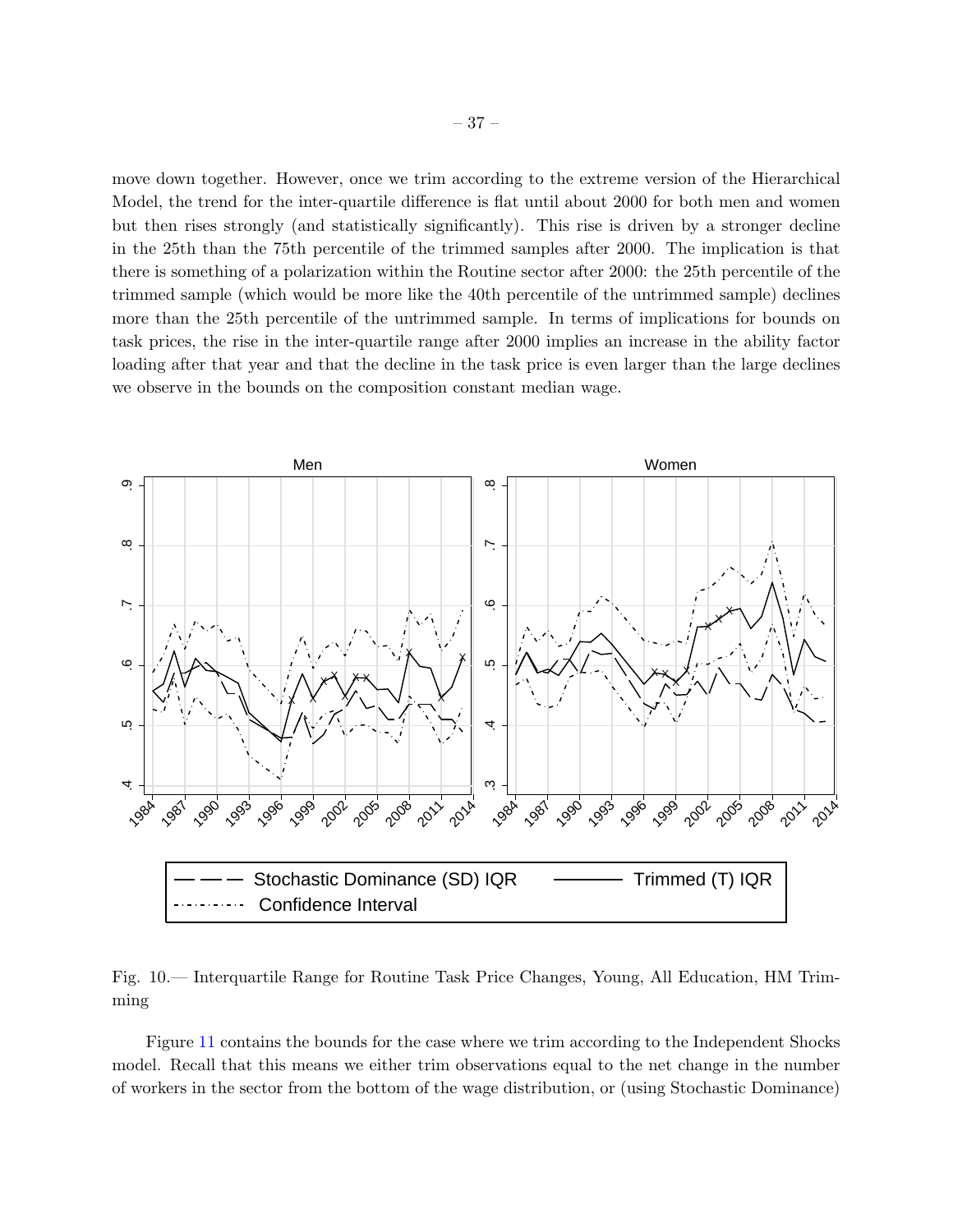we don't trim at all. Despite the differences in trimming, the patterns are very similar under the two models, with the T bound in each case declining nearly continuously since the 1980s, apart from the late 1990s, for both males and females. In contrast, in the Combination Model Figure [12,](#page-38-0) the bounds move very similarly up to 2000 but part company in recent years.<sup>[23](#page-37-1)</sup> In particular, the bound formed by trimming from the bottom of the distribution falls sharply after 2000. This is, in fact, the T bound from the IS model. In contrast, the bound formed by trimming from the top of the distribution rises between 2000 and 2008, particularly for men, before falling to a level that is comparable to the 2000 value in 2013.



<span id="page-37-0"></span>Fig. 11.— Routine Task Price Changes, Young, All Education, IS Trimming

It is instructive to think about why the Top Trimmed line in the Combination model figure is different from the Hierarchical Model T pattern. As we saw in figure [6,](#page-31-0) before 2000, the size of the Routine sector declined but the size of the Cognitive sector increased. In the Hierarchical Model this

<span id="page-37-1"></span> $23$ We do not plot confidence intervals in order to keep the figure readable. For the years after 2000, the two bounds are statistically significantly different from each other.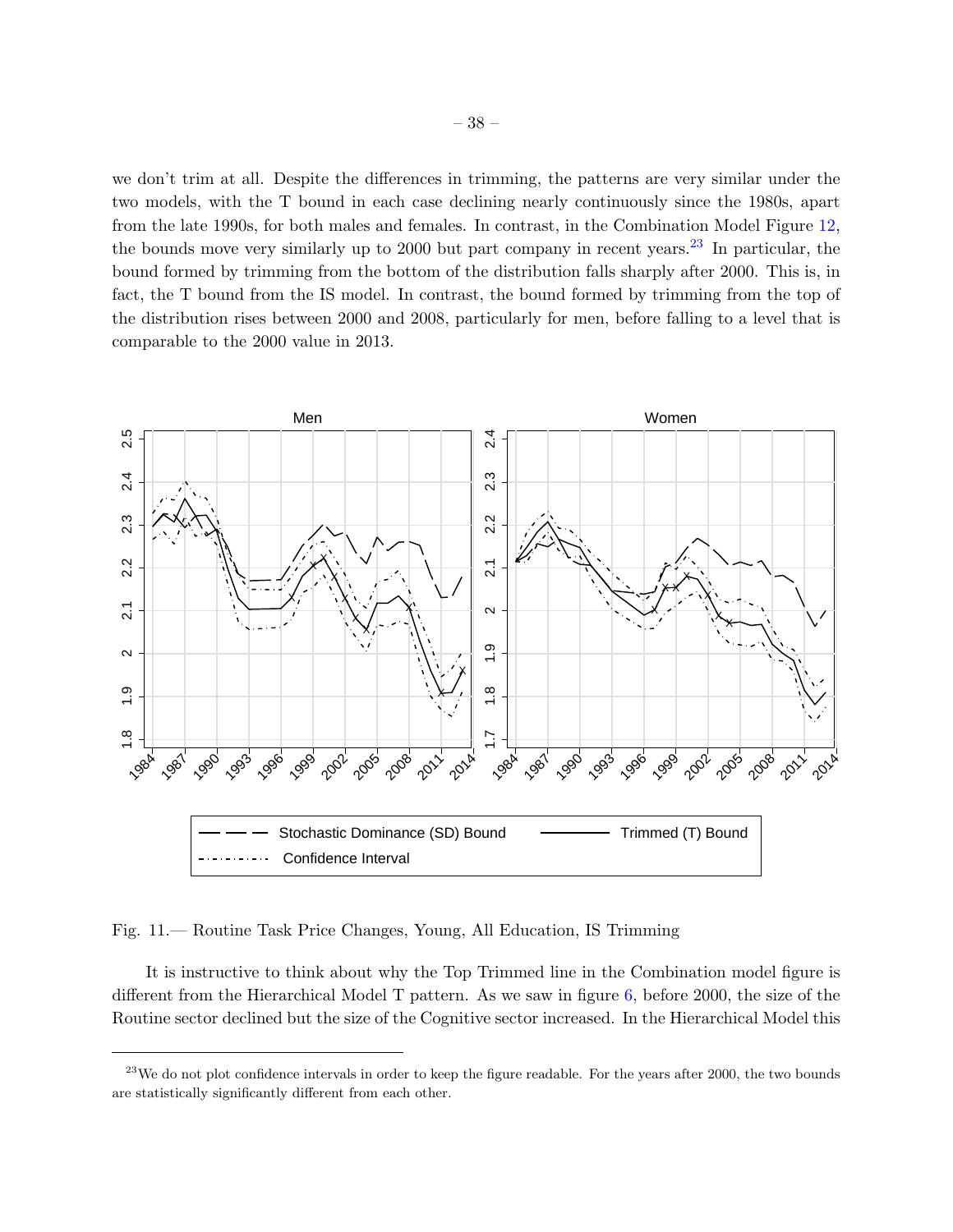would be treated as workers leaving from the top of the Routine sector to move into the Cognitive sector. Thus, in that period, the Top Trimmed bound and the Hierarchical Model Trimmed bound would be approximately the same. After 2000, the Routine sector declines even more strongly but, at least for males, the decline in the Cognitive sector is almost as large. In the Hierarchical model, this would be treated as adding the number of workers who left the Cognitive sector to the Routine sector while moving enough workers to make up the Routine sector decline from the bottom of the distribution into the Manual sector. The net result will be similar to just trimming from the bottom of the Routine sector distribution. In contrast, because the Routine sector is declining in size, the Top Trimmed bound will involve trimming more and more workers from the top of the base period Routine distribution, implying a lower and lower base period median and a larger increase. This demonstrates the importance of assumptions about the form of the selection model. With an HM or IS model, the bounds clearly indicate a decline in Routine task prices after 2000 while for the Combination model, one bound shows a decline while the other shows an essentially zero change between 2000 and 2013.



<span id="page-38-0"></span>Fig. 12.— Routine Task Price Changes, Young, All Education, Combination Model Trimming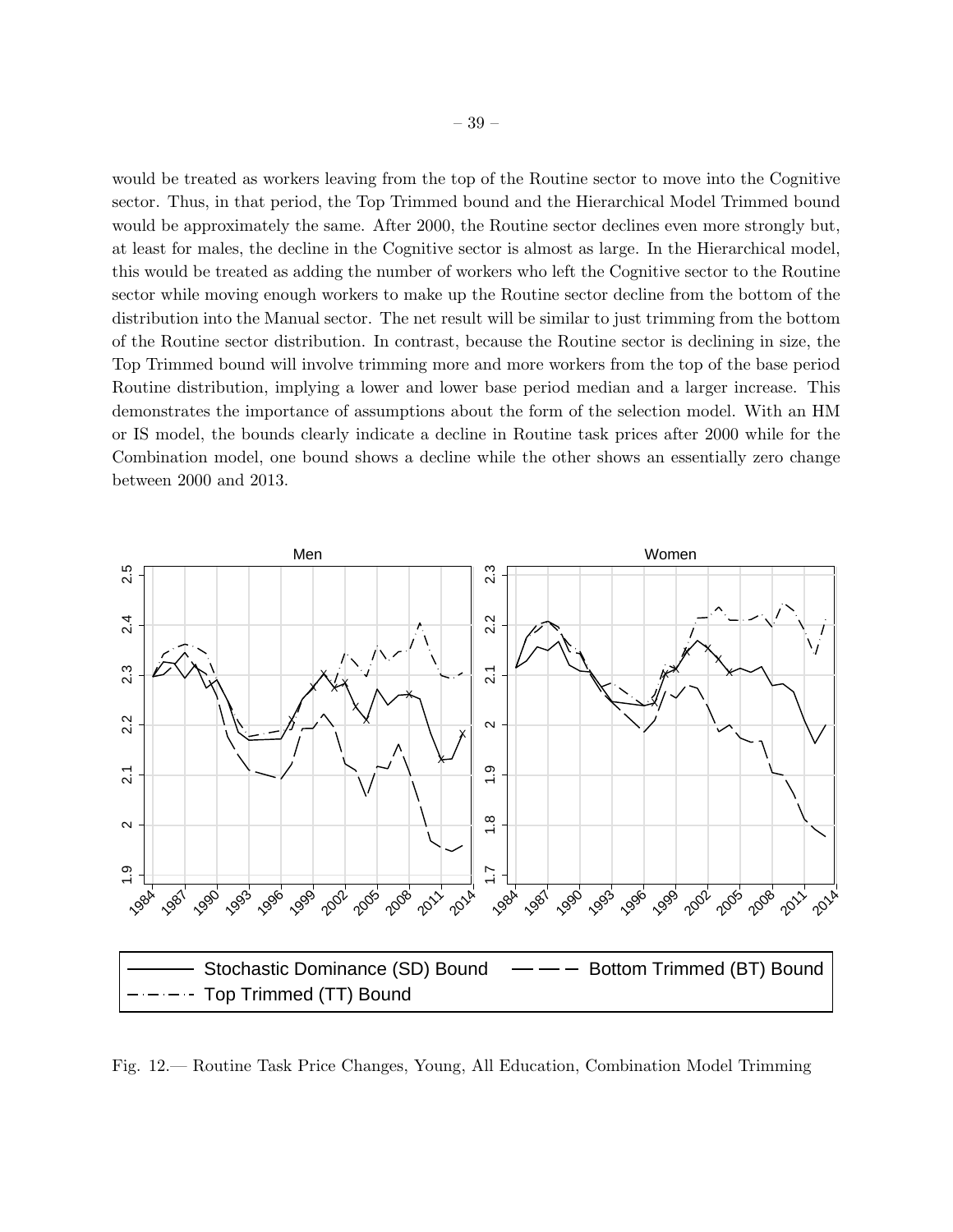### 5.2.3. Manual Task Sector

We next turn to bounds on the price for the  $M$  sector. With four sectors, the analysis is similar to that in the R sector in the sense that the type of ability distribution model can matter for our bounds. This is seen most clearly in Figure [13,](#page-40-0) where we plot the bounds with HM trimming. As with the R sector, movements in non-employment imply substantial trimming of the wage distribution after 2008, leading to implied declines in the trimmed sample bound of approximately 100% in five years. These large declines are due to the fact that the Manual sector is relatively small and the movements into unemployment so large that the HM trimming essentially trims the entire sector, leaving us with an identification problem common in the bounding literature where the size of the groups whose wage distribution is unobserved is large relative to the observed group.<sup>[24](#page-39-0)</sup> Thus, we do not plot the T series past 2008 in Figure [13.](#page-40-0) Prior to 2008, the untrimmed sample bound (the one that relies on the Stochastic Dominance arguments) shows no long term decline for men and only a small decline for women. In both cases, this is a result of declines through the 1980s, increases in the 1990s and a renewal of declines after 2000. For the bound formed with HM model trimming, the trend is reminiscent of what we observed for the  $R$  sector, with a ratcheting down in the price across cycles and an ultimate drop between 1984 and 2008 that is on the order of 40%. We present the the interquartile range for this sector in the appendix, where we show that it is essentially flat over the entire period for men and women, implying that the changes plotted in figure [13](#page-40-0) correspond to task price changes.

In figure [14,](#page-41-0) we plot bounds associated with the IS model of ability. For men, both bounds show increases in the 1990s and declines in the 2000s but no long term change between 1984 and 2008. Post 2008, they show about 10% declines. For women, there are strong increases in the 1990s associated with strong growth in employment in this sector (recalling that in the IS model, these additions are assumed to enter at the bottom of the ability distribution) and then declines of just under 10% after 2000. Finally, in figure [15](#page-42-0) we plot the bounds implied by the Combination model. As with the results for this model in the Routine sector, both the top and bottom trimmed bounds show strong increases in the 1990s but separate substantially after 2000. For the Manual sector, however, both bounds show the same qualitative picture after 2000: a decline in the Manual sector task price. For the Bottom trimmed bound that decline amounts to between 10 and 20% for both men and women while for the Top trimmed bound it is approximately .3 log points for men and .6 log points for women. Thus, in this case, the model chosen is relevant for determining magnitudes but the direction of the trends in the 1990s and after 2000 is common across the models.

To summarize the results in the figures, in Table 1 we present differences in bounds for five year periods along with associated standard errors for young men of all education groups. In the tables, SD stands for the Stochastic Dominance bounds (i.e., the actual change in the composition constant median wage); HM stands for the trimmed bound from the Hierarchical Model; IS is the

<span id="page-39-0"></span> $^{24}$ For example, [Blundell et al.](#page-45-7) [\(2007\)](#page-45-7) can only identify the upper bound to the median when the less than half of the sample do not have observed wages.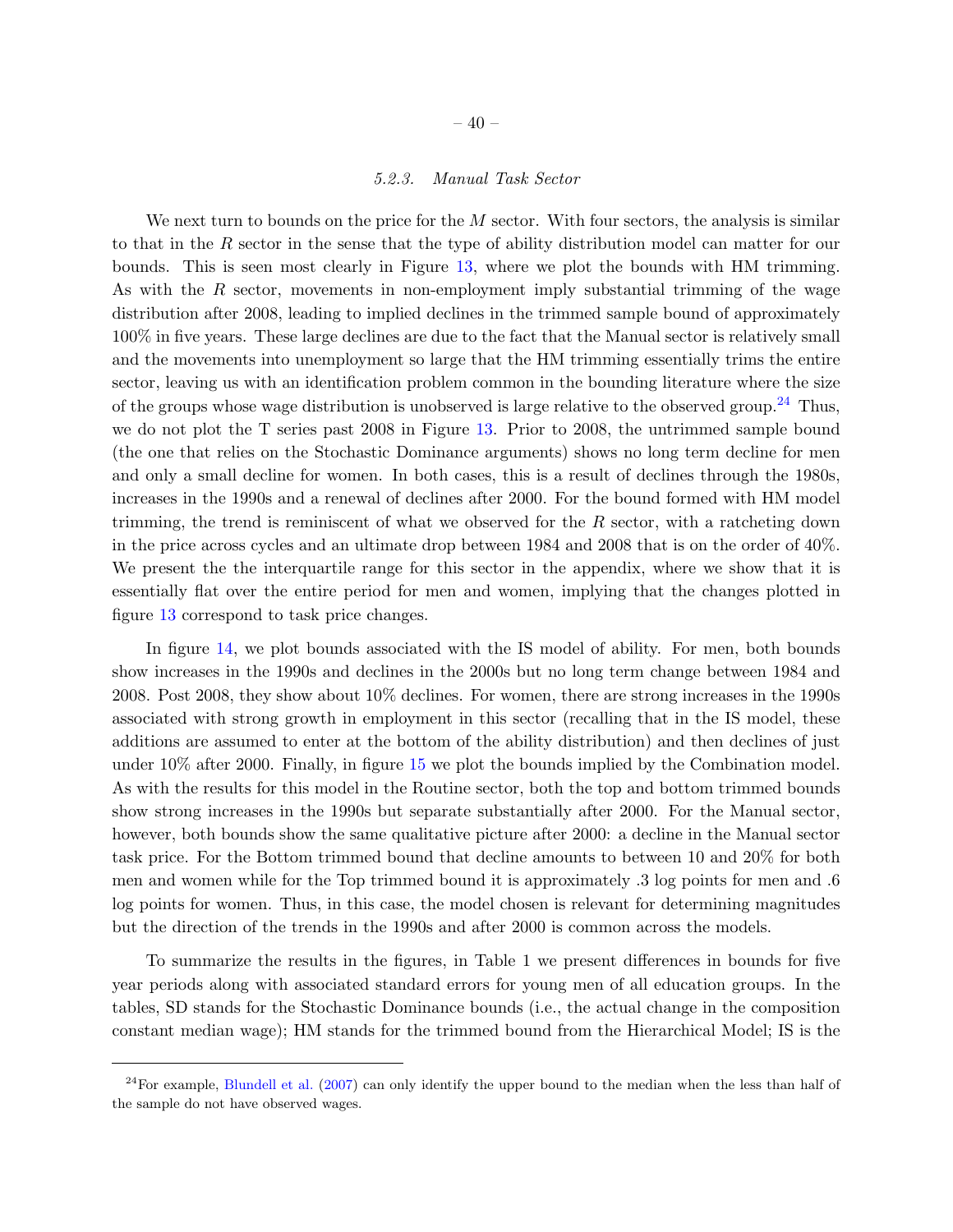

<span id="page-40-0"></span>Fig. 13.— Manual Task Price Changes, Young, All Education, HM Trimming

trimmed bound from the Independent Shocks model; and TT and BT correspond to top trimming and bottom trimming, respectively, based on the combination model. Recall that the two bounds are the same under all models for the Cognitive sector. The five year periods necessarily miss some important inflection points observed in the figures but they do allow for a summary of broad patterns. Most notably, the task prices in all sectors rise (and by about the same amount) in the second half of the 1990s, suggesting a general increase in the demand for labour. Once those changes are combined with the more substantial declines in Routine task prices in the early 90s, though, the standard observation of a polarization in task price changes re-emerges for the decade as a whole. For the 2000s, the task prices fall nearly universally, including for the Cognitive sector. The Routine prices fall more than for the other two sectors in some models but this is not universally true and a conclusion that there is ongoing polarization seems to us to be over-ridden by the stronger conclusion that task prices in all sectors declined after 2000. The fact that this is observed in the bounds under all the selection models we considered indicates that this is a robust conclusion.

In Figure [16,](#page-44-0) we use the HM model to present the implied ability shifts in each sector, relative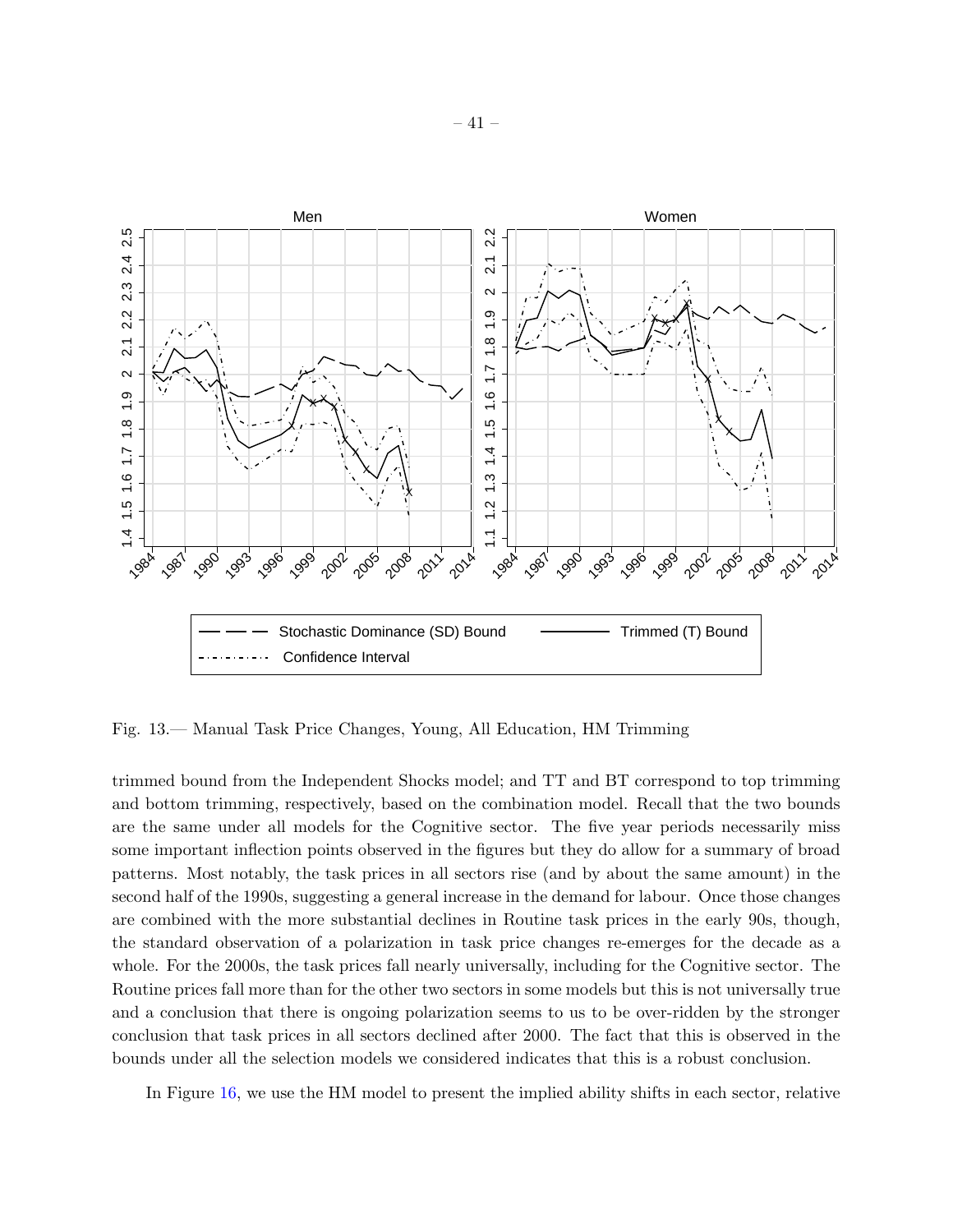

<span id="page-41-0"></span>Fig. 14.— Manual Task Price Changes, Young, All Education, IS Trimming

to 1984. In particular, in this figure, we plot the difference between the SD and T series. This creates an index, normalized to zero in 1984, of maximum relative ability shifts in each sector under the single ability model. When this index is positive, relative ability in the sector is greater than in 1984 under any selection pattern other than the one which defines the Stochastic Dominance bound. This, in turn, implies that observed wages will be higher than an ability-constant wage under any selection scheme other than the SD bound. Similarly, when this index is negative, ability in the sector is lower than in 1984 under almost all selection schemes. The height of the shaded area indicates the maximum possible extent of ability differences (i.e., the one where there is the most extreme selection – captured in the T bound – and the least – captured in the SD bound). For example, in the late 1990s, the cognitive sector grew in size, drawing in lower ability workers. Thus, in Figure [7,](#page-33-0) the SD line lays below the T line, and the relative ability index in Figure [16](#page-44-0) is negative. The magnitude indicates that, in the extreme, median wages in the cognitive sector were about 7 percent lower due to selection than had ability remained at its 1984 levels. For men in the R and M sectors, the index turns positive after about 1990 and remains positive throughout the remainder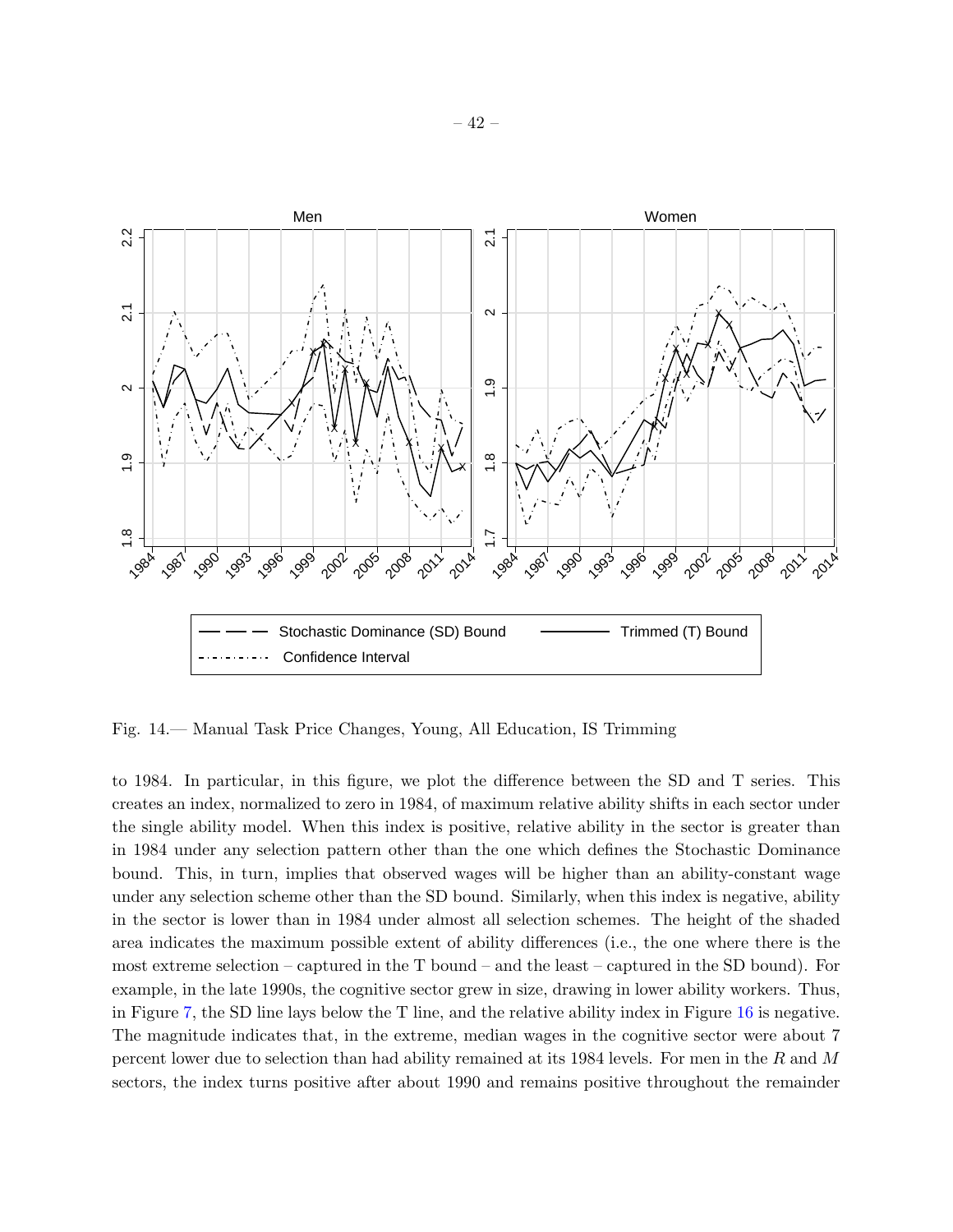

<span id="page-42-0"></span>Fig. 15.— Manual Task Price Changes, Young, All Education, Combination Model Trimming

of the series with larger magnitudes after 2000. This indicates that ability has been rising in these sectors, relative to 1984, as these sectors have been shrinking in size and, in the HM model, it is the least-able individuals who have been exiting. For women, the index in the  $M$  and  $R$  sectors turn positive after 2000, when Figure [6](#page-31-0) shows a sudden upturn in growth in the non-employment sector. This figure shows the importance of accounting for shifts in workers' abilities in each sector over time; particularly after 2000, when there is large movements of workers to the home sector.

# 6. Discussion and Conclusion

The bounds we have constructed indicate that taking account of changes in both observable and unobservable characteristic changes can substantially alter our picture of relevant factor price changes for the U.S. in the last thirty years. Simple median wages in both the Cognitive  $(C)$  and Manual  $(M)$  sectors rise strongly through the 1990s and then rise more slowly after 2000, while Routine  $(R)$  sector wages fall for men over the same period but rise in much the same way as M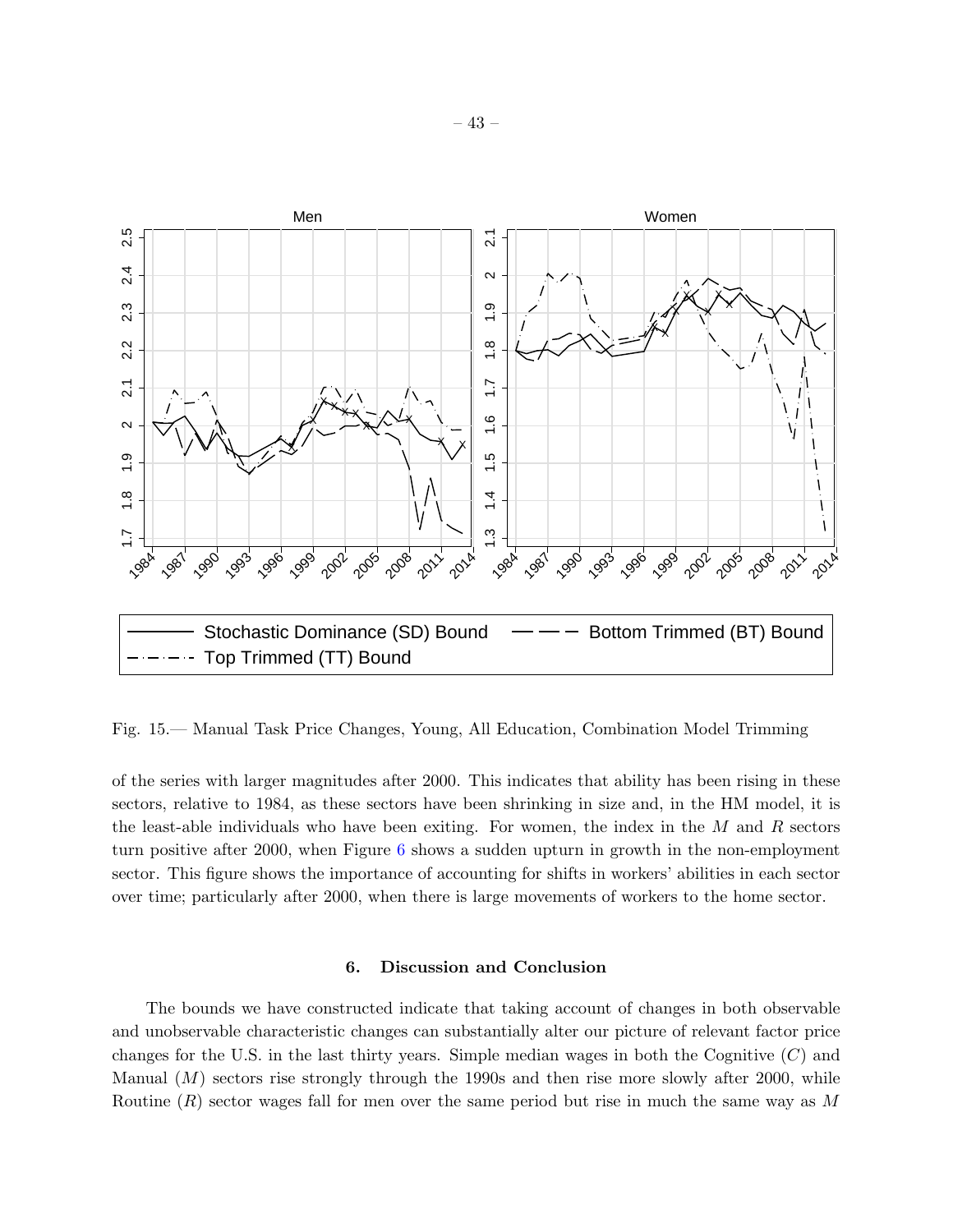|           | Cognitive |          | Routine  |          |          |          | Manual   |          |                          |          |          |          |
|-----------|-----------|----------|----------|----------|----------|----------|----------|----------|--------------------------|----------|----------|----------|
|           | SD        | HM       | SD       | HM       | IS       | TT       | BT       | SD       | HM                       | IS       | TT       | BT       |
| 1990-1985 | $-0.042$  | $-0.023$ | $-0.036$ | $-0.051$ | $-0.039$ | $-0.051$ | $-0.043$ | 0.0062   | 0.018                    | 0.024    | 0.018    | 0.0085   |
| se        | 0.026     | 0.046    | 0.018    | 0.026    | 0.026    | 0.026    | 0.027    | 0.015    | 0.070                    | 0.055    | 0.068    | 0.070    |
| 1996-1990 | $-0.11$   | $-0.14$  | $-0.12$  | $-0.20$  | $-0.18$  | $-0.10$  | $-0.17$  | $-0.016$ | $-0.25$                  | $-0.034$ | $-0.052$ | $-0.081$ |
| se        | 0.024     | 0.051    | 0.012    | 0.025    | 0.028    | 0.031    | 0.035    | 0.020    | 0.062                    | 0.049    | 0.063    | 0.053    |
| 2000-1996 | 0.12      | 0.20     | 0.13     | 0.17     | 0.12     | 0.11     | 0.13     | 0.10     | 0.13                     | 0.095    | 0.13     | 0.040    |
| se        | 0.025     | 0.058    | 0.0075   | 0.029    | 0.030    | 0.036    | 0.037    | 0.031    | 0.051                    | 0.052    | 0.054    | 0.035    |
| 2005-2000 | $-0.026$  | $-0.10$  | $-0.031$ | $-0.13$  | $-0.10$  | 0.056    | $-0.10$  | $-0.071$ | $-0.29$                  | $-0.098$ | $-0.073$ | 0.0020   |
| se        | 0.026     | 0.065    | 0.015    | 0.041    | 0.032    | 0.042    | 0.031    | 0.036    | 0.069                    | 0.057    | 0.057    | 0.062    |
| 2010-2005 | 0.013     | $-0.069$ | $-0.088$ | $-0.23$  | $-0.16$  | $-0.015$ | $-0.15$  | $-0.033$ | $\overline{\phantom{a}}$ | $-0.11$  | 0.037    | $-0.12$  |
| se        | 0.021     | 0.067    | 0.030    | 0.049    | 0.040    | 0.043    | 0.039    | 0.026    | $\overline{\phantom{a}}$ | 0.042    | 0.65     | 0.32     |

<span id="page-43-0"></span>Table 1: Implications for Men

sector wages for women. Taken together, the male wages, in particular, fit with arguments that the U.S. has experienced wage polarization in recent decades.

However, working from versions of a standard Roy model, we argue that the composition of workers within sectors both in terms of observables (because of substantial changes in the education and age distributions for the working age population over time) and unobservables (because of potential selection effects related to the changes in the sizes of the sectors) has shifted in this period. Those shifts, in turn, imply that changes in unconditional observed median wages within sectors may be poor measures of the changes in task prices we ultimately care about. Indeed, once we account for changes in the age and education composition, median wages in all three sectors decline after 2000.

Following [Manski](#page-46-3) [\(1990\)](#page-46-3) and recent papers such as [Lee](#page-46-5) [\(2009\)](#page-46-5) and [Blundell et al.](#page-45-7) [\(2007\)](#page-45-7), we address potential selection on unobservables effects through a bounding exercise. We appeal to the basic logic of Roy models to help in tightening those bounds, showing that the relevant bounds vary depending on whether one assumes that sectoral ability follows: an Hierarchical Model (HM), where the best worker in one sector is also the best in others; an Independent Shocks (IS) model, where worker sectoral abilities are independent across sectors; or a Combination model that incorporates elements of both. We show that the bounds for the change in the task price for the Cognitive sector are the same under all three models, and that given the basic logic of the Roy model, one bound is simply the change in the median wage adjusted for observable composition shifts. The other bound corresponds to trimming a number of observations equal to the change in the size of the C sector from the bottom of the wage distribution and then obtaining the median. Both bounds indicate a pattern of a strongly rising cognitive task price in the 1990s followed by a declining task price in the 2000s, with the bound arising from the trimming exercise showing both large increases in the 90s and larger declines in the 2000s. Thus, our results imply that the increases and then decreases in the cognitive task price is at least as large as the observed change in the median cognitive wage holding the composition in terms of observables constant.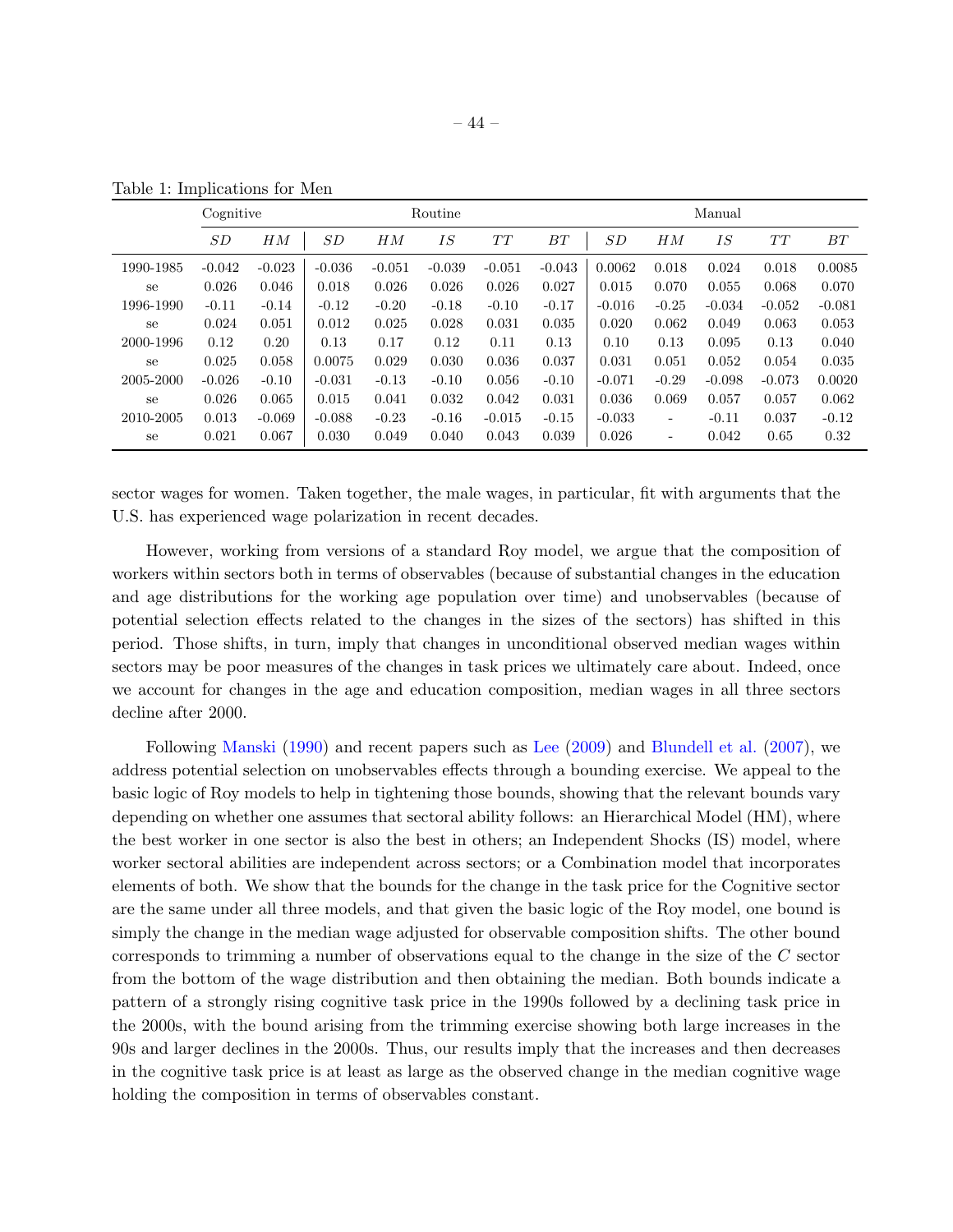

<span id="page-44-0"></span>Fig. 16.— Implied Ability Shifts by Sector, All Education, HM Trimming

For the R and M sectors, the different assumptions on the underlying ability distributions has an impact on the bounds. But for the  $M$  sector, the differences have to do with magnitudes rather than directions of trends. Under all the models, the M sector task price rose in the 1990s but declined in the 2000s. The  $R$  sector task price generally follows the same pattern, though under one extreme bound its trend is simply flat after 2000 rather than declining. The general agreement among the bounds formed under the different selection models indicates that our conclusions are robust.

Overall, we have shown that correcting for selection on observables and unobservables does not change the predominant view that task prices polarized in the US in the 1990s. However, after 2000, examining unconditional median wages for the main task sectors yields very different conclusions from what we reach once we address composition and selection changes. Once we control for selection on observables, by reweighting, and unoservables by bounding we find that the predominant pattern is a decline in task prices in all sectors after 2000 rather than continued polarization.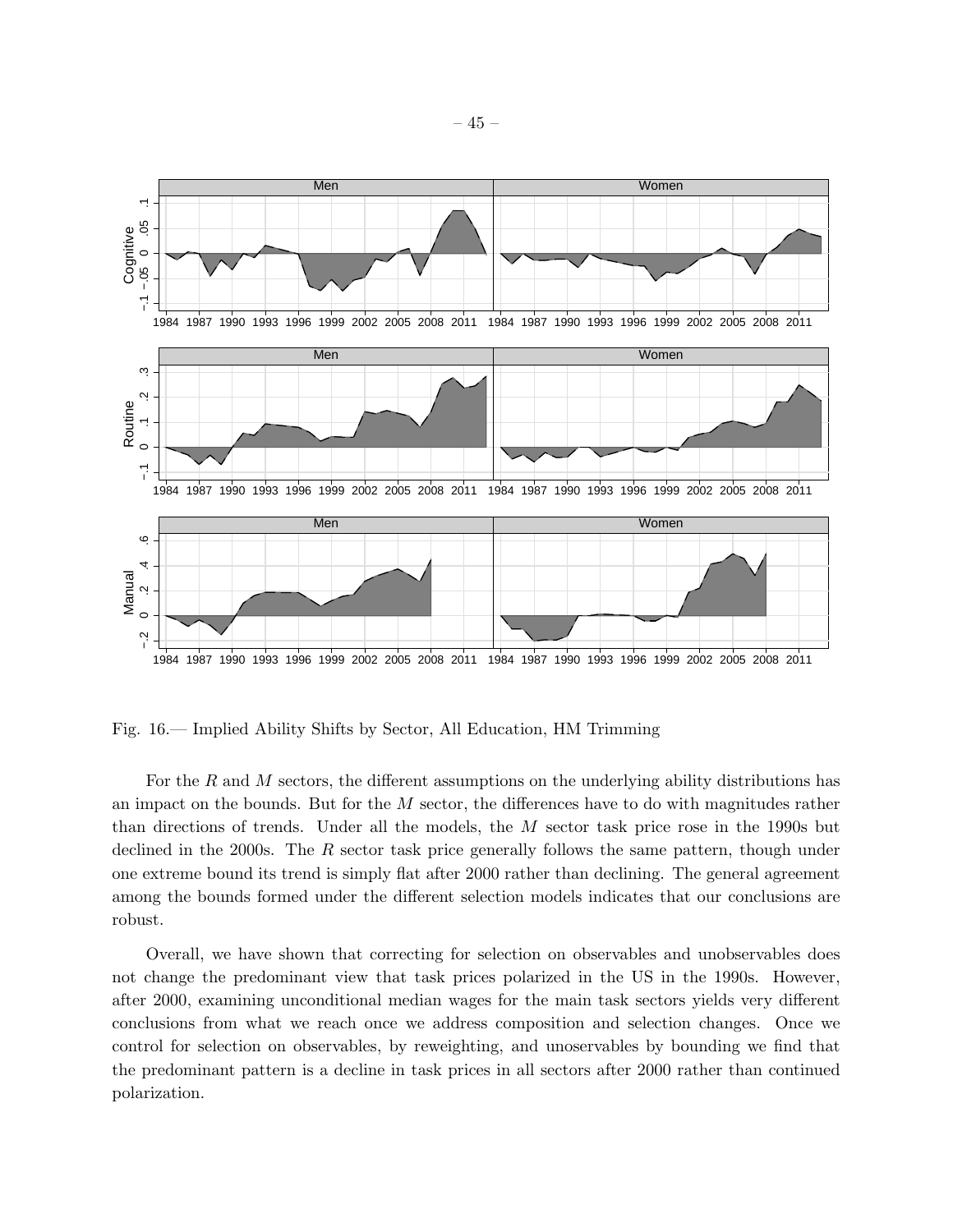### REFERENCES

- <span id="page-45-2"></span>Acemoglu, D. and D. H. Autor (2011). Skills, tasks and technologies: Implications for employment and earnings. Handbook of Labor Economics 4, 1043–1171.
- <span id="page-45-1"></span>Autor, D. H., L. F. Katz, and M. S. Kearney (2007). Trends in U.S. Wage Inequality: Revising the Revisionists.
- <span id="page-45-0"></span>Autor, D. H., F. Levy, and R. J. Murnane (2003). The Skill Content of Recent Technological Change: An empirical exploration. Quarterly journal of economics 118 (4), 1279–1333.
- <span id="page-45-11"></span>Barattieri, A., S. Basu, and P. Gottschalk (2014, January). Some Evidence on the Importance of Sticky Wages  $\hat{A}\tilde{A}\tilde{A}$ . American Economic Journal: Macroeconomics 6(1), 70–101.
- <span id="page-45-6"></span>Beaudry, P. and J. DiNardo (1995). Is the Behavior of Hours Worked Consistent with Implicit Contract Theory? The Quarterly Journal of Economics 110(3), 743–768.
- <span id="page-45-9"></span>Beaudry, P. and D. a. Green (2003, June). Wages and Employment in the United States and Germany: What Explains the Differences? American Economic Review 93(3), 573–602.
- <span id="page-45-3"></span>Beaudry, P., D. A. Green, and B. M. Sand (2012). Does Industrial Composition Matter for Wages? A test of search and bargaining theory. *Econometrica 80*(3), 1063–1104.
- <span id="page-45-10"></span>Beaudry, P., D. A. Green, and B. M. Sand (2013). The Great Reversal in the Demand for Skill and Cognitive Tasks. Technical Report NBER Working Papers 18901, National Bureau of Economic Research, Inc.
- <span id="page-45-13"></span>Beaudry, P., D. a. Green, and B. M. Sand (2014, January). Spatial equilibrium with unemployment and wage bargaining: Theory and estimation. Journal of Urban Economics 79, 2–19.
- <span id="page-45-7"></span>Blundell, R., A. Gosling, H. Ichimura, and C. Meghir (2007). changes in the distribution of male and female wages accounting for employment composition using bounds. *Econometrica*  $75(2)$ , 323–363.
- <span id="page-45-5"></span>Böhm, M. J. (2015). The Price of Polarization: Estimating Task Prices under Routine-Biased Technical Change. Technical report, University of Bonn.
- <span id="page-45-12"></span>Bowlus, A. J. and C. Robinson (2012, December). Human Capital Prices, Productivity, and Growth. American Economic Review 102 (7), 3483–3515.
- <span id="page-45-4"></span>Cortes, G. M. (2012). Where Have the Routine Workers Gone? A Using Panel Data Study of Polarization. Technical Report October, Manchester Discussion Paper Series: 1224.
- <span id="page-45-8"></span>Elsby, M. W. L., B. Hobijn, and A. Adahin (2013). The Decline of the U.S. Labor Share. *Brookings* Papers on Economic Activity  $2013(2)$ , 1–63.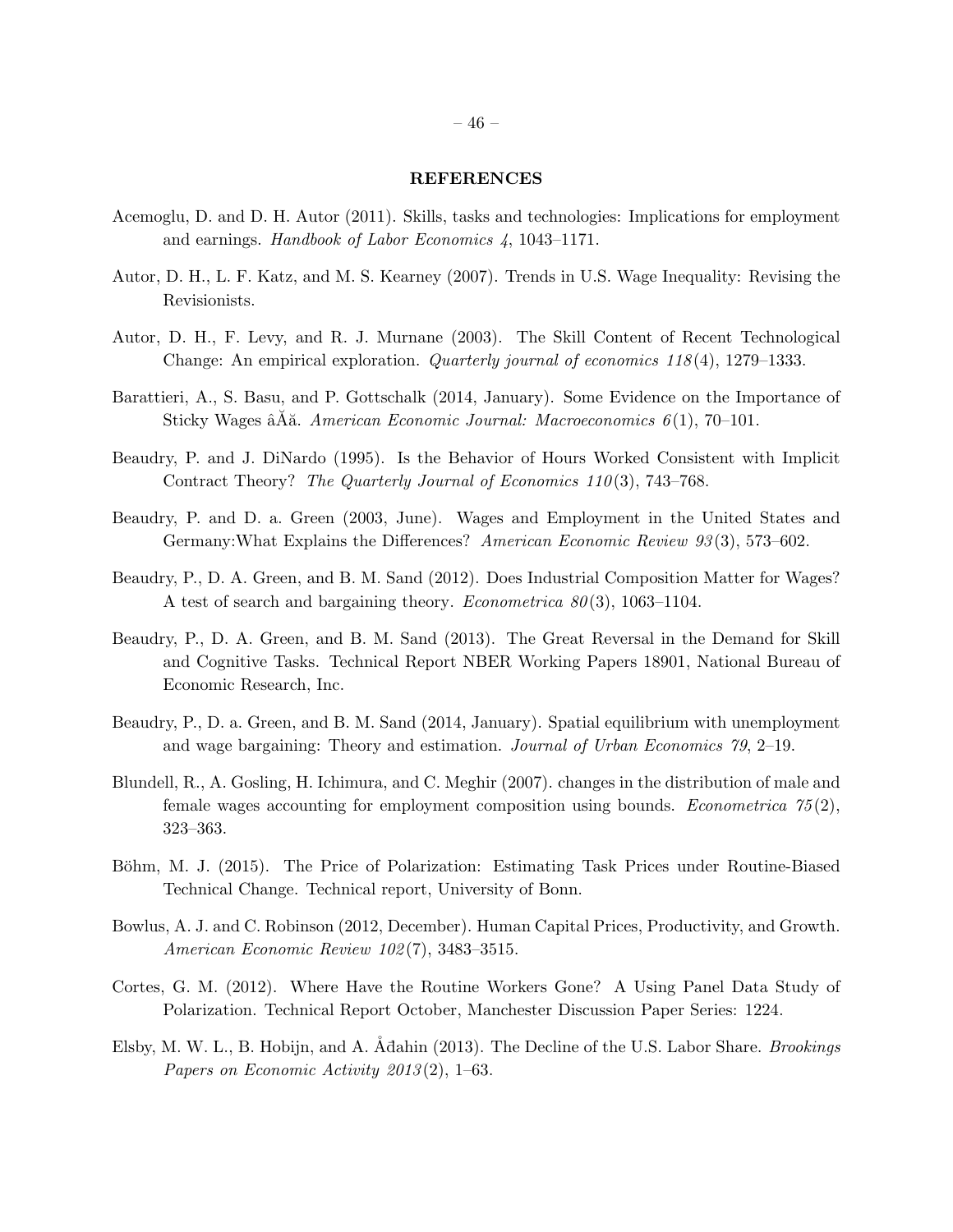- <span id="page-46-7"></span>French, E. and C. Taber (2011). Identification of Models of the Labor Market. In O. Ashenfelter and D. Card (Eds.), *Handbook of Labor Economics* (4 ed.)., Chapter 6, pp. 537–617. Elsevier.
- <span id="page-46-9"></span>Ham, J. and K. Reilly (2002). Testing Intertemporal Substitution, Implicit Contracts, and Hours Restriction Models of the Labor Market Using Micro Data. The American Economic Re*view 90*(4), 905–927.
- <span id="page-46-1"></span>Heckman, J. (1979). Sample selection bias as a specification error. Econometrica  $47(1)$ , 153–161.
- <span id="page-46-12"></span>Heckman, J., L. Lochner, and C. Taber (1998). Explaining rising wage inequality: Explorations with a dynamic general equilibrium model of labor earnings with heterogeneous agents. Review of economic dynamics  $1(1)$ , 1–58.
- <span id="page-46-4"></span>Horowitz, J. L. and C. F. Manski (2014). Nonparametric Analysis of Randomized Experiments With Missing Covariate and Outcome Data.  $95(449)$ , 77–84.
- <span id="page-46-14"></span>Jaeger, D. A. and M. E. Page (1996). Degrees Matter: New Evidence on Sheepskin Effects in the Returns to Education. The Review of Economics and Statistics 78 (4), 733–740.
- <span id="page-46-6"></span>Karabarbounis, L. and B. Neiman (2013). The Global Decline of the Labor Share. The Quarterly Journal of Economics  $1(29)$ , 61-103.
- <span id="page-46-0"></span>Katz, L. F. and K. M. Murphy (1992). Changes in relative wages, 1963-1987: supply and demand factors. The Quarterly Journal of Economics  $107(1)$ , 35-78.
- <span id="page-46-5"></span>Lee, D. (2009). Training, wages, and sample selection: Estimating sharp bounds on treatment effects. The Review of Economic Studies  $76(3)$ , 1071–1102.
- <span id="page-46-8"></span>Lemieux, T. (2006). Increasing Residual Wage Inequality: Composition Effects, Noisy Data, or Rising Demand for Skill? The American Economic Review 96 (3), pp. 461–498.
- <span id="page-46-11"></span>Lemieux, T. (2010). What Do We Really Know about Changes in Wage Inequality? In K. G. Abraahm, J. Spletzer, and M. Harper (Eds.), Labor in the New Economy, Number October, pp. 17–59. University of Chicago Press.
- <span id="page-46-3"></span>Manski, C. (1990). Nonparametric Bounds on Treatment Effects. The American Economic Re*view 80* $(2)$ , 319–323.
- <span id="page-46-10"></span>Oreopoulos, P. (2012). The short-and long-term career effects of graduating in a recession. American Economic Journal: Applied Economics  $\mathcal{L}(1)$ , 1–29.
- <span id="page-46-13"></span>Park, J. H. (1994). Estimation of Sheepskin Effects and Returns to Schooling Using he Old and the New CPS Measures of Educational Attainment. Technical Report 717, Princeton University, Industrial Relations Section.
- <span id="page-46-2"></span>Roy, A. (1951). Some thoughts on the distribution of earnings. Oxford economic papers  $3(2)$ , 135–146.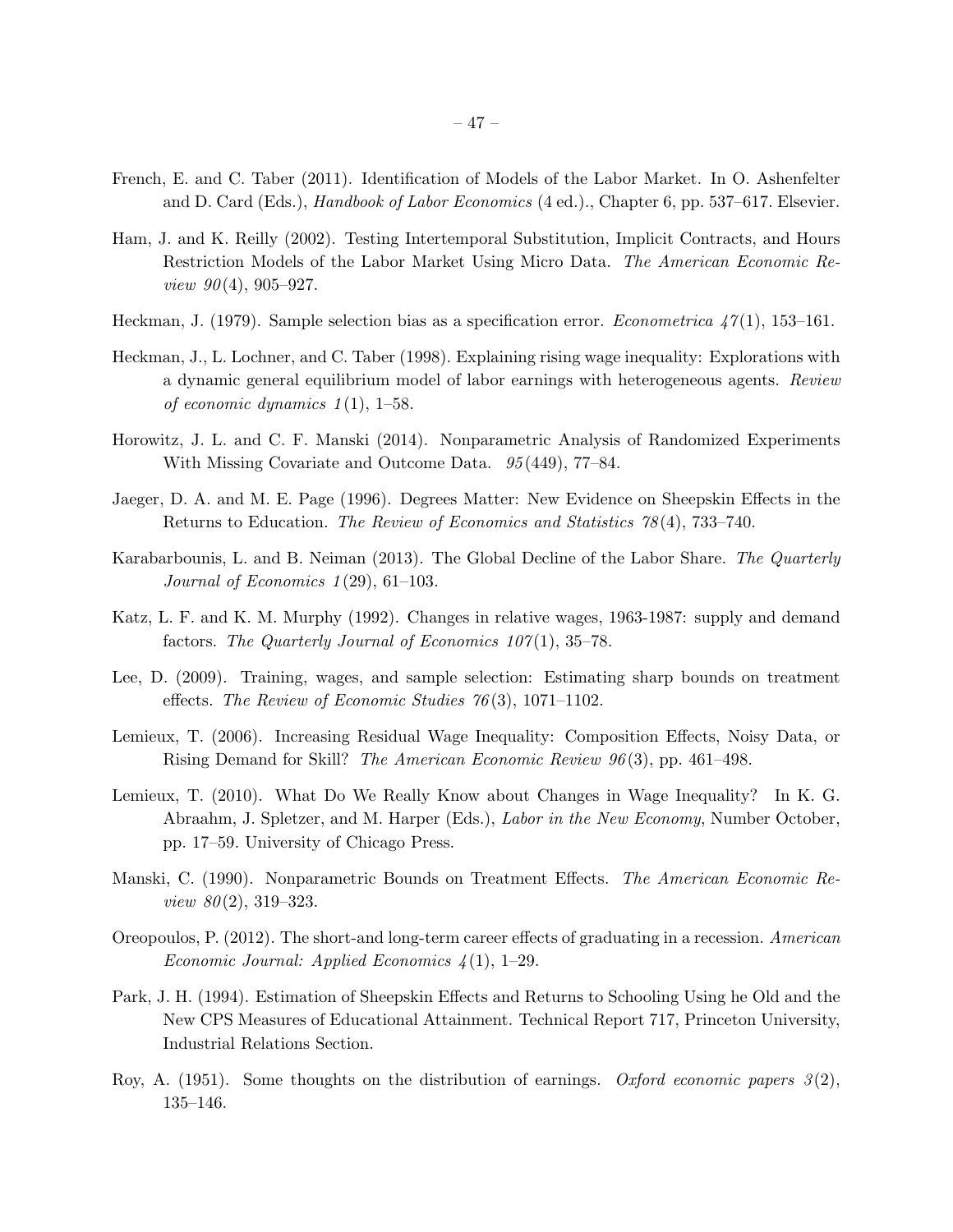- <span id="page-47-0"></span>Solon, G., R. Barsky, and J. Parker (1994). Measuring the Cyclicality of Real Wages: How Important is Composition Bias. The Quarterly Journal of Economics  $109(1)$ , 1–25.
- <span id="page-47-3"></span>Vytlacil, E. (2002). Independence, Monotonicity, and Latent Index Models: An Equivalence Result. Econometrica  $70(1)$ , 331-341.
- <span id="page-47-2"></span>Willis, R. (1986). Wage determinants: A survey and reinterpretation of human capital earnings functions. In O. Ashenfelter and R. Layard (Eds.), Handbook of labor economics, Volume I, Chapter 10, pp. 525–602. Elsevier Science Publishers BV.
- <span id="page-47-1"></span>Willis, R. and S. Rosen (1979). Education and Self-Selection. Journal of Political Economy 87(5), S7–S36.

This preprint was prepared with the AAS IATEX macros v5.2.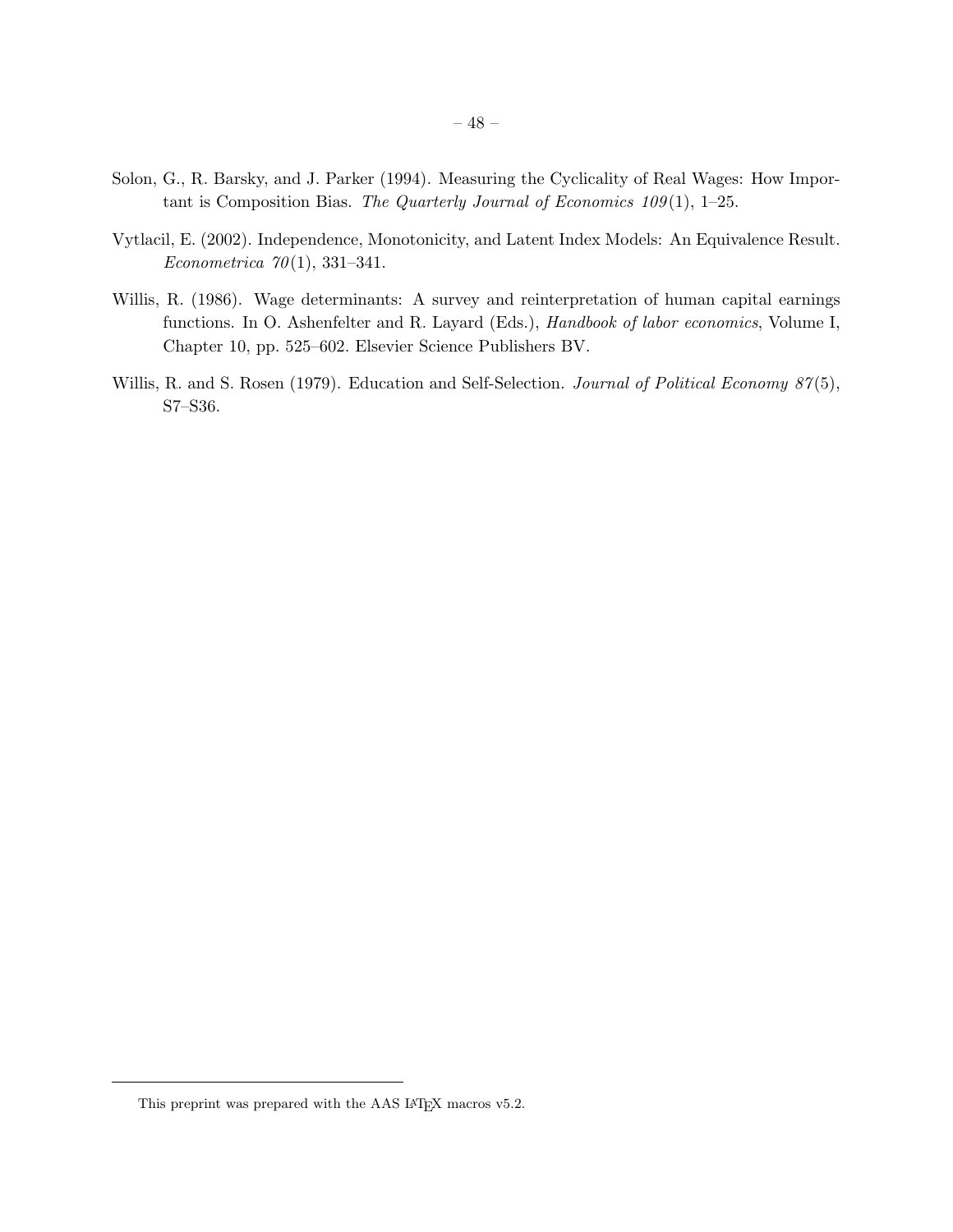# – Appendix –

#### A. A Model of Implicit Contracts with Trending Productivity

In this section, we outline a simple theory of wage determination under implicit contracts with trending task prices. In thinking about what wage measure to use in our bounding exercise, we are influenced by the literature suggesting that implicit contract considerations are important for understanding wage movements (e.g. [Beaudry and DiNardo](#page-45-6) [\(1995\)](#page-45-6); [Ham and Reilly](#page-46-9) [\(2002\)](#page-46-9)). Much of that literature works with a stationary macro environment, whereas we are interested in examining trends. For that reason, our implicit contract model is set within a stochastic trend as a framework.

Begin by considering firms and workers in sector,  $k$ . Firms hire workers, indexed by j, with output generated by a specific worker given by,

$$
z_{kjt} = \eta_{kj} \cdot \exp(e_{kjt}) \tag{A1}
$$

That is, a worker has a time invariant component of sector specific productivity given by  $\eta_{kj}$  and an idiosyncratic component,  $\exp(e_{kjt})$ . The two components are independent across workers and of each other for the same worker. The idiosyncratic component is drawn from a distribution with  $E(\exp(e_{kit})) = 1.$ 

The value of marginal product of the worker is given by,

$$
\Phi_{jkt} = p_{kt} z_{kjt} \tag{A2}
$$

where,  $p_{kt}$  is the price of output in sector k, movements in which will partly reflect sector wide productivity shocks. In what follows, we will interpret  $z_{kjt}$  as the amount of the sector specific task that worker j supplies to sector k (expressed in units of output) and will refer to  $p_{kt}$  as the task price. For the purposes of the current discussion, we assume that the task price has a stochastic trend (though, in our estimation, we do not impose any assumption about the form of any trend in the price):

$$
p_{kt} = p_{kt-1} + \xi_{kt} \tag{A3}
$$

where  $\xi_{kt}$  is a disturbance that is independent over time and with respect to the other random variables in the model.

To keep the discussion as simple as possible, we will assume that contracts are fully enforceable and that jobs are infinitely lived apart from the fact that workers die with probability  $1 - \delta$  in any period. Workers inelastically supply a fixed number of hours of work per period and have utility equal to the log of their wage. There is free entry of firms so that the present value of profits is driven to zero. Firms and workers face a common discount factor,  $\beta$ .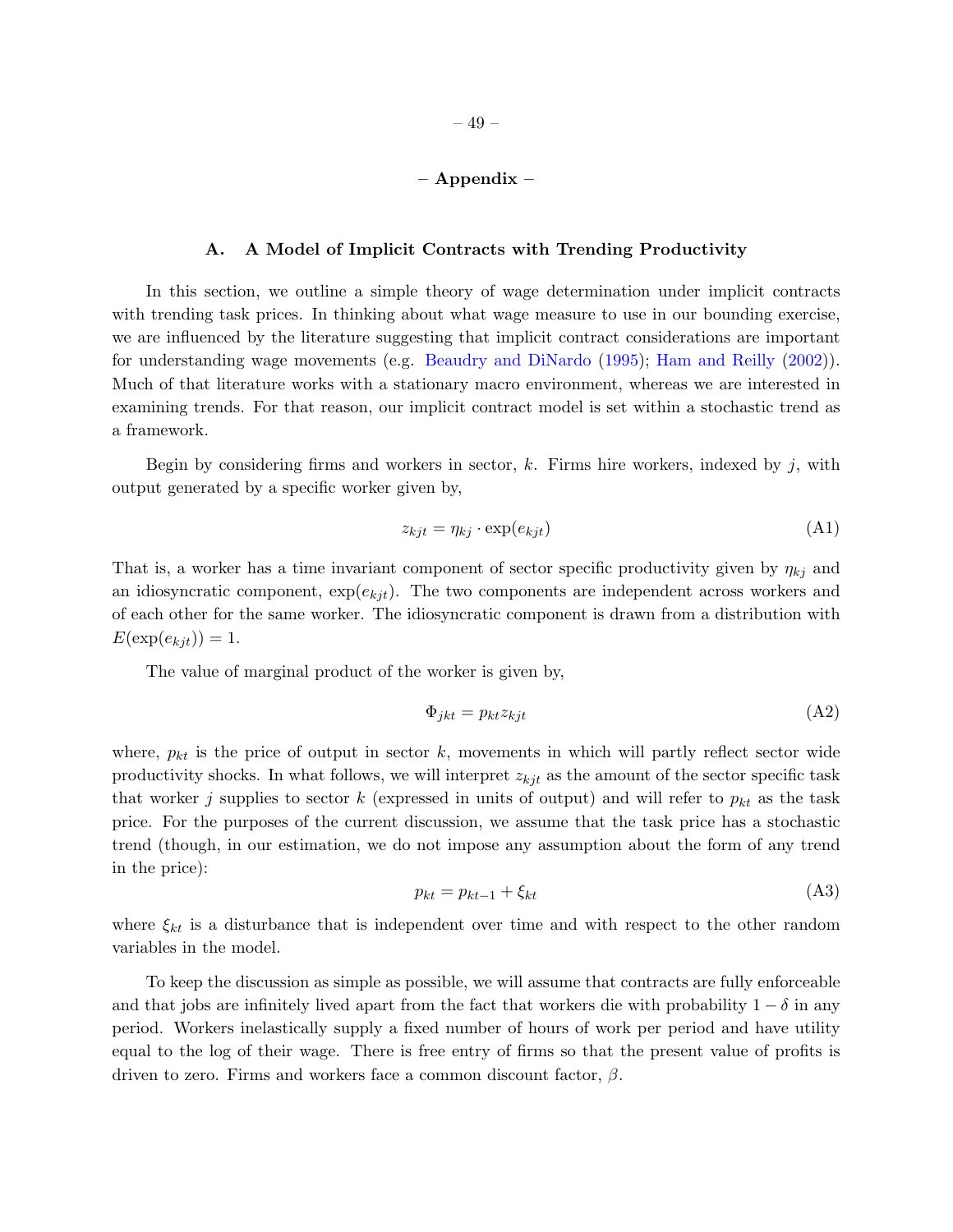The solution to the contract involving worker j in sector k and starting in period  $t_0$  is the solution to the problem:

$$
\max_{w_{kjt}} \sum_{\tau=0}^{\infty} (\beta \delta)^t E_{t_0}[\ln w_{kjt_0+\tau}]
$$
\n(A4)

st.

$$
\sum_{\tau=0}^{\infty} (\beta \delta)^{t} E_{t_{0}}[w_{k j t_{0}+\tau}] = \sum_{\tau=0}^{\infty} (\beta \delta)^{t} E_{t_{0}}[p_{k t_{0}+\tau} \eta_{k j} \cdot \exp(e_{k j t_{0}+\tau})]
$$

where,  $E_{t_0}$  refers to expectations with respect to information available at time,  $t_0$ .

The solution to this problem is a fixed wage for all future periods for person  $j$  in sector  $k$  given by:

<span id="page-49-0"></span>
$$
w_{kjt,t_0} = \eta_{kj} p_{kt_0}, \forall t > t_0
$$
\n
$$
(A5)
$$

Several points follow from this result. First, while every person starting a job in period  $t_0$ has a sector k potential wage given by  $(A5)$ , only workers for whom this wage is better than their alternatives in other sectors will actually be observed with a sector  $k$  wage. Thus, the observed average wage for individuals starting a job in sector  $k$  in period 0 is given by,

$$
E(w_{kjt,t_0}|D_{jkt_0} = 1) = p_{kt_0}E(\eta_{kj}|D_{jkt_0} = 1)
$$
\n(A6)

where,  $D_{jkt_0}$  is a dummy variable equalling 1 if person j starts a job in sector k in period  $t_0$ . Based on this equation, one can see that the average starting wage in a sector will potentially move both because of movements in the task price and because of changes in the composition of who works in the sector.

Holding the selection issues aside for the moment, the other main issue arising from [\(A5\)](#page-49-0) is that the overall average wage in a sector at a point in time will reflect a weighted average of previous period sectoral productivity shocks. In particular, assume for simplicity that only workers of type  $l^*$  choose to work in sector k. Then the average sector k log wage in period  $t_1$  would be given by (again, ignoring any other selectivity),

$$
\ln \bar{w}_{kt_1} = (1 - \delta) \sum_{\tau=0}^{\infty} \delta^{\tau} \ln w_{l^*t_1, t_1 - \tau}
$$
\n
$$
= \ln \eta_{kl^*} + \ln p_{kt_1} - (1 - \delta) \sum_{\tau=0}^{\infty} \delta^{\tau} \sum_{k,t-m}^{\tau} \xi_{k,t-m}
$$
\n(A7)

 $m=0$ 

where, we have assumed that a set of measure 1 of workers enter employment in the sector in each period so that at time  $t_1$  there will be  $\frac{1}{(1-\delta)}$  workers alive.<sup>[25](#page-49-1)</sup> The key point is that the wage reflects an average of past productivity shocks with declining weights for periods farther in the past. The difference in average wages between periods  $t_1$  and  $t_2$  would then equal  $\ln p_{kt_2} - \ln p_{kt_1}$  plus a term

 $\tau = 0$ 

<span id="page-49-1"></span><sup>&</sup>lt;sup>25</sup>Note that if we allow for L task types and allow for workers of any task type to be employed in sector k then the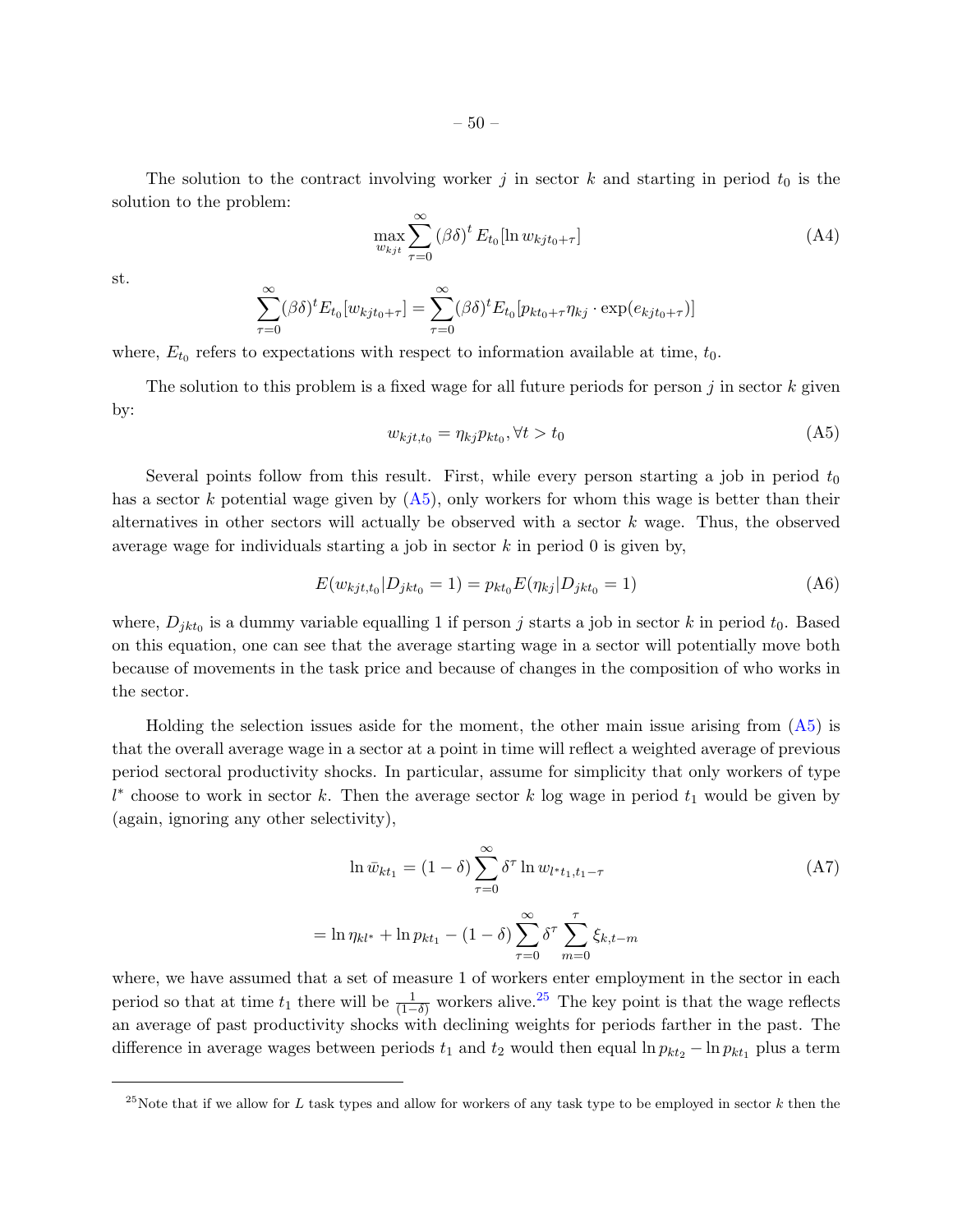reflecting the fact that different weights would be put on the past shocks in the average wage for each period. This is true even in our simple specification with a constant death rate of workers. In a more realistic scenario with different rates of entry to and exit from jobs over time because of macro events, the weighting put on past shocks could be even more different in any two periods.

While the latter point is straightforward (and follows simply from assuming an implicit contract framework) it is important in helping to determine how we approach trying to isolate movements in the task price. In particular, one potential approach to the selection problem described earlier is to use panel data and follow individual workers in sector  $k$  through time. Since this would, by definition, imply following a set of workers with time invariant ability held constant, the resulting changes should capture changes in the task price. This is the approach taken in [Cortes](#page-45-4) [\(2012\)](#page-45-4). However, in the implicit contract model used here, we would see zero change in wages for a given set of workers even though there are productivity differences driving differences in wages across new entrant cohorts. Simply following average wages in an occupations combines this "stickiness" problem with the selection problem described earlier.

The alternative we pursue in this paper is to examine the wages of new job entrants. Using equation  $(A5)$ , we can write the difference in the average log wage between new entrants in two periods as,

$$
E(\ln w_{kjt_1,t_1}|D_{jkt_1} = 1) - E(\ln w_{jt_0,t_0}|D_{jkt_0} = 1) = \ln p_{t_1} - \ln p_{t_0}
$$
  
+ 
$$
E(\ln \eta_{kj}|D_{jkt_1} = 1) - E(\ln \eta_{kj}|D_{jkt_0} = 1)
$$
(A9)

Thus, examining differences in new entrant wages allows us to focus on contemporaneous movements in task prices but still involves a problem in terms of changes in selection over time.<sup>[26](#page-50-0)</sup> We address the latter through a combination of re-weighting and bounding techniques.

Finally, it is worth noting that in a spot market model, log wages for a worker will equal,

$$
\ln w_{kjt} = \ln p_{kt} + \ln \eta_{kj} + e_{kjt} \tag{A10}
$$

average wage at a point in time would be,

$$
\bar{\ln w}_{kt_1} = (1 - \delta) \sum_{\tau=0}^{\infty} \delta^{\tau} \sum_{l=1}^{L} \ln w_{lt_1, t_1 - \tau} \cdot \pi_{kl}(t_1, t_1 - \tau)
$$
\n(A8)

where  $\pi_{kl}(t_1, t_1 - \tau)$  is the proportion of the employed workers in sector k who started working in period  $t_1 - \tau$  and are still working in period  $t_1$  who are of type l.

<span id="page-50-0"></span> $^{26}$ Our approach is similar in spirit to [Heckman et al.](#page-46-12) [\(1998\)](#page-46-12) and [Bowlus and Robinson](#page-45-12) [\(2012\)](#page-45-12) both of whom generate skill price series using older workers (who are on a flat portion of the wage-experience profile). While they work across cohorts at an older age, we do the same for new entrants. In the context of their life-cycle human capital model, we would need to add to the identifying assumptions listed below, the assumption that the proportion of time a worker devotes to human capital at the start of his or her working life is invariant to the current task prices.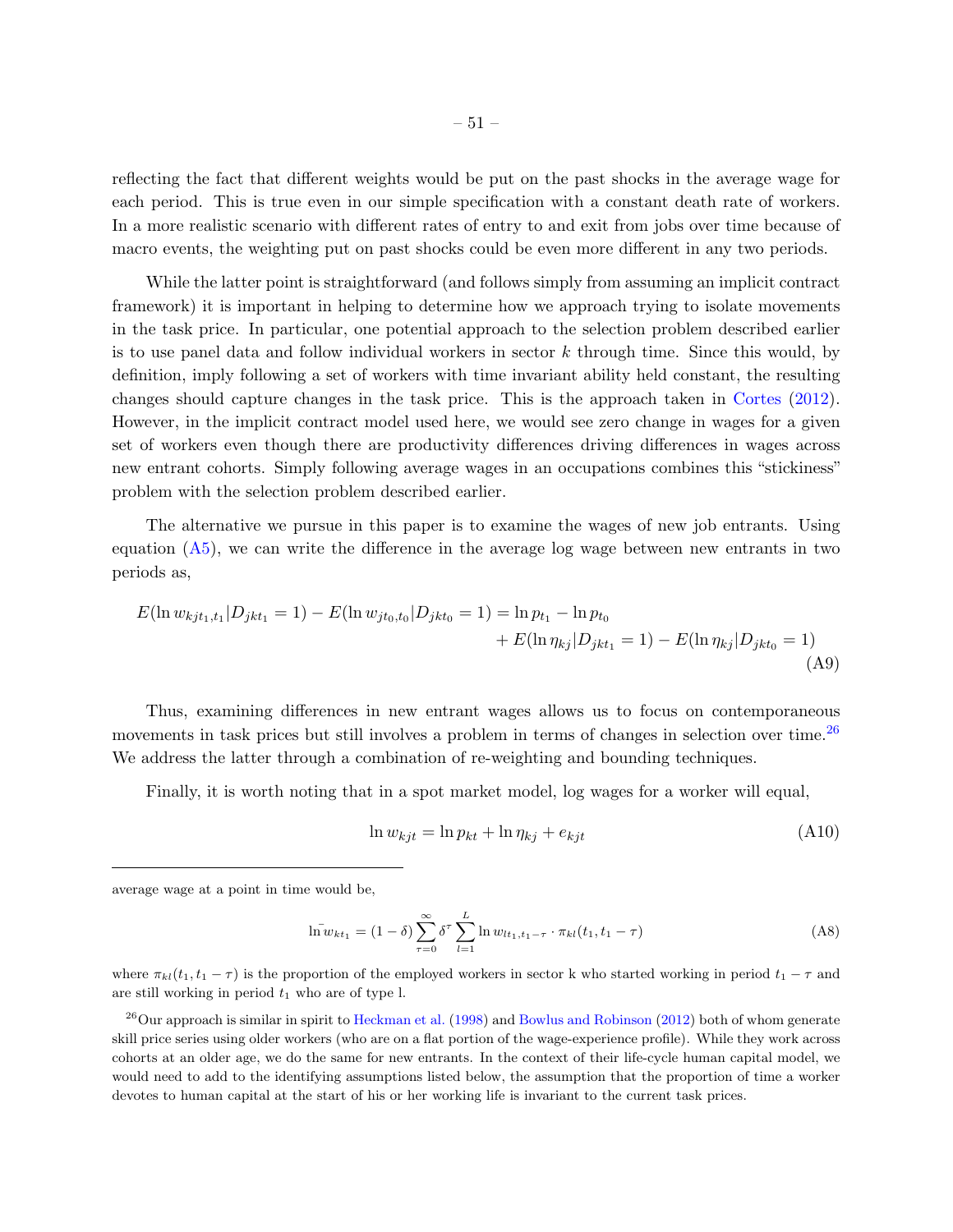In that case, following new entrant wages will still capture contemporaneous movements in the task price but will again reflect selection effects that need to be addressed. Thus, the results we provide are of interest under the alternative assumption that wages are set in a spot market.

### B. Data

# B.1. ORG Current Population Survey

We use the Current Population Survey's Merged Outgoing Rotation Group (ORG) data from 1984-2013, downloaded from the NBER<sup>[27](#page-51-0)</sup>

- Initial extractions included all individuals between the ages of 18-64 inclusive.
- Potential experience calculated as:
	- 1. age 23 if college graduate,
	- 2. age 15 if post graduate,
	- 3. int(age years of school 6 if some post secondary,
	- 4. age 19 if high school graduate,
	- 5. age 17 if high school drop out
- Sample further restricted to those with positive potential experience.
- When we focus on our sample of job entrants, we use workers with no more than 5 years of potential experience.
- Prior to 1992, education was reported as the number of completed years. In 1992 and after, education is reported in categories as the highest grade/degree completed.
	- 1. We convert categories to years of completed school in the post-1991 data based on [Park](#page-46-13) [\(1994\)](#page-46-13)
	- 2. We convert years into categories in the pre-1992 data based on [Jaeger and Page](#page-46-14) [\(1996\)](#page-46-14) (code provided by NBER).

### B.1.1. Wage data

The construction of our wage data closely follows [Lemieux](#page-46-8) [\(2006\)](#page-46-8).

<span id="page-51-0"></span> $^{27}{\rm Links}$  are http://www.nber.org/data/cps\_may.html and http://www.nber.org/data/morg.html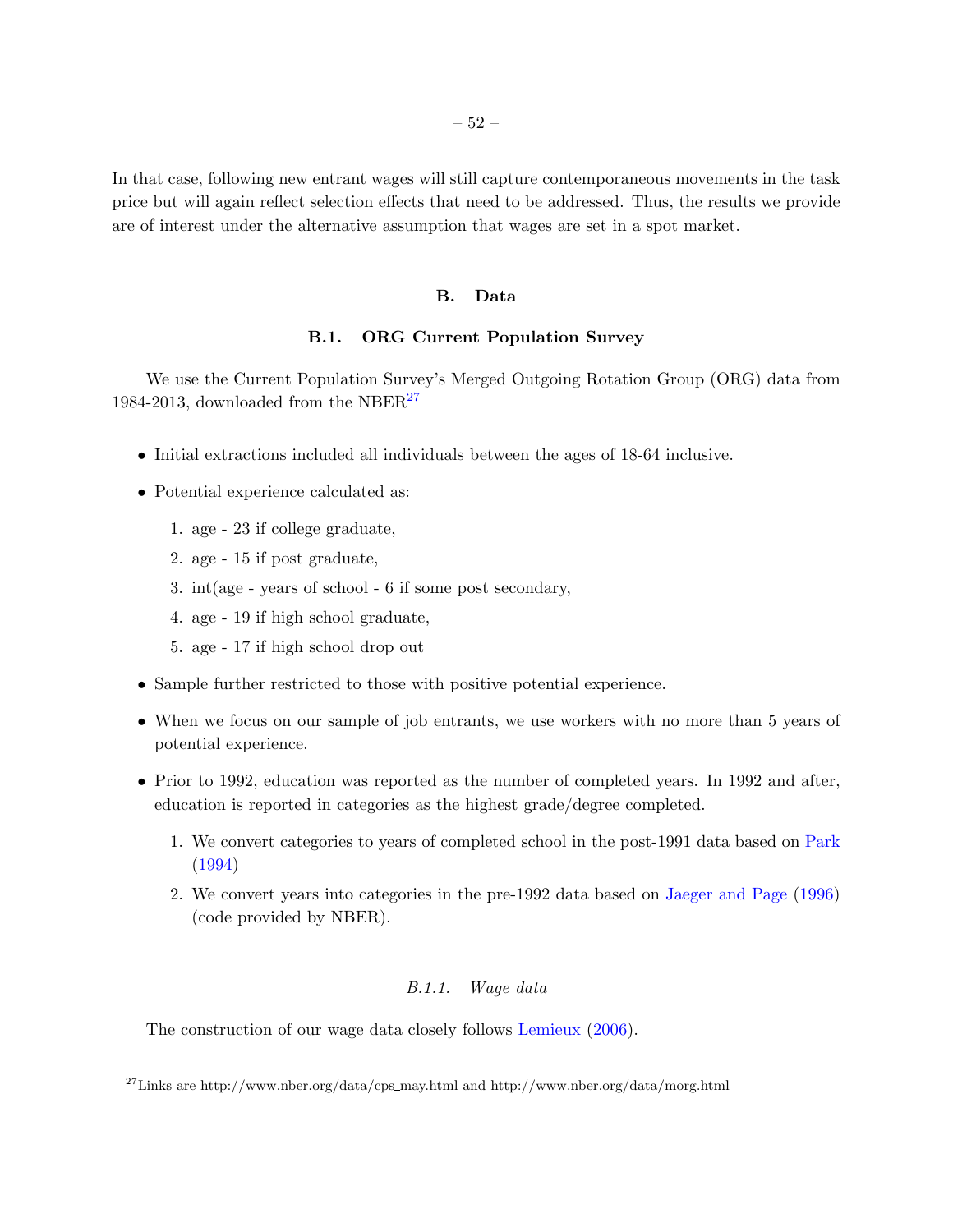- Wage data is based on those who report employment in reference week.
- In all wage calculations, we set allocated wages to missing.
- Our hourly wage measure is based on reported hourly wage for those who report hourly payment and not adjusted for topcoding. For workers who are not paid hourly:
	- 1. We use edited weekly earnings. For the years 1984-1986, we use unedited earnings due to the higher topcode value.
	- 2. Adjust topcoded wages by a factor of 1.4.
	- 3. Divide the result by usual hours worked per week.

We argue that younger workers' wages are better measured than older workers and may better approximate competitive outcomes. Table [A1](#page-43-0) reports that younger workers (age 18-30) are less likely to have allocated or top coded wages, belong to a union or work in the government sector, while being more likely to be paid by the hour.

|                  | $\tilde{}$                         |                            |                                 |                               |                   |
|------------------|------------------------------------|----------------------------|---------------------------------|-------------------------------|-------------------|
|                  | $\left(1\right)$<br>Allocated Wage | $\left( 2\right)$<br>Union | $\left(3\right)$<br>Paid Hourly | $\left(4\right)$<br>Top Coded | (5)<br>Government |
| Men, Age 18-30   | 21.0                               | 11.5                       | 68.7                            | 0.23                          | 8.63              |
| Men, Age 31-45   | 22.7                               | 19.3                       | 52.2                            | 1.61                          | 15.0              |
| Men, Age 46-65   | 28.1                               | 24.2                       | 48.4                            | 2.48                          | 20.3              |
| Women, Age 18-30 | 19.1                               | 7.85                       | 68.4                            | 0.066                         | 12.0              |
| Women, Age 31-45 | 21.4                               | 13.6                       | 59.5                            | 0.35                          | 21.0              |
| Women, Age 46-65 | 25.7                               | 16.7                       | 58.0                            | 0.36                          | 25.8              |

Table A1: Characteristics of Young vs Older workers

Notes: MORG data, 1990-2000, Employed workers only. Each entry indicates the percent of workers in each category.

# B.2. Occupation Codes

- The occupation categories we use are based on the 1980/90 Census occupation categories. Several small changes where made in the 1990 Census occupation classifications that required slight aggregation. We use the code provide by http://www.unionstats.com to make these adjustments.
- The categories are consistent from 1983-2002.
- For years after 2002, we must use a crosswalk to allocate workers to 1980/90 categories. To do so, we exploit the fact that between 2000-2002, the Outgoing rotation group has occupations that are dual coded in 1980/90 and Census 2000 schemes. We create crosswalks by calculating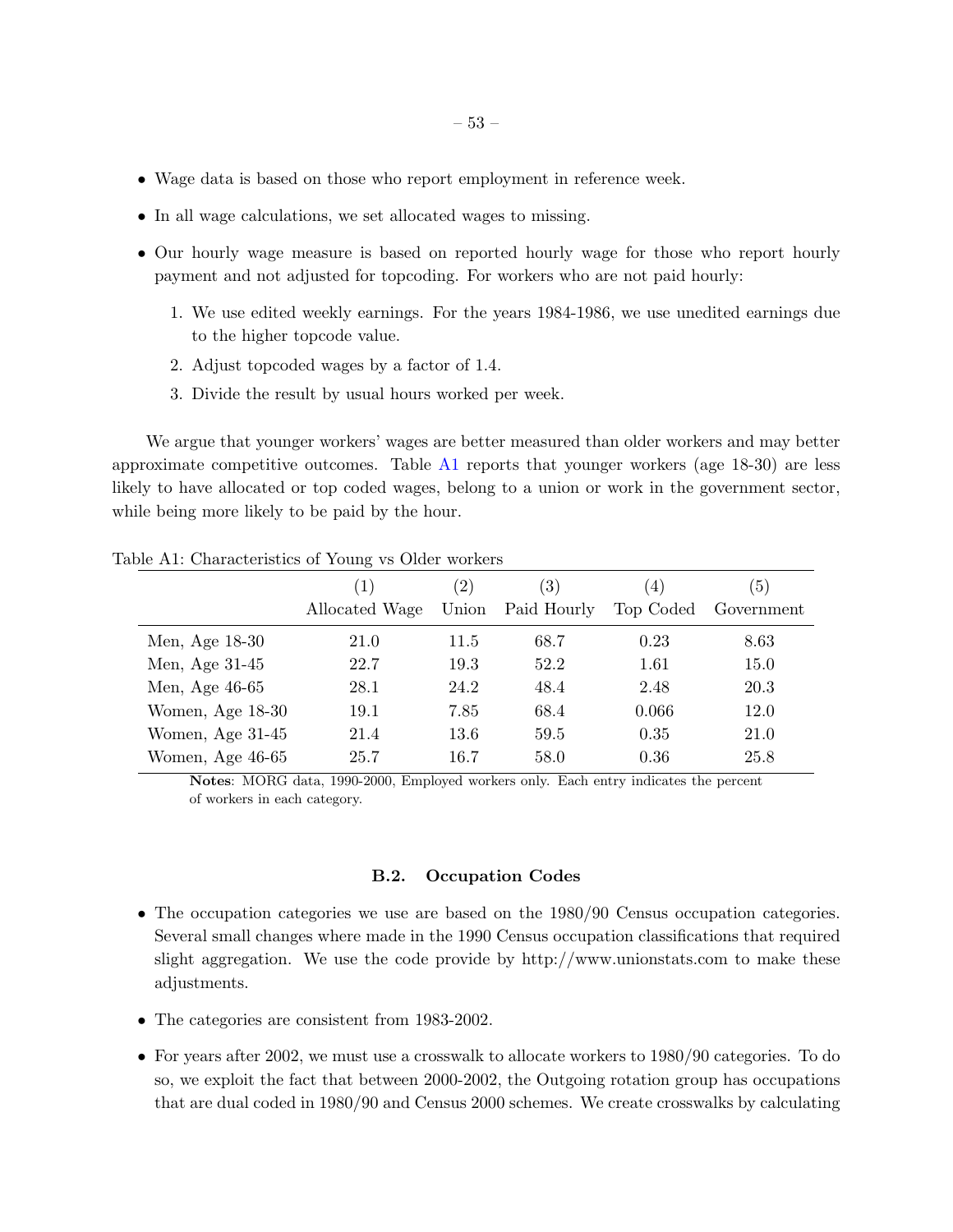the fraction of each 1980/90 codes that are split across a 2000 code. Using these fractions, we randomly assign an observation a 1980/90 code in the post-2002 data based on that observation's 2000 code and the likelihood given by our crosswalks.

- An alternative is to use the BLS crosswalks<sup>[28](#page-53-0)</sup> to allocated workers to the  $1980/90$  categories. Our results are robust to either method.
- Our broad occupation categories are made after converting all data to the 80/90 categories and aggregating up. In our main empirical work, we use three occupation groups which we refer to as Cognitive, Routine, and Manual jobs, based on [Acemoglu and Autor](#page-45-2) [\(2011\)](#page-45-2)'s classifications were they define job categories by their predominant task usage.

### C. Additional Figures

In Figure [A1,](#page-20-0) we present the same plot but restrict the sample to those with a college or higher education. Thus, in this figure, we are controlling for both experience and education. The patterns for both males and females are similar to the all-education plot but, in both cases, show larger movements. For example, for males, the bound obtained by trimming at the bottom end increases by over 20% in the 1990s and then declines by more than that in the 2000s. The similarity of the two figures is reassuring in that it suggests a common trend for the task price whether we control for covariates through an averaging approach or by examining one covariate group. In this figure, the X's correspond to years with similar proportions of young people with a college degree or higher – the years within the bands in Figure 1. Again, they indicate that focussing on education constant periods still allows us to conclude that the cognitive task price underwent a major trend change around 2000.

<span id="page-53-0"></span><sup>28</sup>Obtained from http://usa.ipums.org/usa/volii/occ ind.shtml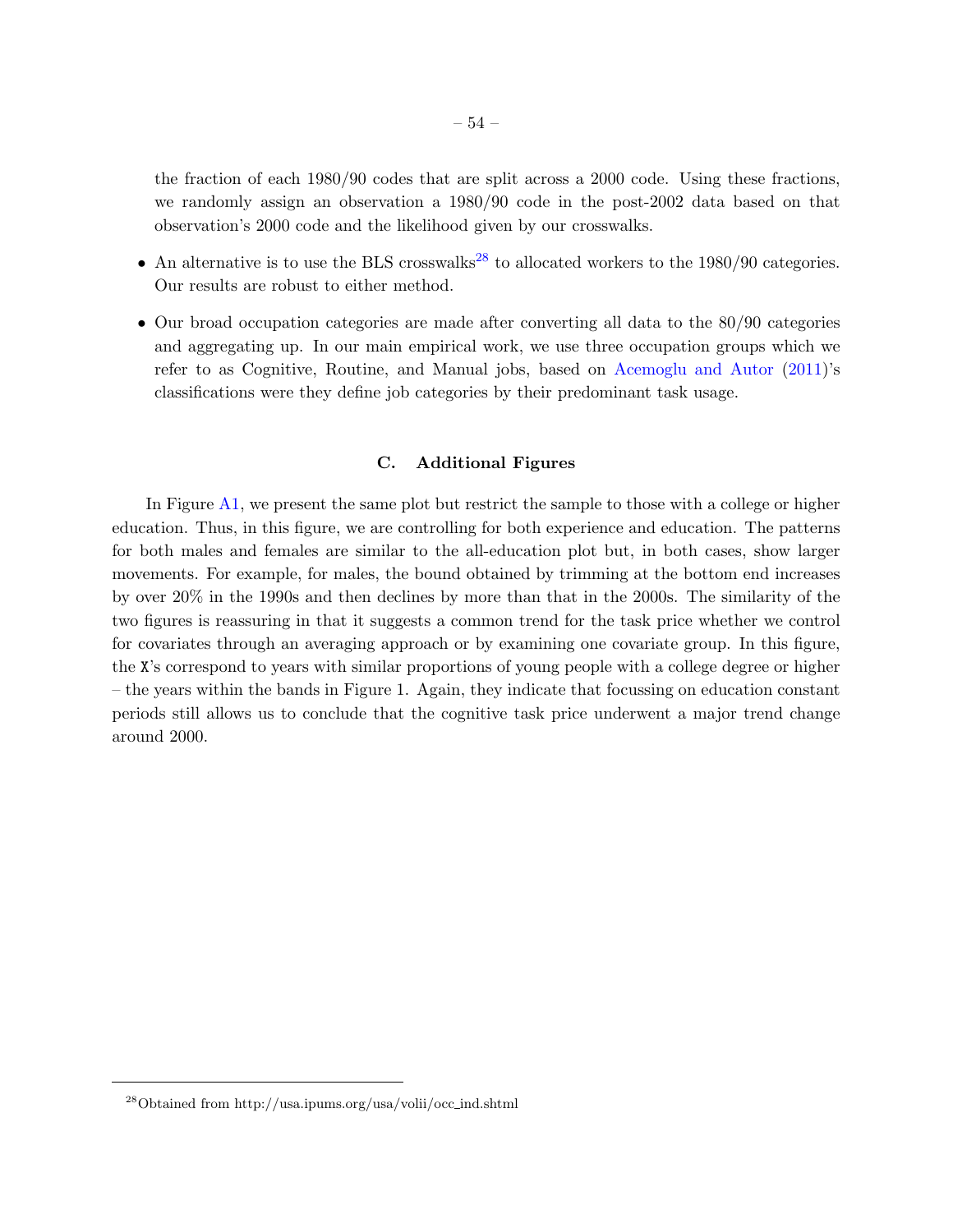

Fig. A1.— Cognitive Task Price Changes, Young, High Education